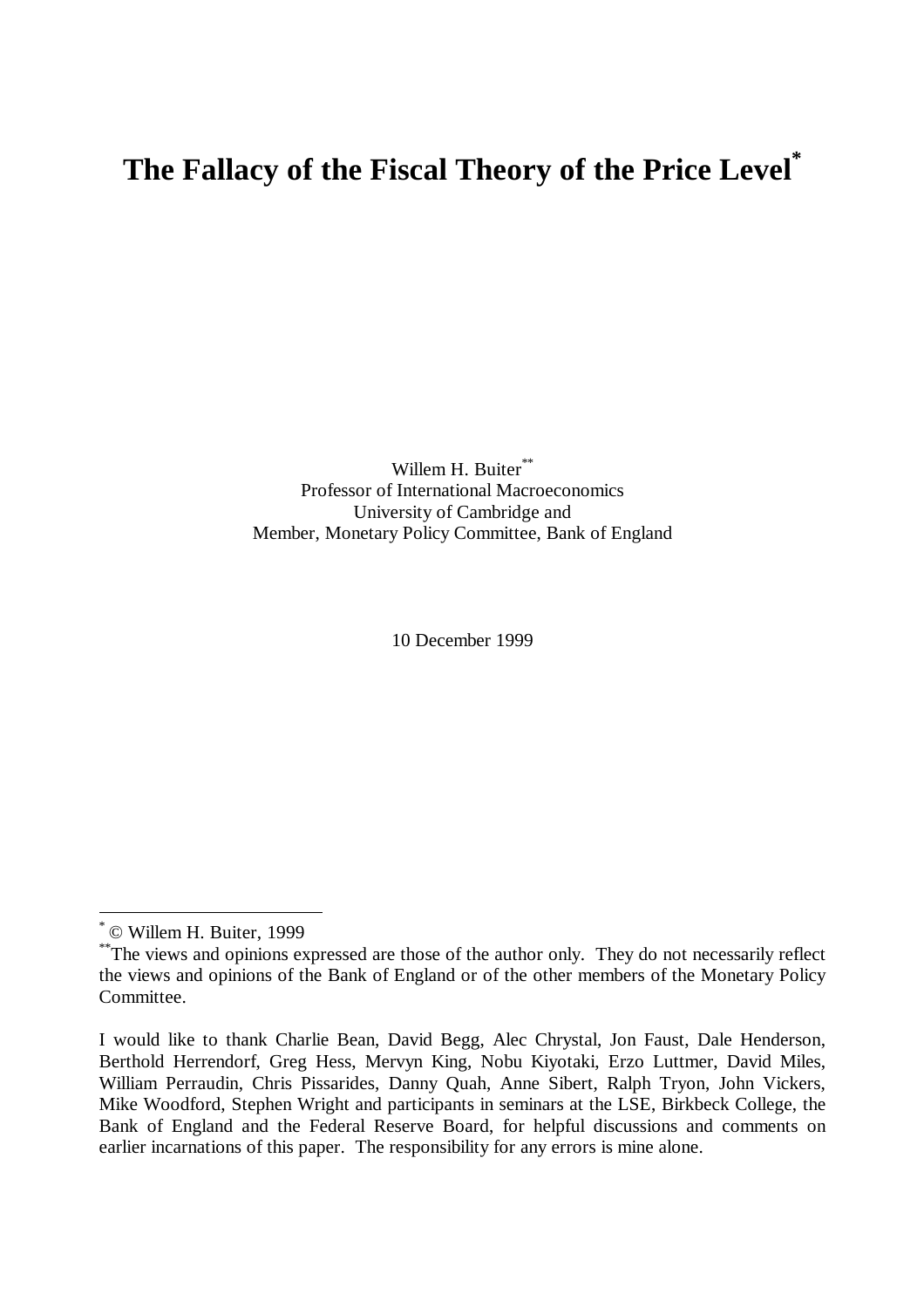# **Abstract**

This paper argues that a recent line of literature, the 'fiscal theory of the price level' developed by Woodford, Cochrane, Sims and others, is based on a fallacy.

The source of the fallacy is an *economic* misspecification. The proponents of the fiscal theory of the price level do not accept the fundamental proposition that the government's intertemporal budget constraint is a constraint on the government's instruments that must be satisfied for all admissible values of the economy-wide endogenous variables. Instead they require it to be satisfied only *in equilibrium*.

This economic misspecification has implications for the mathematical or logical properties of the equilibria supported by models purporting to demonstrate the properties of the fiscal approach. These include: overdetermined (internally inconsistent) equilibria; anomalies like the apparent ability to price things that do not exist; the need for arbitrary restrictions on the exogenous and predetermined variables in the government's budget constraint; and anomalous behaviour of the 'equilibrium' price sequences, including behaviour that will ultimately violate physical resource constraints.

The issue is of more than academic interest. Policy conclusions could be drawn from the fiscal theory of the price level that would be harmful if they influenced the actual behaviour of the fiscal and monetary authorities. The fiscal theory of the price level implies that a government could exogenously fix its real spending, revenue and seigniorage plans, and that the general price level would adjust the real value of its contractual nominal debt obligations so as to ensure government solvency. When reality dawns, the result could be painful fiscal tightening, government default or unplanned recourse to the inflation tax.

**JEL classifications**: E31, E41, E51, E52, E62, E63.

**Key words**: Fiscal theory of the price level; Ricardian fiscal rules; Government budget constraint; price level indeterminacy. **Author**: Willem H. Buiter, Bank of England, Threadneedle Street, London WC2A 2AE, UK Tel. #44-171-6014071 Fax. #44-171-6014610

E-mail: willem.buiter@bankofengland.co.uk

Web page: http://www.econ.cam.ac.uk/faculty/buiter/index.htm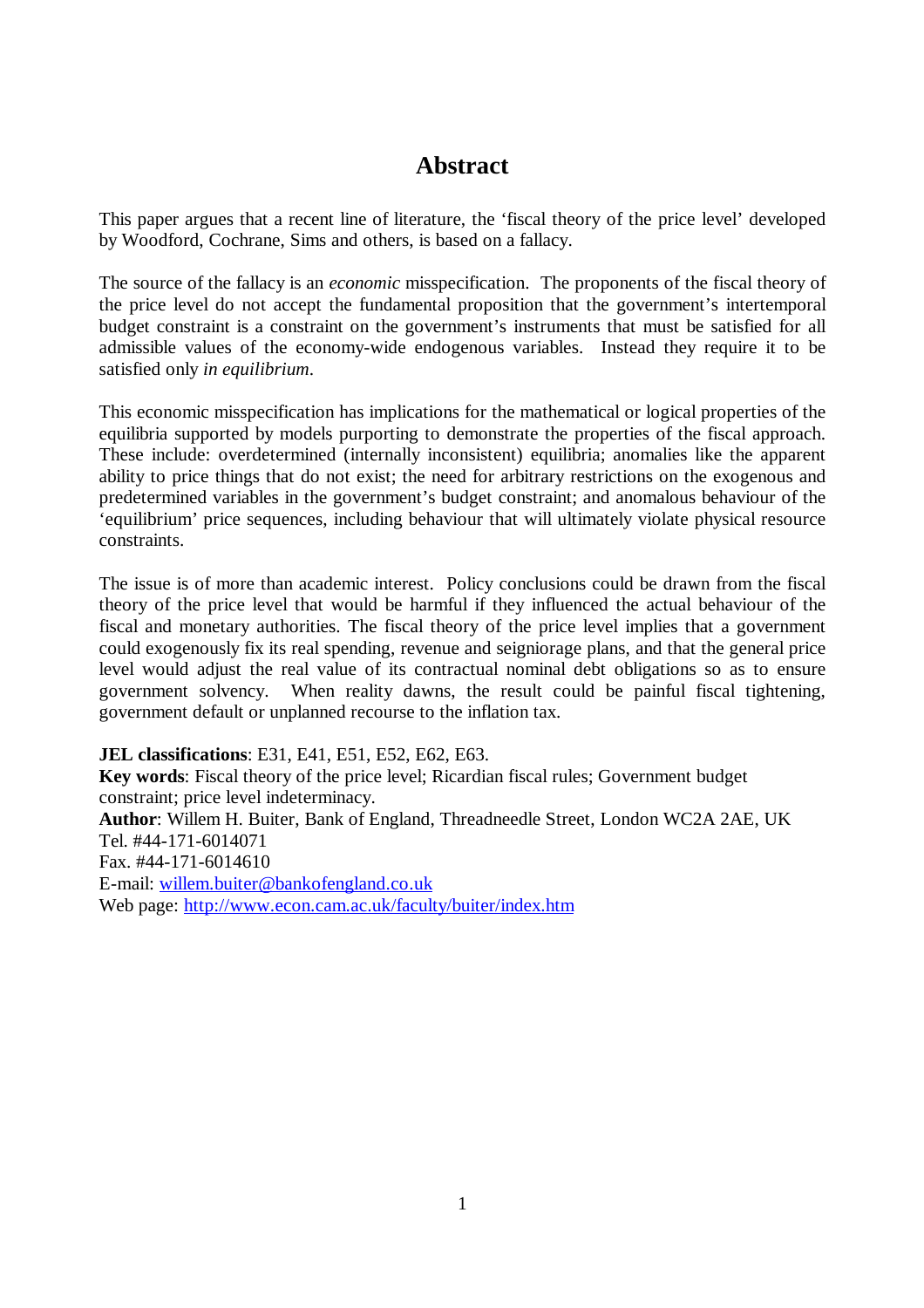# **I. Introduction**

 $\overline{a}$ 

It is not common for an entire scholarly literature to be based on a fallacy, that is, "on faulty reasoning; misleading or unsound argument".<sup>1</sup> The recently revived 'fiscal theory of the price level' is an example of a research programme that is fatally flawed, conceptually and logically. $^{2}$ 

The source of the fallacy is an *economic* misspecification. The proponents of the fiscal theory of the price level do not accept the fundamental proposition that the government's intertemporal budget constraint is a constraint on the government's instruments that must be satisfied for all admissible values of the economy-wide endogenous variables. Instead they require it to be satisfied only *in equilibrium*.

This economic misspecification has implications for the mathematical or logical properties of the equilibria supported by models purporting to demonstrate the properties of the fiscal approach. These include: overdetermined (internally inconsistent) equilibria; anomalies like the apparent ability to price things that do not exist; the need for arbitrary restrictions on the exogenous and predetermined variables in the government's budget constraint; and anomalous behaviour of the 'equilibrium' price sequences, including behaviour that may ultimately violate physical resource constraints.

The purpose of this paper is to put an end to this fruitless line of enquiry by demonstrating the nature and origins of the fallacy.

<sup>&</sup>lt;sup>1</sup> In the Concise Oxford Dictionary [1995], the following definitions of a fallacy can be found. (1) a mistaken belief, esp. based on unsound argument; (2) faulty reasoning; misleading or unsound argument; (3) (Logic) a flaw that vitiates an argument.

 $2$  The seminal contribution is Begg and Haque [1984]. The recent revival includes Leeper [1991], Leeper and Sims [1994], Woodford [1994, 1995, 1996, 1998a,b], Auernheimer and Contreras [1995] Sims [1994, 1997], Cochrane [1996, 1999a,b], Dupor [1997], Loyo [1997a,b],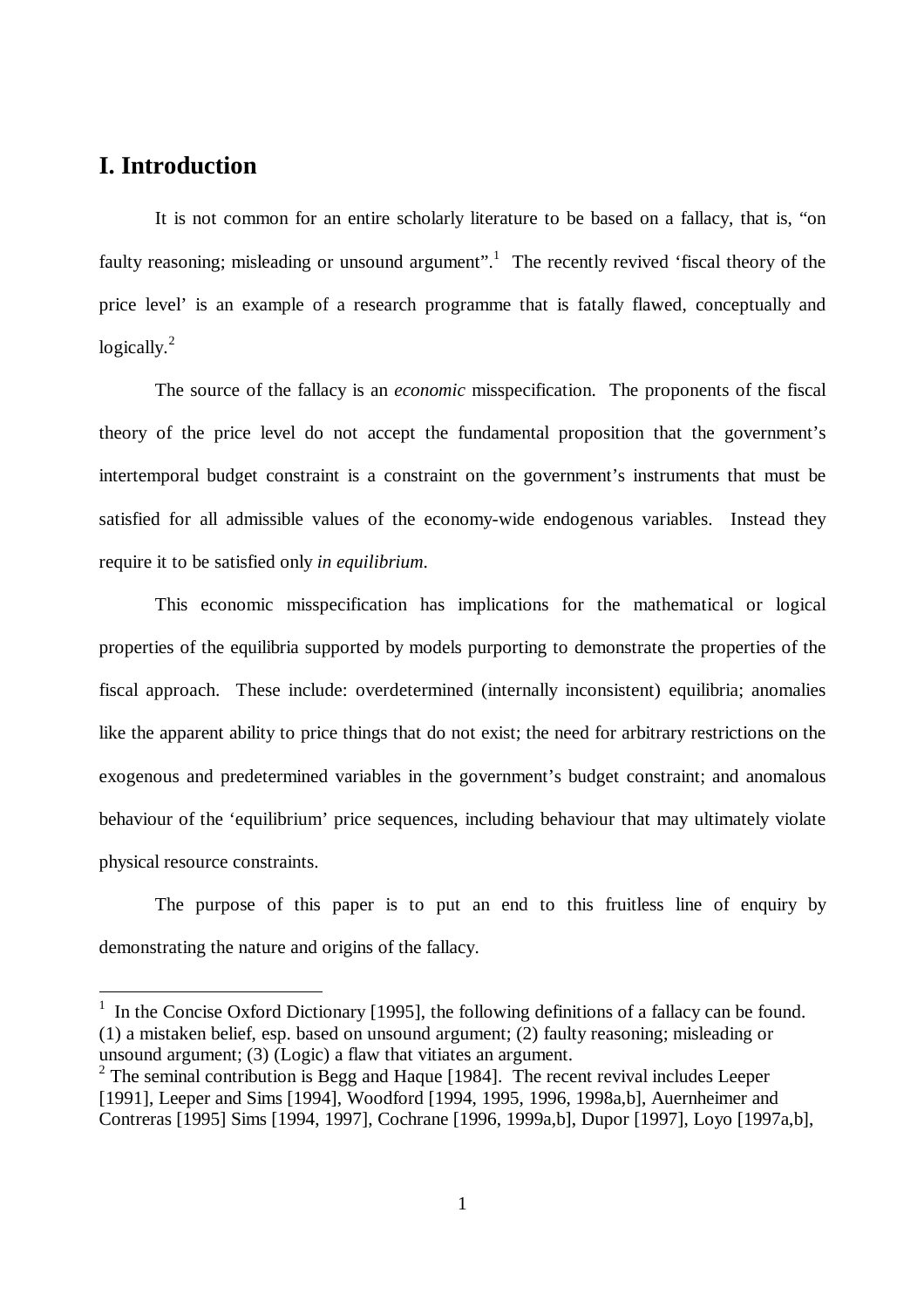The issue is of more than academic interest. Policy conclusions could be drawn from the fiscal theory of the price level that would be harmful if they influenced the actual policy behaviour of the fiscal and monetary authorities. Specifically, a government might infer from the fiscal theory of the price level, that there is never any threat of default, no matter how it sets its fiscal-financial-monetary programme. For instance, even when it fixes exogenously the real sequence of primary surpluses plus seigniorage, the general price level will always adjust the real value of its non-monetary nominal debt so as to ensure its solvency.

The fiscal theory of the price level is based on the distinction between two kinds of budgetary rules for the government. Following Woodford (and with apologies to the memory of David Ricardo) I shall refer to these as *Ricardian* and *non-Ricardian* fiscal rules. In what follows, the government is to be interpreted as the consolidated general government and central bank. The government spends on goods and services (exhaustive public spending), makes transfer payments, raises current revenues and, either meets its debt obligations (interest payments and repayment of principal) or defaults. Its financial deficit is financed either by issuing non-interest-bearing fiat money or interest-bearing non-monetary liabilities (bonds).

A *fiscal rule* (a better but excessively long label would be a *fiscal-financial-monetary programme*) is a complete sequence of rules specifying public spending, taxes net of transfers, money issuance (seigniorage) and bond issuance in each period and in each state of nature. Exhaustive public spending is not the issue in this literature. It is therefore helpful to keep the sequence of real public spending on goods and services constant throughout and to focus on net taxes, money issuance and government borrowing.

Luttmer [1997], Olivei [1997]; critical evaluations include Canzoneri, Cumby and Diba [1998a,b], Buiter [1998], McCallum [1998] and Clements, Herrendorf and Valentinyi [1998].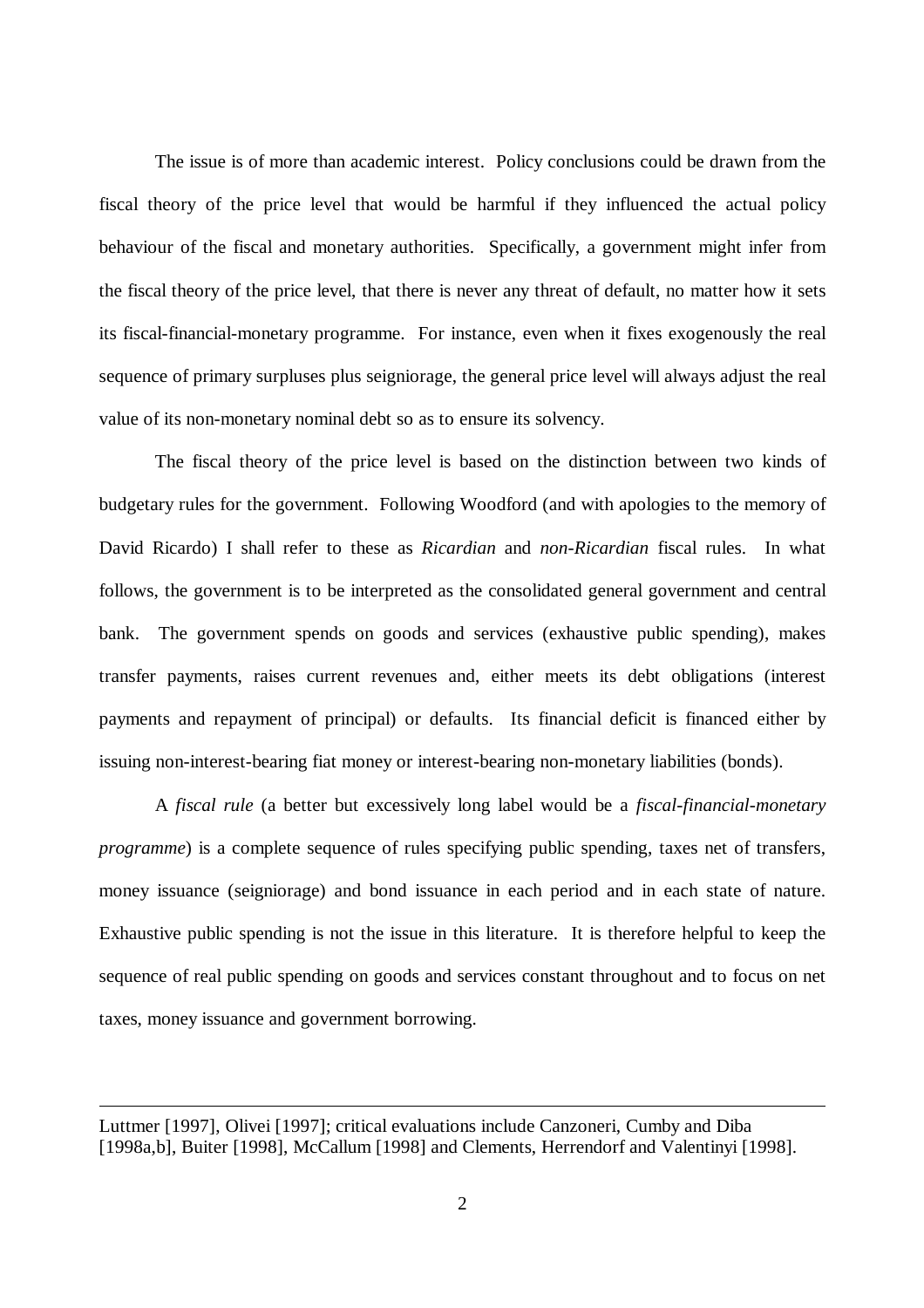Like every agent in a multi-period economy, the government faces an intertemporal budget constraint or solvency constraint. A *Ricardian* fiscal rule requires that the government's solvency constraint holds for all admissible sequences of the endogenous variables. That is, the government's intertemporal budget constraint holds identically, not just in equilibrium. A *non-Ricardian* fiscal rule requires the government's solvency constraint to hold only for equilibrium sequences of the endogenous variables.

For expositional simplicity, this paper models a world without uncertainty. With a Ricardian fiscal rule, there is never any default on the public debt: contractual debt obligations are met.<sup>3</sup> Loosely speaking, with a Ricardian fiscal rule, there has to remain one degree of freedom in the fiscal-financial-monetary programme. The government cannot, for instance, given its inherited debt obligations, specify exogenous sequences for real public spending, real taxes net of transfers and real monetary issuance, and still expect, except by chance, to meet its contractual obligations in full. Either public spending, or taxes or seigniorage would have to be residually determined during at least one period (as a function of the economy-wide endogenous variables in the model and of the government's other policy instruments) to ensure that the intertemporal budget constraint is satisfied for all admissible sequences of the economy-wide endogenous variables.

A non-Ricardian fiscal rule permits what, from a Ricardian perspective, would be overdetermined fiscal-financial-monetary programmes. The solvency constraint is required to hold only in equilibrium, not for all admissible sequences of the endogenous variables. An

<sup>&</sup>lt;sup>3</sup> With uncertainty, a strict Ricardian fiscal rule, that is, one which rules out government default with certainty, is only possible if there is a complete set of contingent spot and futures markets. In an incomplete markets world, default is in general a possibility. Specifying an appropriate intertemporal budget constraint (or sequence of budget constraints) in a world with incomplete markets is beyond the scope of this paper.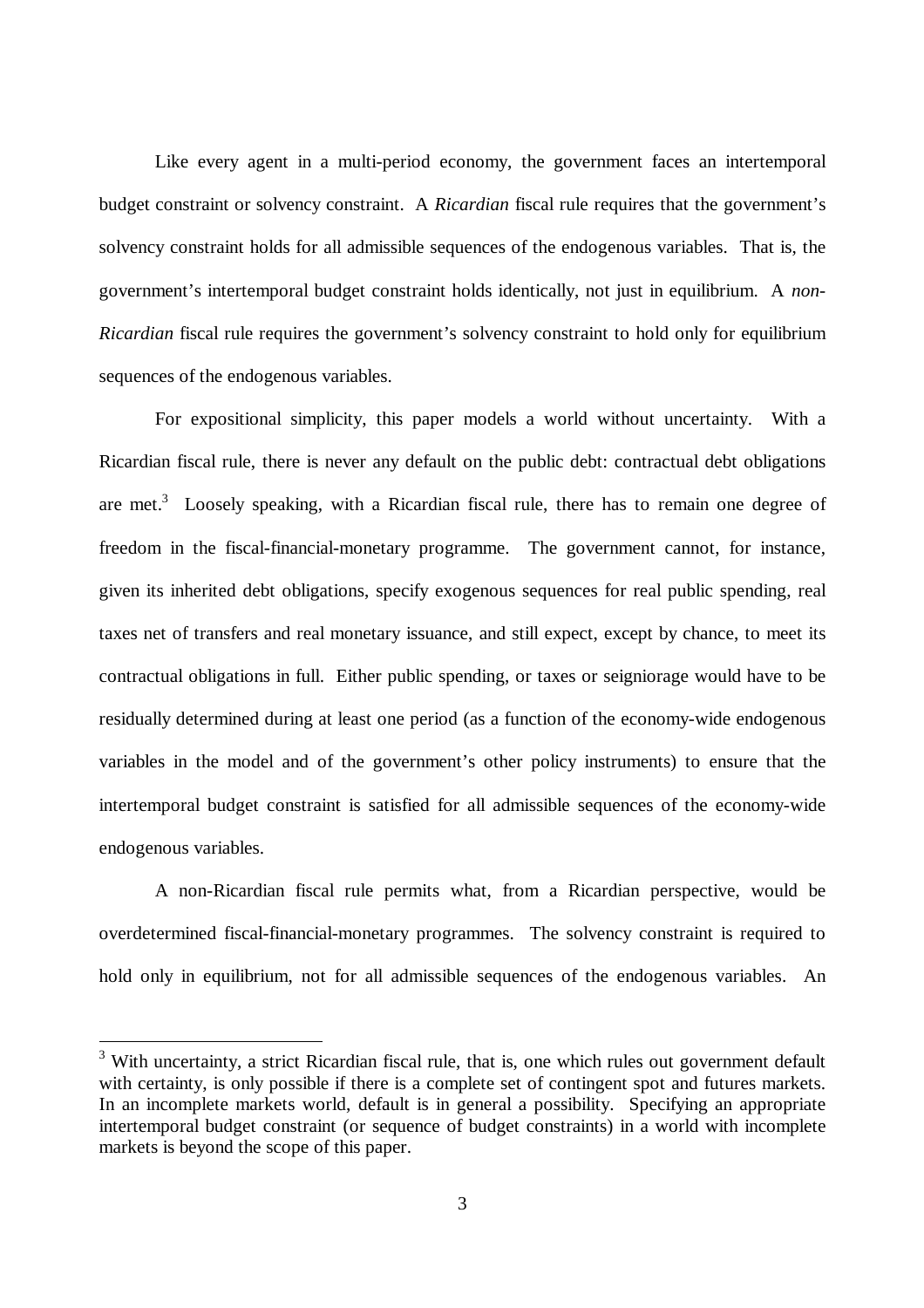example of a non-Ricardian fiscal rule would be one which fixes exogenously the entire sequence of real primary surpluses<sup>4</sup> plus real seigniorage.

The Ricardian view implies that if such a non-Ricardian fiscal rule is adopted, the government will not, except in very special circumstances, be able to meet its contractual debt obligations exactly: there will either be default on the public debt, or the government could be 'super-solvent': after all contractual obligations are met, there are surplus resources left. From a Ricardian perspective, the over-determined non-Ricardian fiscal rule therefore requires the addition of another endogenous variable to the model: the default discount factor on the notional or contractual value of the government's non-monetary debt instruments.

The non-Ricardian view maintains that despite the *prima-facie* overdetermined fiscalfinancial-monetary programme, there will be no discount (or premium) on the notional or contractual value of the government's non-monetary debt instruments. Instead the *equilibrium* general price level adjusts the real value of the government's *nominal* contractual debt obligations to a level that is consistent with the government solvency constraint - the requirement that the aggregate real value of all the government's outstanding contractual debt obligations be equal to the present discounted value of future real primary surpluses plus seigniorage. It views this as an alternative theory of price determination to the Ricardian one, a 'fiscal theory of the price level'.

There are two ways of refuting the fiscal theory of the price level. The first is based on *apriori* economic considerations. I consider it to be axiomatic that only those models of a market economy are well-posed, in which, if default is ruled out, budget constraints (including the government budget constraint), must be satisfied for all admissible values of the economy-wide

<sup>&</sup>lt;sup>4</sup> The government's primary surplus is its financial surplus, excluding net interest receipts.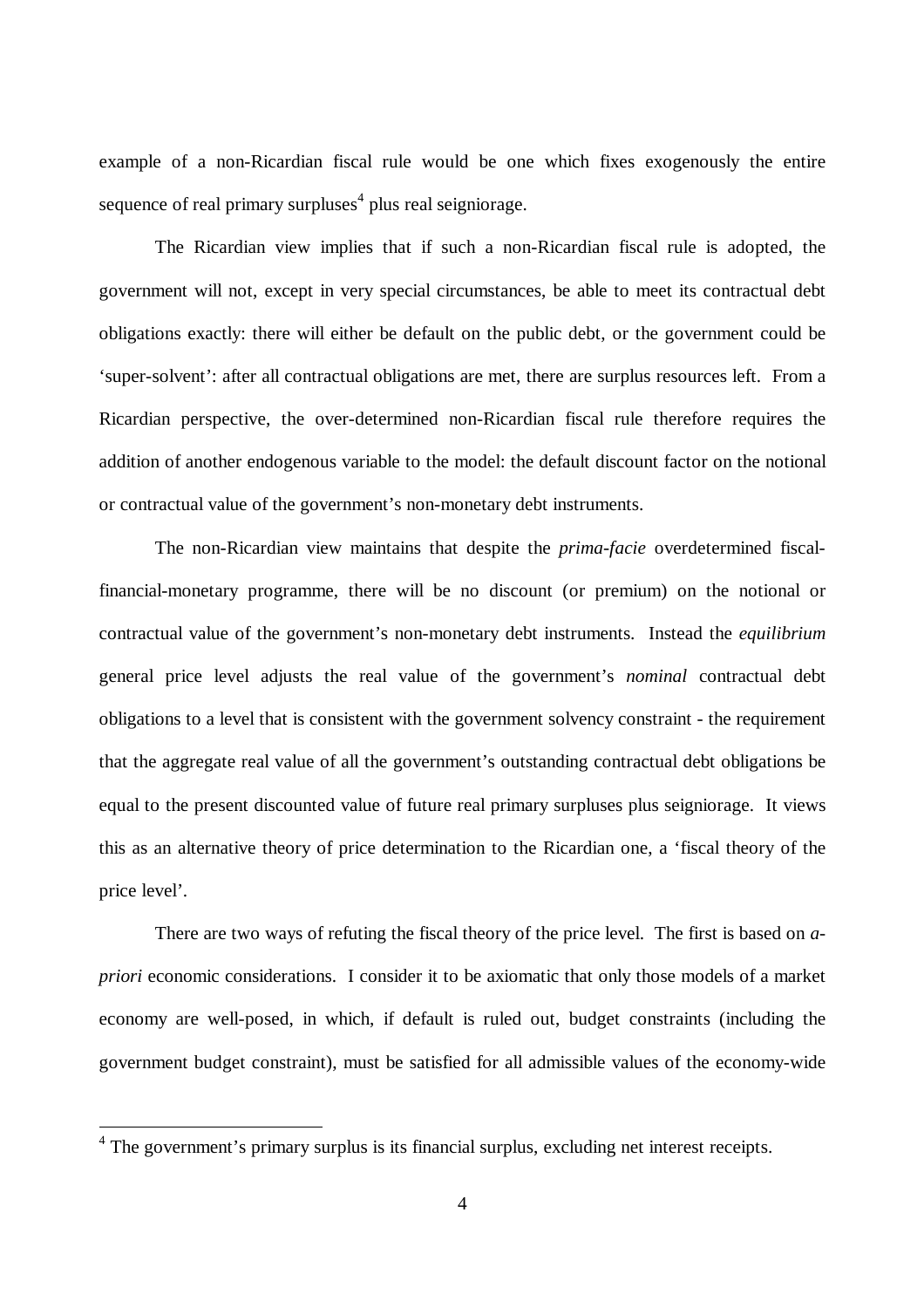endogenous variables. It does not matter whether the government (or the private agents) are small (price-taking) or large (monopolistic or monopsonistic). It does not matter whether the government optimises (or what it optimises), satisfices or acts according to ad-hoc decision rules.

According to this Ricardian postulate about the proper specification of budget constraints, a non-Ricardian fiscal rule that rules out default, is ill-posed. Any model that incorporates a non-Ricardian fiscal rule, yet assumes that all contractual debt obligations are met, does not make *economic* sense.<sup>5</sup>

The second way to refute the fiscal theory of the price level applies even if one does not accept the *a-priori* assertion or postulate that budget constraints must be satisfied always, not only in equilibrium, and that consequently a non-Ricardian fiscal rule only makes sense if we explicitly introduce an endogenous default discount factor on the public debt. This second approach involves the demonstration of a number of mathematical (or logical) and conceptual anomalies that characterise equilibria purported to be supported by non-Ricardian fiscal rules without default.

The paper shows that it is not true that the general price level can mimic, generically, the role of a default discount factor on the public debt, even if we only consider the government's budget identity and solvency constraint. Because the general price level cannot be negative, an arbitrary restriction on the *predetermined* stocks of government debt instruments and on the *exogenous* sequences of public spending and revenues (including seigniorage), is necessary for the general price level to mimic the role of a default discount factor on the public debt, even when we consider only the government's accounts.

<sup>&</sup>lt;sup>5</sup> Note that there is no disagreement about the fact, that, if private default is to be ruled out, households and businesses must satisfy their budget constraints for all admissible sequences of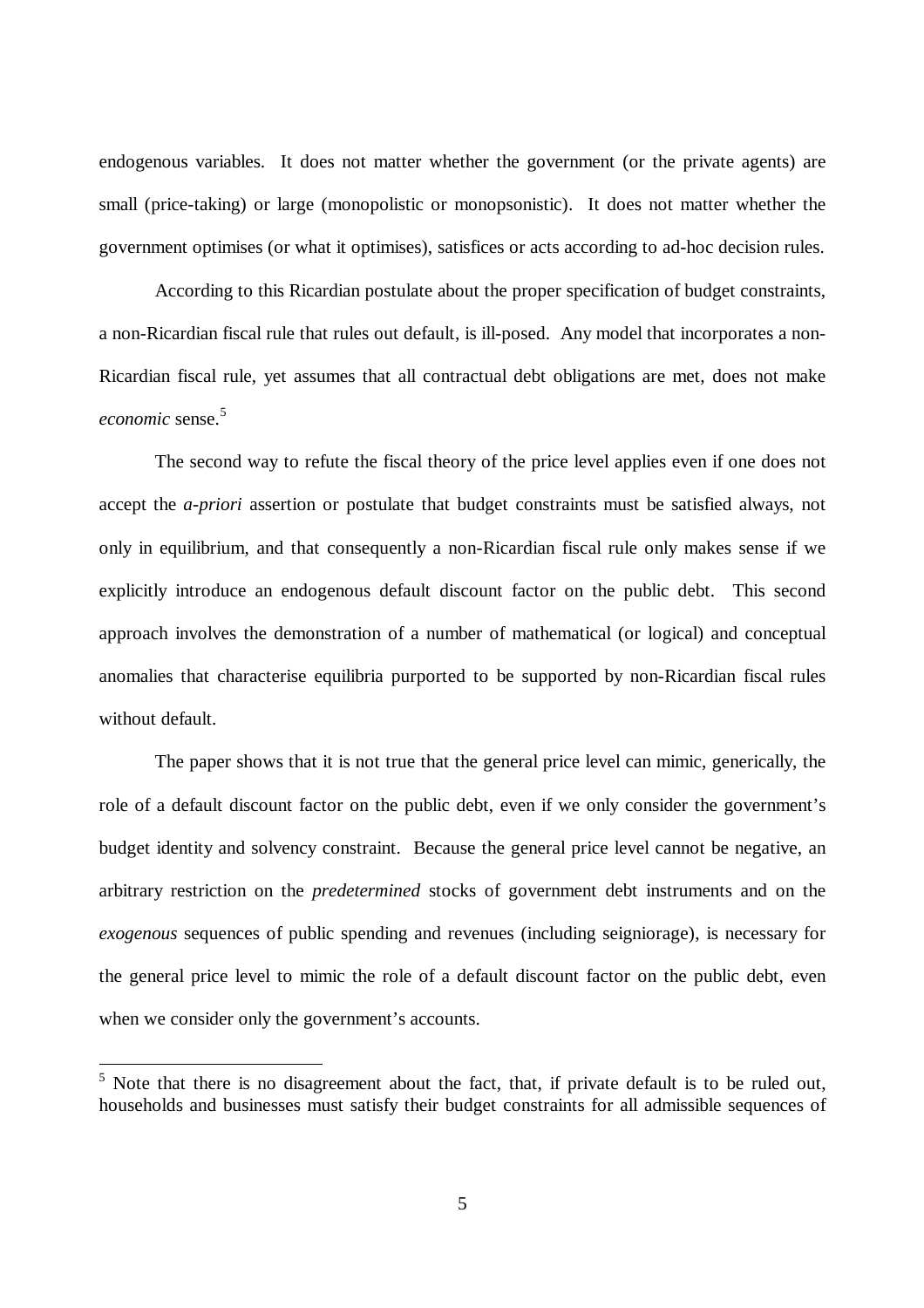When this arbitrary restriction is satisfied, a further conceptual anomaly arises. The fiscal theory of the price level can determine the price of money in a model without money, that is, in a world where money does not exist as a physical commodity or financial claim (private or public, 'inside' or 'outside') and does not function as a medium of exchange, means of payment or store of value. In such a world 'money' only serves as a unit of account or numeraire, and there exists a financial claim committing the issuer to make a payment whose value is fixed in terms of this pure numeraire 'money'. The fiscal theory of the price level would appear to be able to determine the price of phlogiston if phlogiston were used as the numeraire in a general equilibrium model and if some agent had issued phlogiston-denominated financial claims.<sup>6</sup>

Mathematical/logical anomalies include the following. In any finite-horizon economy (with flexible nominal prices or with nominal price rigidities), a non-Ricardian fiscal rule without an endogenous default discount factor on the public debt leads to an overdetermined (internally inconsistent) price level when the government follows a monetary rule<sup>7</sup>. A finitehorizon economy with a non-Ricardian fiscal rule and nominal price rigidities also is overdetermined when the government adopts a nominal interest rate rule.

In an infinite–horizon economy with flexible nominal prices, there is an overdetermined price level under a non-Ricardian monetary rule if the velocity of circulation of money is constant (as in simple cash-in-advance models). When velocity is endogenous, there is no price level overdeterminacy, but explosive or implosive behaviour of the 'equilibrium' price sequence is possible, even with constant fundamentals. In many monetary models, such implosive or

the economy-wide endogenous variables. It is my maintained hypothesis that the government is in no way different.

<sup>&</sup>lt;sup>6</sup> Phlogiston is an imaginary element formerly believed to cause combustion.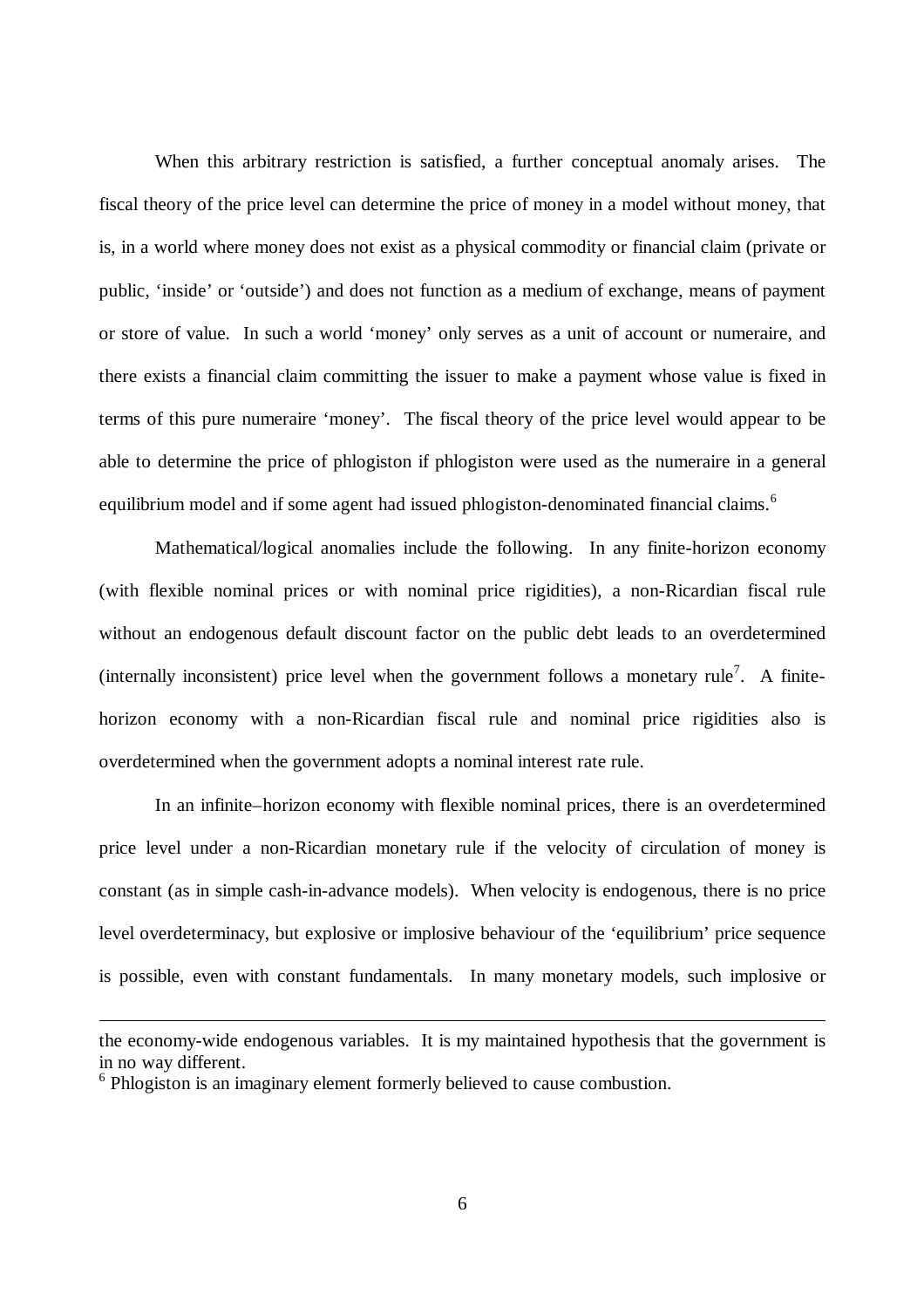explosive price level behaviour would imply the eventual violation of economy-wide real resource constraints. When there are nominal price rigidities, there is overdeterminacy in the infinite-horizon economy (as in the finite-horizon economy) under both monetary rules and nominal interest rate rules.

By introducing the government debt default discount factor as an additional endogenous variable, I present a Ricardian resolution of the fiscal fallacy. The over-determined non-Ricardian fiscal rule implies, generically, a non-unitary equilibrium value for the default discount factor. This Ricardian resolution of the fiscal fallacy also destroys the fiscal theory of the price level. In an economy with flexible nominal prices, money is now neutral when the government follows a monetary rule and there is price level indeterminacy when the government follows a nominal interest rate rule.

## **II. The Model**

John Cochrane [1999a] provides a published example of a model purporting to support the fiscal theory of the price level, whose inadequacy can be established simply by counting equations and unknowns. According to Cochrane *"Fiscal price determination is easiest to see in a terminal period, or a period in which the government sells no new debt"*(Cochrane [1999a, p. 327]). A key advantage of the finite-horizon, complete markets specification is that the appropriate intertemporal budget constraints are self-evident.

The model that follows differs from Cochrane's in two ways. The first is the addition of an index-linked one-period government bond to the asset menu. This is not essential for proving

 $<sup>7</sup>$  A monetary rule in this paper is an exogenous sequence of positive nominal money stocks. The</sup> sequence is such as to support a non-negative nominal interest sequence as an equilibrium. An interest rate rule is a non-negative sequence of period nominal interest rates.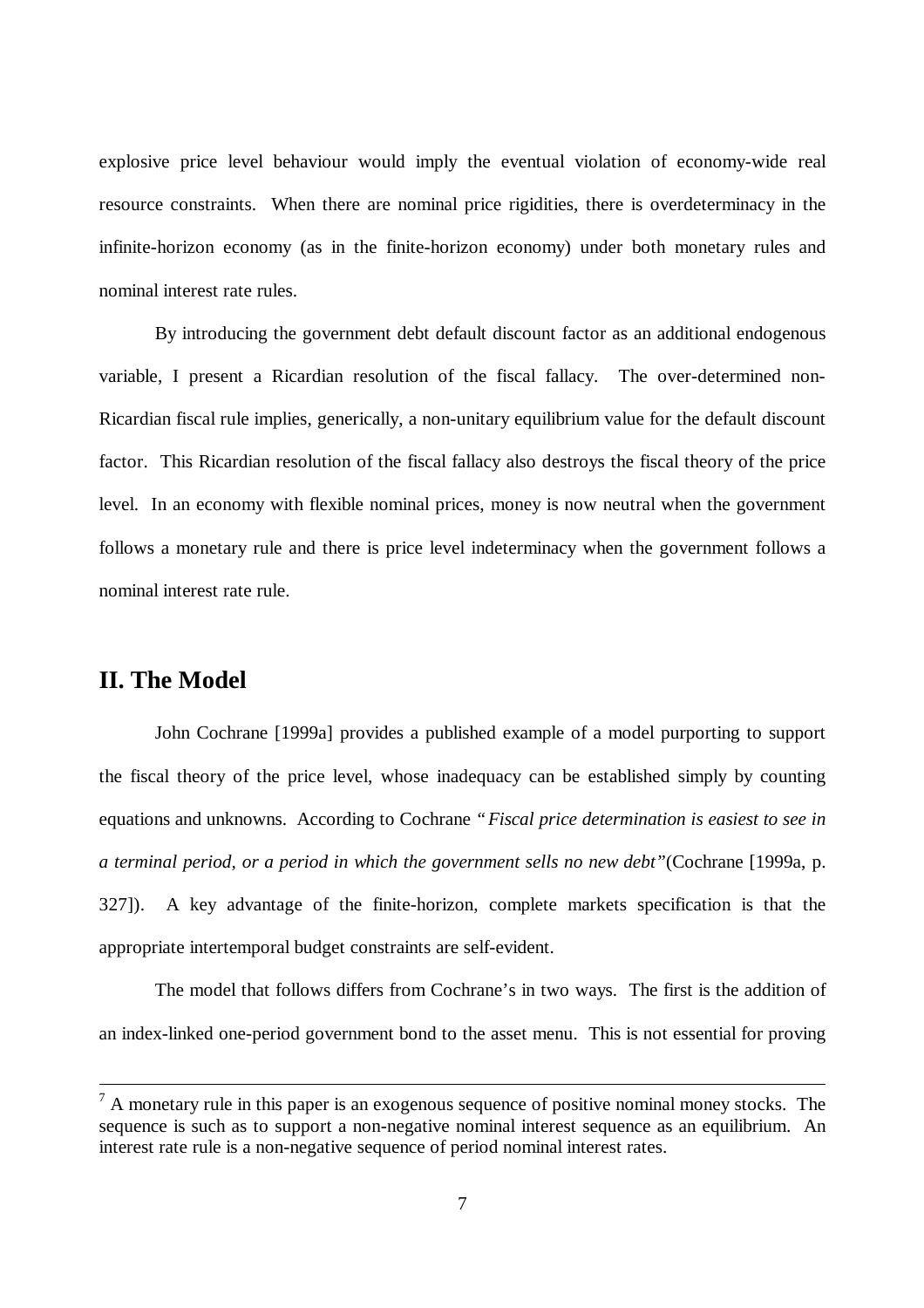the internal inconsistency of the fiscal approach, but it helps bring out more clearly an anomaly in the fiscal approach that should have given its proponents cause for concern, even without counting equations and unknowns.

The second difference from Cochrane's presentation is that I present a fully specified general equilibrium model. Cochrane presents just the government's single period budget identity and its intertemporal budget constraint. The rest of the model (household behaviour, production and equilibrium conditions), is omitted. Counting equations and unknowns in his government sector sub-model (and making the innocuous simplifying assumption that the real interest rate sequence is exogenous), Cochrane concludes that this sub-model alone determines the equilibrium price level sequence. Had he written down the missing bits of the general equilibrium model, he would have concluded that the model is overdetermined under a monetary rule, or whenever the price level is a predetermined variable.

Time, indexed by *t*, is measured in discrete intervals of equal length, normalised to unity. There are *N* periods indexed by *t*,  $1 \le t \le N$ . Initial asset stocks are inherited from period *0*.

There is no uncertainty, markets are complete and contracts are enforced costlessly. Default therefore does not occur. In Section III, I will propose an interpretation of the fallacy involving default on public debt. For that reason I will refer to the prices of public debt instruments in the absence of default as *notional* prices and to the prices of public debt instruments when there is default as *effective* prices.

#### **II1. Household Behaviour**

Households act as price takers in all markets in which they operate. They receive an exogenous perishable endowment,  $y_t > 0$ , each period, consume  $c_t$  and pay real lump-sum taxes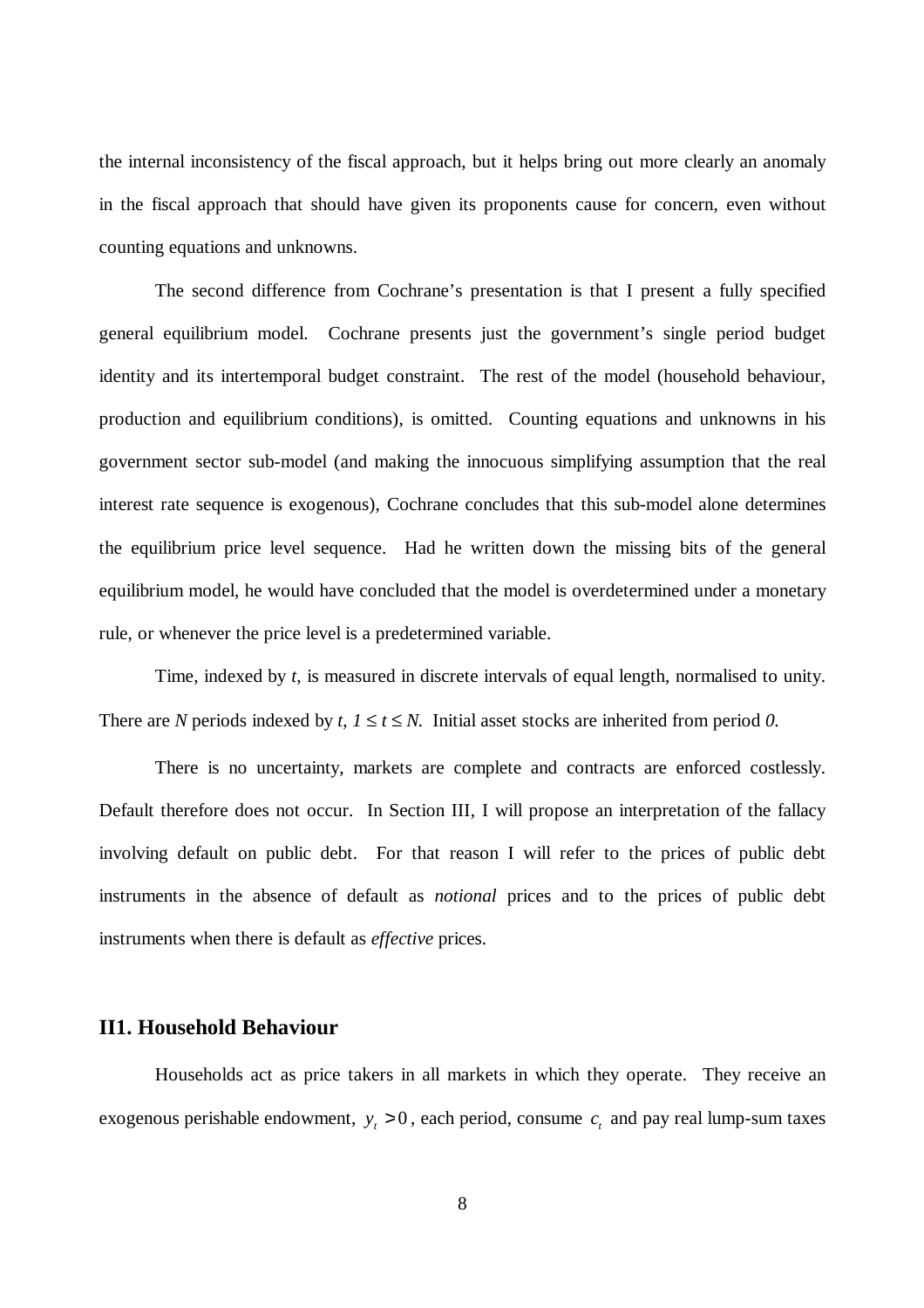$t_i$ <sup>8</sup>. They have access to three stores of value: non-interest-bearing fiat money; a nominal oneperiod bond with a *notional* money price  $P_t^B$  in period *t*, which entitles the buyer to a single contractual nominal coupon payment  $\Gamma > 0$  in period  $t+1$ ; and a real or index-linked one-period bond with a *notional* money price  $P_t^b$  in period *t*, which entitles the buyer to a single contractual real coupon payment  $\boldsymbol{\epsilon} > 0$  in period  $t+1$ .

The notional bond prices are the prices that will prevail if there is no default, that is, if the contractual payments (Γor*g*) are made with certainty. The effective bond prices are the market prices that actually prevail, if there is (a risk of) partial or complete default. Until further notice in Section III, default is ruled out and the effective prices therefore equal the notional prices. A richer menu of liabilities (longer maturities, contingent coupon payments) could be included, but would not add to the analysis. The quantities of money, nominal bonds and real bonds outstanding at the end of period *t* (and the beginning of period  $t+1$ ) are denoted  $M_t$ ,  $B_t$  and  $b_t$ , respectively. The money price of output in period *t* is *Pt*.

We will only consider equilibria in which money is weakly dominated as a store of value, that is equilibria supporting a non-negative nominal interest rate sequence. The motive for holding money is that end-of-period real money balances are an argument in the direct utility function. To keep the analysis as transparent as possible, the period felicity function is assumed to be iso-elastic and money is assumed to enter the period felicity function in an additively separable manner. All key propositions in this paper would go through for more general functional forms and for most alternative ways of introducing money into the model including 'money in the shopping function' and 'money in the production function'. For the strict Clower [1967] cash-in-advance models, there exists no finite-horizon equilibrium with a positive price of

<sup>&</sup>lt;sup>8</sup> They take the sequence of taxes as given.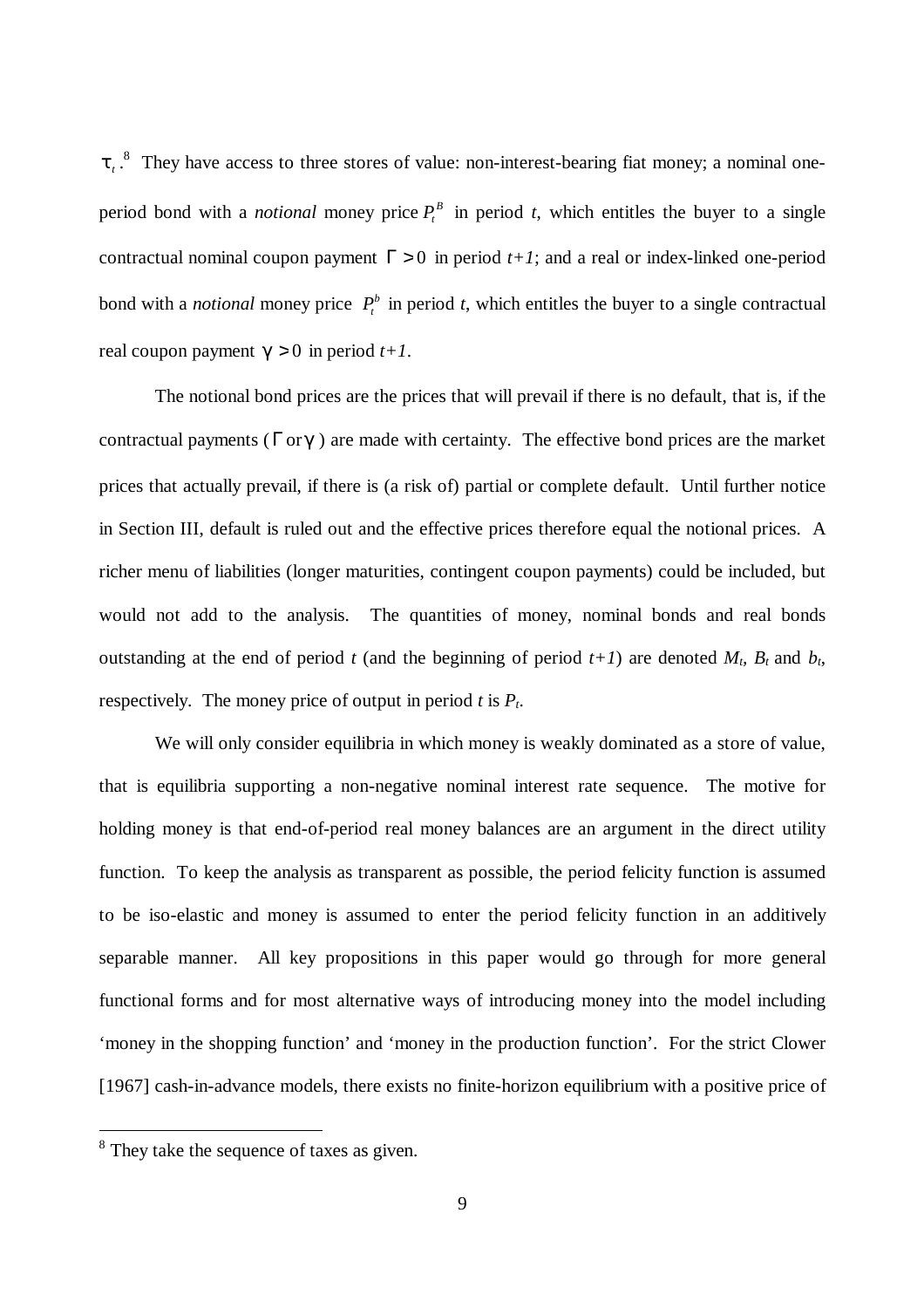money unless one introduces another 'closure rule' to ensure that money is accepted in exchange for goods and services in the last period of the model. The fiscal theory of the price level fails in (infinite-horizon) cash-in-advance models as well, however, as shown in Section IV.

The representative competitive and tax-taking consumer maximises the following utility functional, defined over non-negative sequences of consumption and end-of-period real money balances

$$
u_{t} = \sum_{j=0}^{N-t} \left\| \left\| \frac{1}{1-h} c_{t+j} \right\|^{1-h} + f \frac{1}{1-h} \left\| \left\| \frac{M_{t+j}}{P_{t+j}} \right\|^{1-h} \right\|^{1-h} \left\| \left\| \frac{1}{1+ch} \right\|^{j}
$$
\n
$$
c_{t+j}, M_{t+j} \ge 0; \mathbf{h}, \mathbf{f}, \mathbf{d} > 0
$$
\n
$$
(1)
$$

The single-period household budget identity is, for  $1 \le t \le N$ ,

$$
M_t - M_{t-1} + P_t^B B_t - \Gamma B_{t-1} + P_t^b b_t - P_t \mathbf{g}_{t-1} \equiv P_t (y_t - \mathbf{t}_t - c_t)
$$
(2)

The intertemporal budget constraint or solvency constraint is that at the end of period *N*, the household cannot have positive debt, that is,

$$
P_N^B B_N + P_N^b b_N \ge 0 \tag{3}
$$

Since utility is increasing in consumption and real balances, (3) will hold with equality. Initial financial asset stocks are predetermined, that is,

$$
B_0 = \overline{B}_0
$$
  
\n
$$
b_0 = \overline{b}_0
$$
  
\n
$$
M_0 = \overline{M}_0 > 0
$$
\n(4)

The riskless one-period nominal interest rate set in period *t* is  $i_{t,t+1}$  and the riskless oneperiod real interest rate in period *t* is  $r_{t,t+1}$ . Simple arbitrage ensures that

$$
1 + i_{t,t+1} = \left(1 + r_{t,t+1}\right) \frac{P_{t+1}}{P_t} = \frac{\Gamma}{P_t^B} = \frac{P_{t+1} \mathcal{E}}{P_t^b}
$$
(5)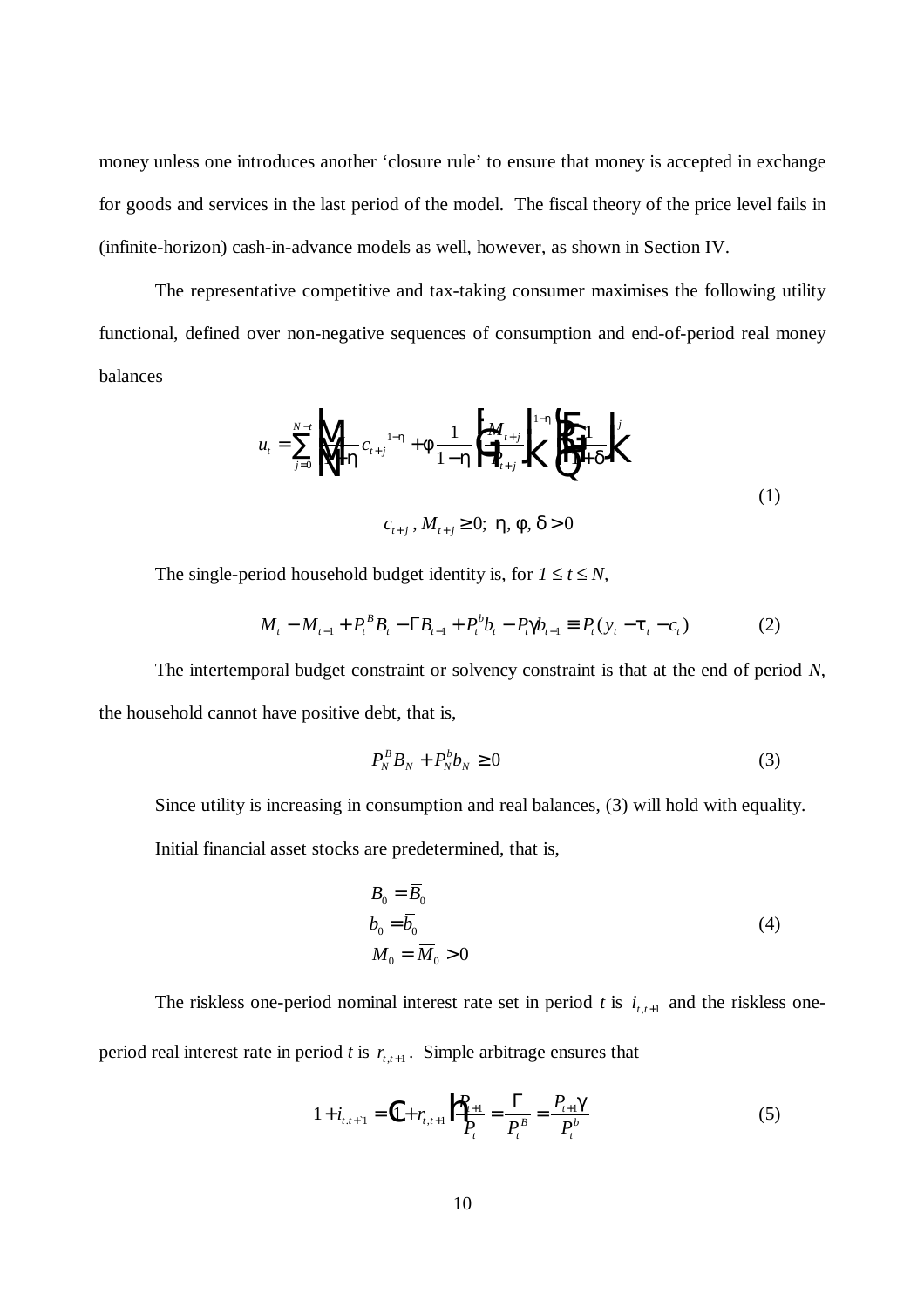Let  $R_{t-1,t+j}$  be the nominal discount factor between periods  $t-1$  and  $t+j$ , that is,

$$
R_{t-1,t+j} = \prod_{k=0}^{j} \frac{1}{1 + i_{t-1+k,t+k}}
$$
 for  $j \ge 0$   

$$
\equiv 1
$$
 for  $j = -1$  (6)

Solving the household budget identity (2) forward recursively, using (5) yields

$$
\Gamma B_{t-1} + P_t \mathbf{g} b_{t-1} \equiv \sum_{j=0}^{N-t} R_{t,t+j} \left( P_{t+j} (c_{t+j} + \mathbf{t}_{t+j} - y_{t+j}) + (M_{t+j} - M_{t+j-1}) \right) + R_{t,N} (P_N^B B_N + P_N^b b_N)
$$
\n
$$
(7)
$$

The household solvency constraint (3), holding with equality, implies that

$$
\Gamma B_{t-1} + P_t \mathbf{g} b_{t-1} \equiv \sum_{j=0}^{N-t} R_{t,t+j} \Big( P_{t+j} (c_{t+j} + \mathbf{t}_{t+j} - y_{t+j}) + (M_{t+j} - M_{t+j-1}) \Big)
$$
(8)

The household optimal consumption programme is characterised by

$$
\left| \int_{C_t}^{C_{t+1}} \int_{C_t}^{h} = (1 + r_{t,t+1})(1 + \mathbf{d})^{-1} \qquad 1 \le t \le N - 1 \qquad (9)
$$

$$
\frac{M_t}{P_t} = c_t \sqrt{\frac{1 + i_{t,t+1}}{i_{t,t+1}}} \sqrt{\frac{1}{n}} \qquad 1 \le t \le N - 1 \tag{10}
$$

$$
\frac{M_N}{P_N} = c_N \mathbf{f}^{\frac{1}{h}}
$$
\n(11)

Equation (10) is the familiar optimality condition relating the optimal money stock in period *t* to optimal consumption in that period. The money-in-the direct utility function approach views money as a consumer durable yielding a flow of unspecified liquidity services each period. In the last period, *N*, money only has value because of the liquidity services it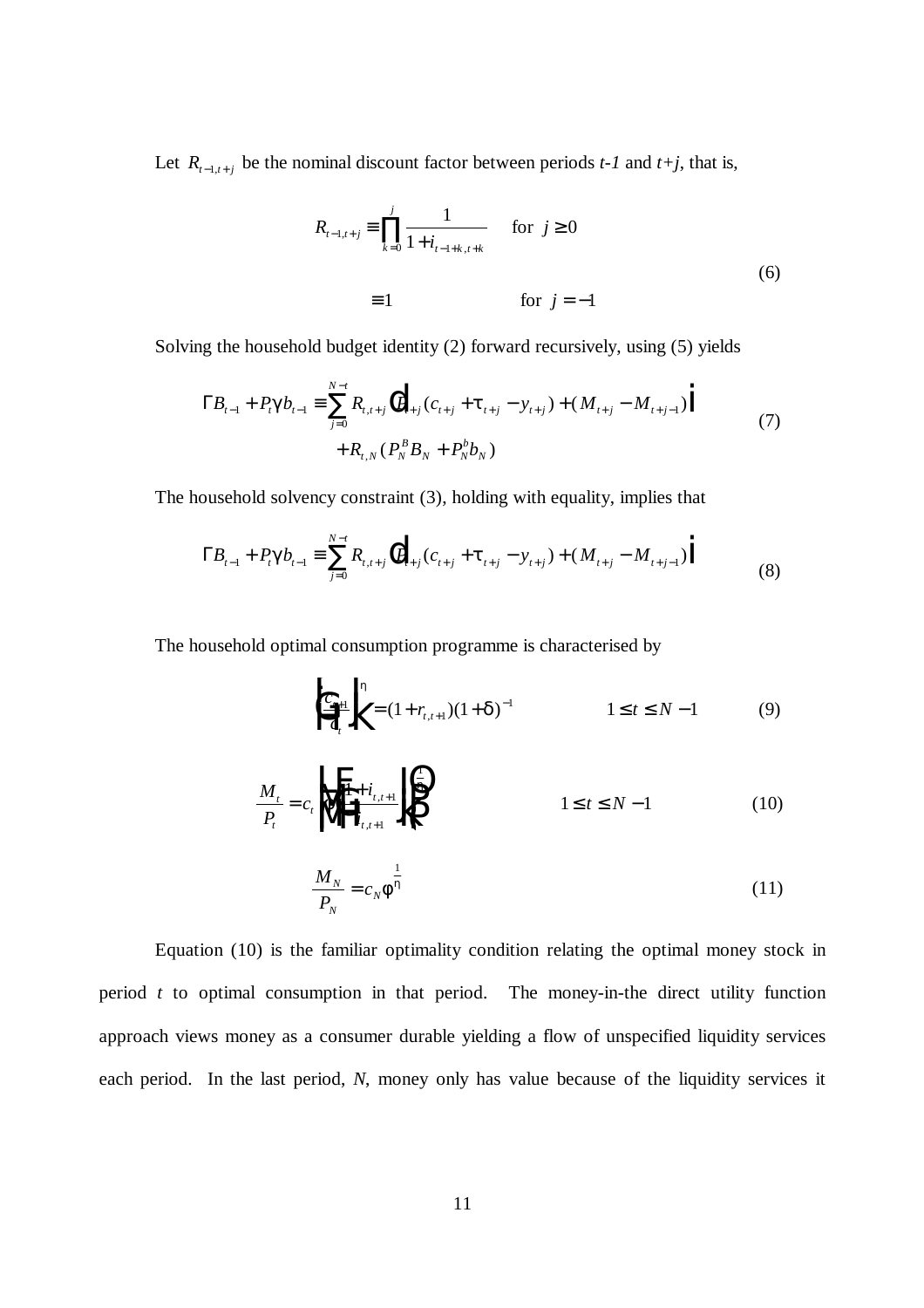yields that period. Effectively, real money balances in period *N* become a perishable commodity*,* as shown in equation (11), which does not involve any intertemporal relative price.

### **II2. The Government**

Government decision rules are exogenously given, subject only to some basic feasibility conditions, including the government's intertemporal budget constraint or solvency constraint. The government's single-period budget identity is given in (12), its solvency constraint in (13).

$$
M_t - M_{t-1} + P_t^B B_t - \Gamma B_{t-1} + P_t^b b_t - P_t \mathbf{g}_{t-1} \equiv P_t (g_t - \mathbf{t}_t)
$$
(12)

$$
P_N^B B_N + P_N^b b_N \le 0 \tag{13}
$$

$$
M_0 = \overline{M}_0 > 0
$$
  

$$
B_0 = \overline{B}_0
$$
  

$$
b_0 = \overline{b}_0
$$

The government's solvency constraint is analogous to that of the private sector: at the end of the last period (*N*) the government cannot have a positive stock of debt outstanding. If the government solvency constraint is to hold identically, government spending, money issuance or taxes (or some combination of these three financing modes) must adjust in such a way as to ensure that the government always reaches the end of period *N* with non-positive non-monetary debt. In Section III, I allow for breaches of contract or default. In this case the government solvency constraint helps determine the appropriate default discount on the notional value (or default-risk-free value) of the public debt.

Equations (12) and (5) imply

$$
\Gamma B_{t-1} + P_t \mathbf{g} b_{t-1} \equiv \sum_{j=0}^{N-t} R_{t,t+j} (P_{t+j} (\mathbf{t}_{t+j} - g_{t+j}) + (M_{t+j} - M_{t+j-1}))
$$
  
+  $R_{t,N} (P_N^B B_N + P_N^b b_N)$  (14)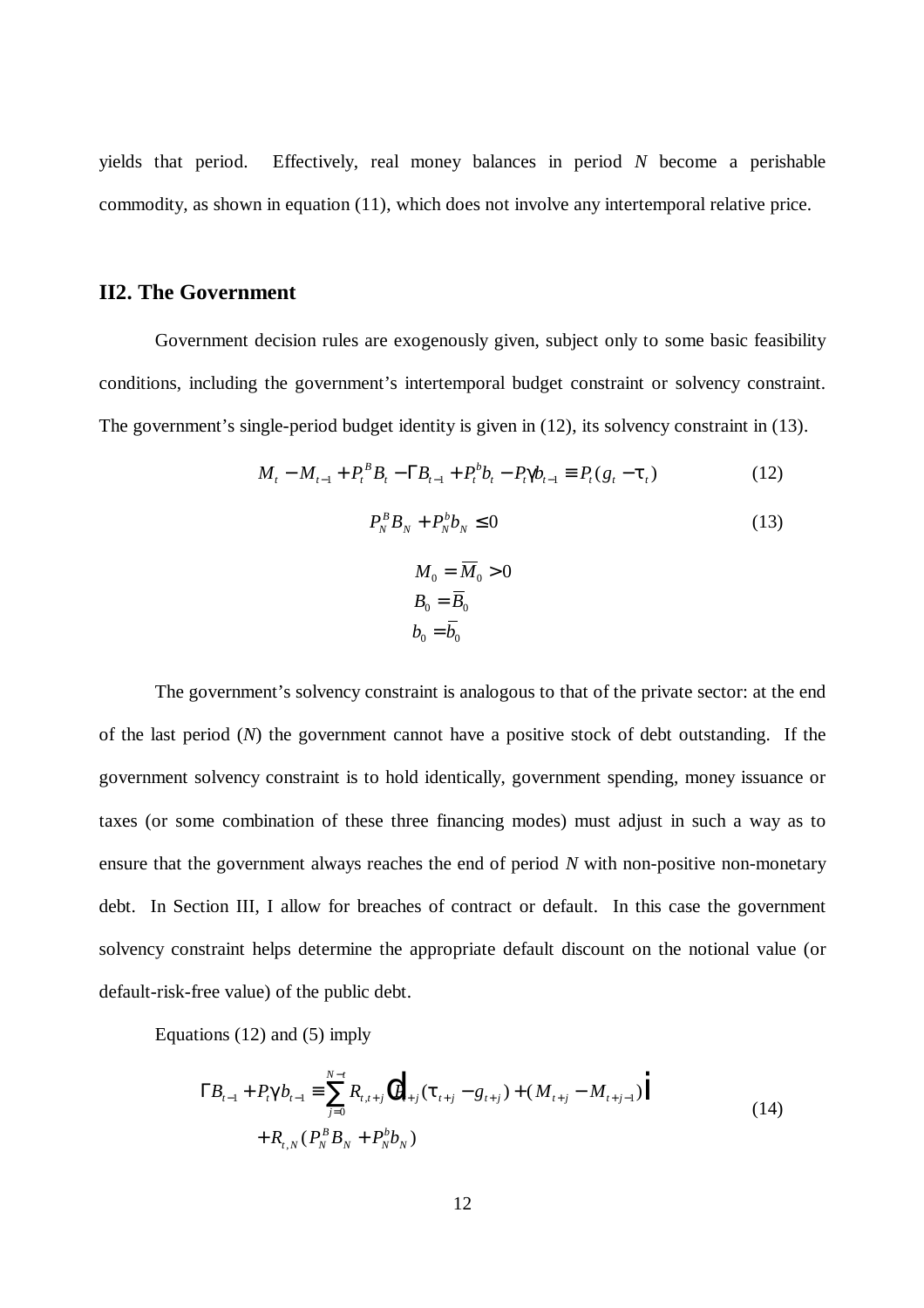Equations (13) and (14) imply the present value budget constraint given in (15)

$$
\Gamma B_{t-1} + P_t \mathbf{g} b_{t-1} \le \sum_{j=0}^{N-t} R_{t,t+j} \left( P_{t+j} (\mathbf{t}_{t+j} - g_{t+j}) + (M_{t+j} - M_{t+j-1}) \right)
$$
(15)

In equilibrium, equation (15) will hold with equality, because the household solvency constraint will also have to be satisfied.

I will consider two monetary 'regimes', an (open-loop) monetary rule and an (open-loop) nominal interest rate rule.

The *monetary rule* specifies an exogenous positive sequence for the nominal money stock,

$$
|M_t; 1 \le t \le N \Big| = \Big| |\overline{M}_t > 0; 1 \le t \le N \Big| \ . \tag{16}
$$

The nominal money stock sequences considered are restricted to those supporting a nonnegative nominal interest rate sequence.

The *nominal interest rate rule* specifies an exogenous non-negative sequence for the nominal interest rate,

$$
\left\| i_{t-1,t}; 1 \le t \le N-1 \right\} = \left\| \bar{i}_{t-1,t} \ge 0; 1 \le t \le N-1 \right\} \tag{17}
$$

#### **II2A. Ricardian fiscal-financial-monetary programmes**

The real government spending sequence is exogenous.<sup>9</sup>

$$
g_t = \overline{g}_t
$$
  
\n
$$
0 \le \overline{g}_t < y_t
$$
  
\n
$$
(18)
$$

<sup>&</sup>lt;sup>9</sup> One should not use general equilibrium considerations to impose a-priori restrictions on the instrument choices of the government. The government could, in principle, set  $g > y$ . In that case no equilibrium exists.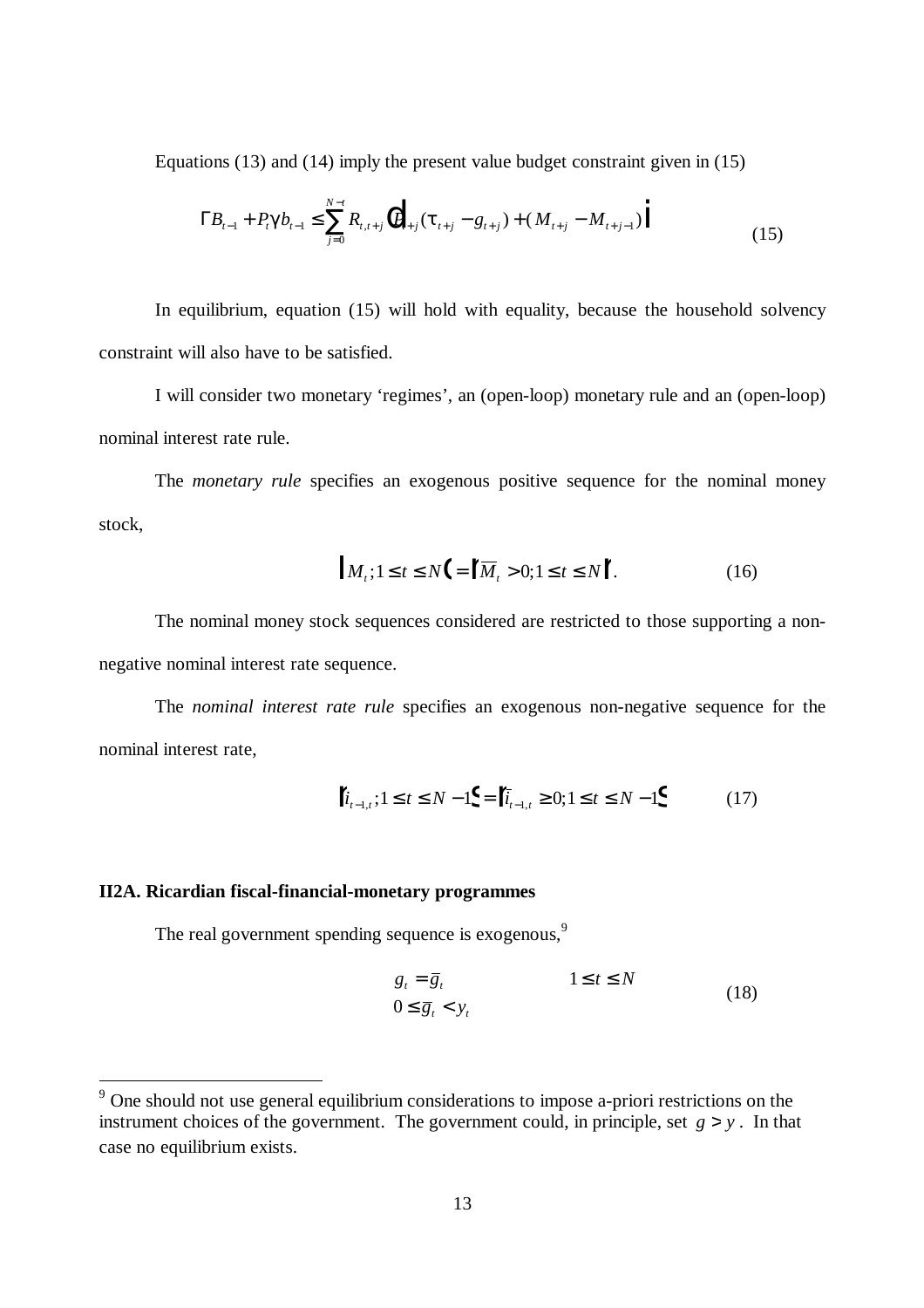With the nominal money stock sequence and the real spending sequence exogenous, the sequence of taxes becomes endogenous: any rule for taxes that permits the government's intertemporal budget constraint (15) to be satisfied is appropriate (and equivalent) for our purposes.

The reason that, given the nominal money stock sequence<sup>10</sup>  $\{\overline{M}_t\}$ ,  $0 \le t \le N$ , and given the real public spending sequence,  $\{\overline{g}_t\}$ ,  $1 \le t \le N$ , the borrowing mix and tax policy (the sequences  ${B_t}$ ,  ${b_t}$ ,  ${1 \le t \le N-1}$  and  ${\{t_t\}}$ ,  ${1 \le t \le N}$  do not matter for either real or nominal equilibrium as long as the government's solvency constraint is satisfied, is that the model exhibits debt neutrality or Ricardian equivalence. The representative agent assumption and the lump-sum nature of net taxes generate the debt neutrality. The inflation tax is in general a nonlump-sum tax, so debt neutrality only applies to changes in the sequences of debts and taxes, holding constant the nominal money stock sequence or the nominal interest rate sequence.

Since any lump-sum tax rule that satisfies the government solvency constraint is equivalent, I shall for concreteness assume that taxes are set to achieve a zero nominal nonmonetary debt from the end of period *1* on, that is,

$$
\mathbf{t}_{1} = \overline{g} - \frac{\overline{M}_{1} - \overline{M}_{0}}{P_{1}} + \frac{\Gamma \overline{B}_{0}}{P_{1}} + \mathbf{g} \overline{b}_{0}
$$
\n
$$
\mathbf{t}_{t} = \overline{g} - \frac{\overline{M}_{t} - \overline{M}_{t-1}}{P_{t}} \qquad 1 < t \leq N
$$
\n(19)

Equations (16), (18) and (19) define our Ricardian monetary rule. Equations (17), (18) and (19) define our Ricardian nominal interest rate rule.

 $10$  or given the nominal interest rate sequence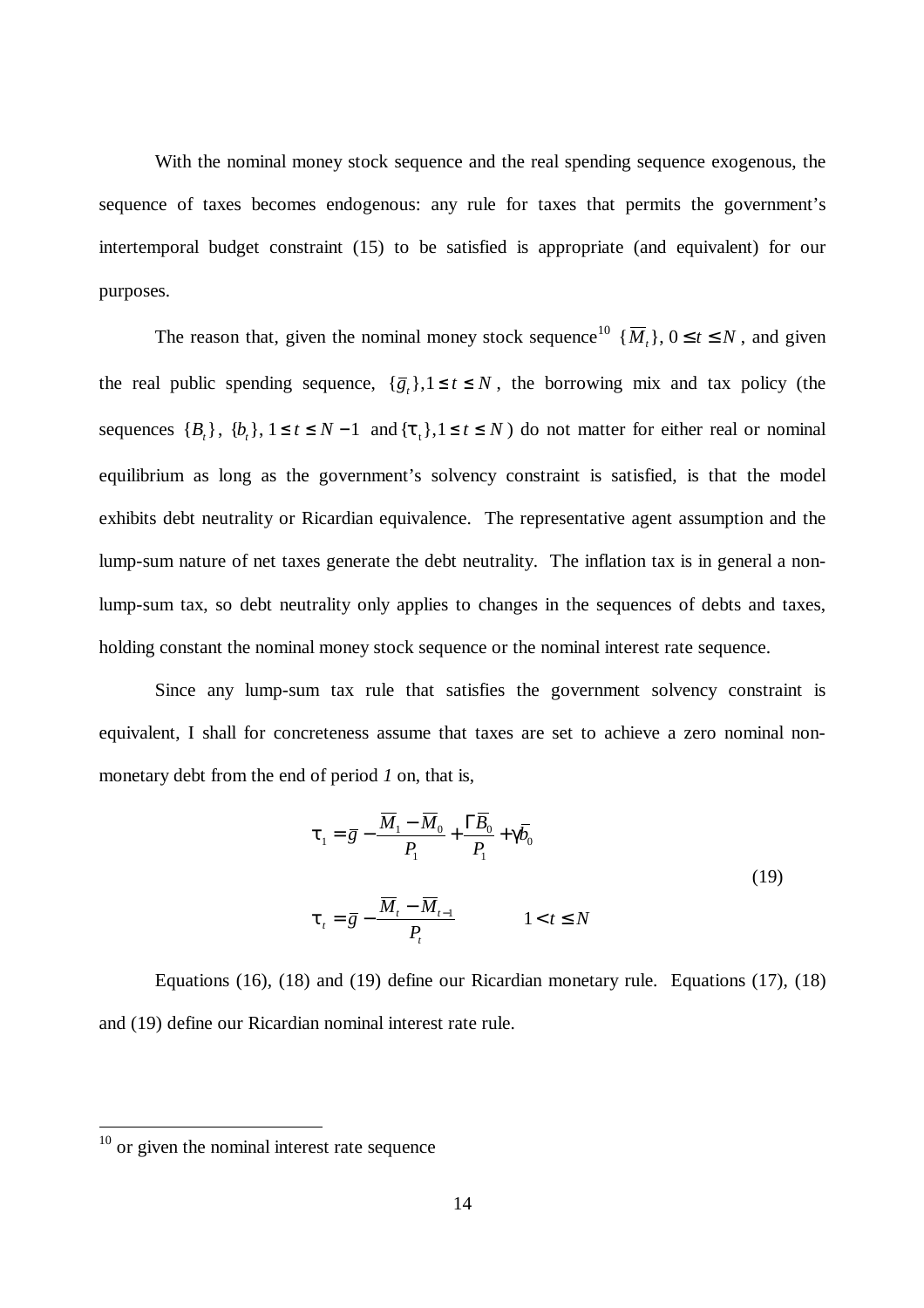Many other Ricardian fiscal-financial-monetary programmes are possible, including programmes based on ad-hoc or optimising feedback rules for the government's instruments. The simple exogenous or open-loop monetary rule and nominal interest rate rule that the paper will focus on can be described as being characterised by 'dominant' or 'active' monetary policy and 'subordinate', 'accommodating' or 'passive' fiscal policy. Exogenous sequences are specified in each period for either the nominal money stock or the nominal interest rate, and fiscal policy (taxes in our model) accommodates so as to ensure that the government's solvency constraint is always satisfied, through equation (19).

Another Ricardian fiscal rule would specify exogenous sequences for real public spending and real taxes net of transfers, and have the government borrow or lend just enough to keep the real stock of public debt constant at its initial value, until the final period when it would have to go to zero, that is,

$$
g_{t} = \overline{g}_{t},
$$
\n
$$
t_{t} = \overline{t}_{t},
$$
\n
$$
1 \leq t \leq N
$$
\n
$$
\frac{\Gamma B_{t} + P_{t+1} \underline{\boldsymbol{\phi}}_{t}}{P_{t+1}} = \frac{\Gamma B_{t-1} + P_{t} \underline{\boldsymbol{\phi}}_{t-1}}{P_{t}}
$$
\n
$$
1 \leq t \leq N - 1
$$
\n
$$
P_{N}^{B} B_{N} + P_{N}^{b} b_{N} \leq 0
$$
\n(20b)

Under this Ricardian fiscal rule, fiscal policy (taxes, spending and borrowing) is dominant or active and monetary policy is subordinate, accommodating or passive. Seigniorage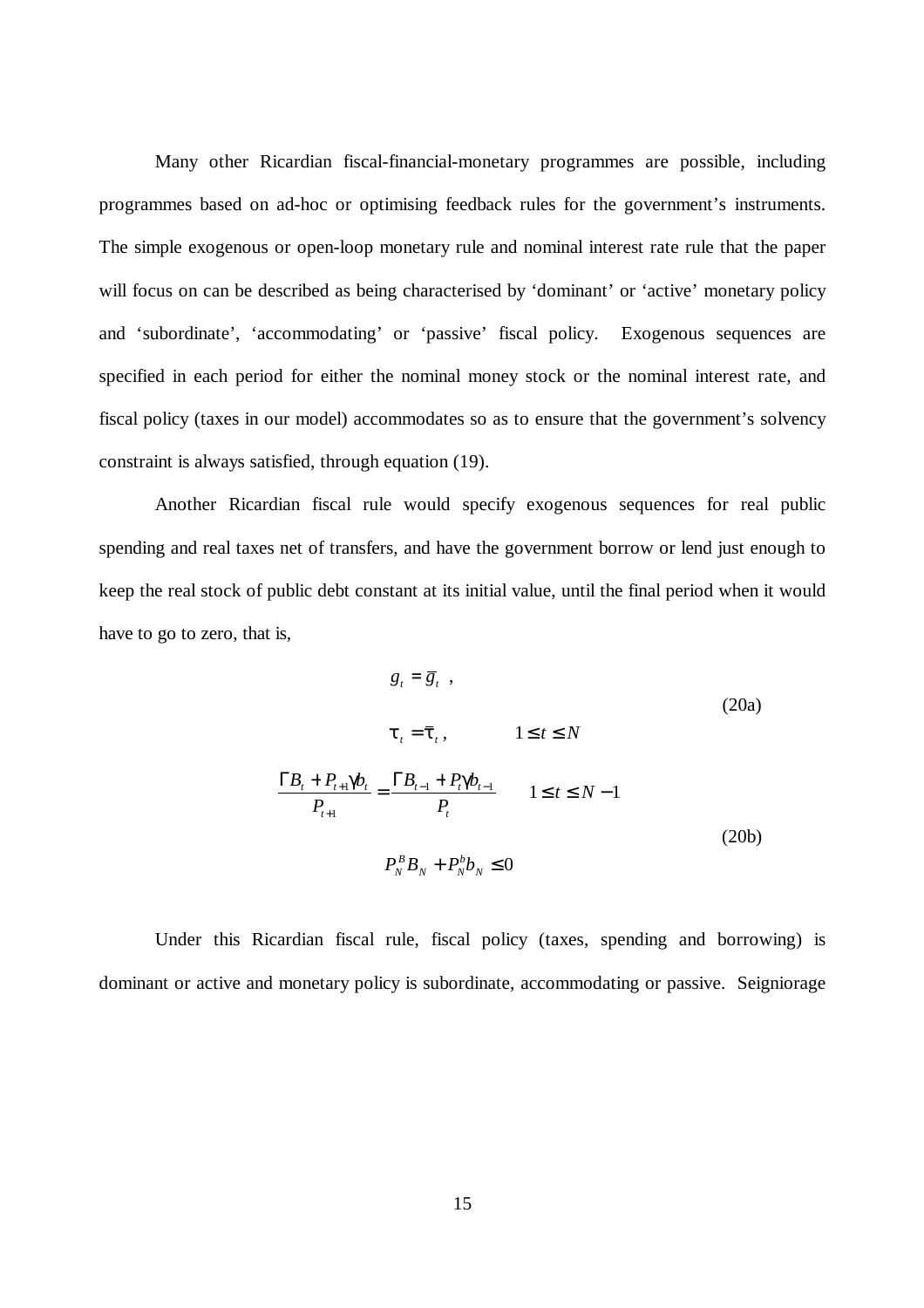in at least one period is endogenous and adjusts passively to ensure that the government solvency constraint is satisfied for all admissible values of the economy-wide endogenous variables.<sup>11</sup>

Note that, from a Ricardian perspective, once we have specified (20a,b), it is self-evident, *from a consideration of the government's intertemporal budget constraint alone*, that the sequence of nominal money stocks,  $M_t$ ,  $1 \le t \le N$  cannot be exogenous, but has to contain at least one endogenous element. No general equilibrium considerations are required to conclude that monetary policy cannot be set independently once it is recognised that the solvency constraint must be satisfied for all admissible values of the economy-wide endogenous variables, including the general price level.

#### **II2B. Non-Ricardian fiscal-financial-monetary programmes**

Woodford, Sims, Leeper, Cochrane and other proponents of the fiscal theory of the price level propose an alternative fiscal-financial closure rule for dynamic general equilibrium models with a government, called non-Ricardian rules by Woodford. While there are by now a very large variety of non-Ricardian rules, they all suffer from the same fatal flaw. The following very simple rule proposed in Woodford [1995] is the most convenient vehicle for making this clear. It is also a rule consistent with Cochrane [1999a].

Woodford proposes the following tax rule:

 $\overline{a}$ 

$$
\boldsymbol{t}_{t} = \bar{s}_{t} - \frac{M_{t} - M_{t-1}}{P_{t}} \qquad \qquad 1 \leq t \leq N \qquad (21)
$$

where  $\{\bar{s}_t\}$ ,  $1 \le t \le N$  is an exogenously given real sequence of taxes plus seigniorage.

<sup>&</sup>lt;sup>11</sup> This is the policy in 'stage 2' of the Sargent and Wallace [1981] 'unpleasant monetarist arithmetic model'. In our finite, horizon model, we could fix exogenously at most *N-1* elements of the nominal money stock sequence,  $\{M_t, T \# t \# N\}$ . At least one element would have to be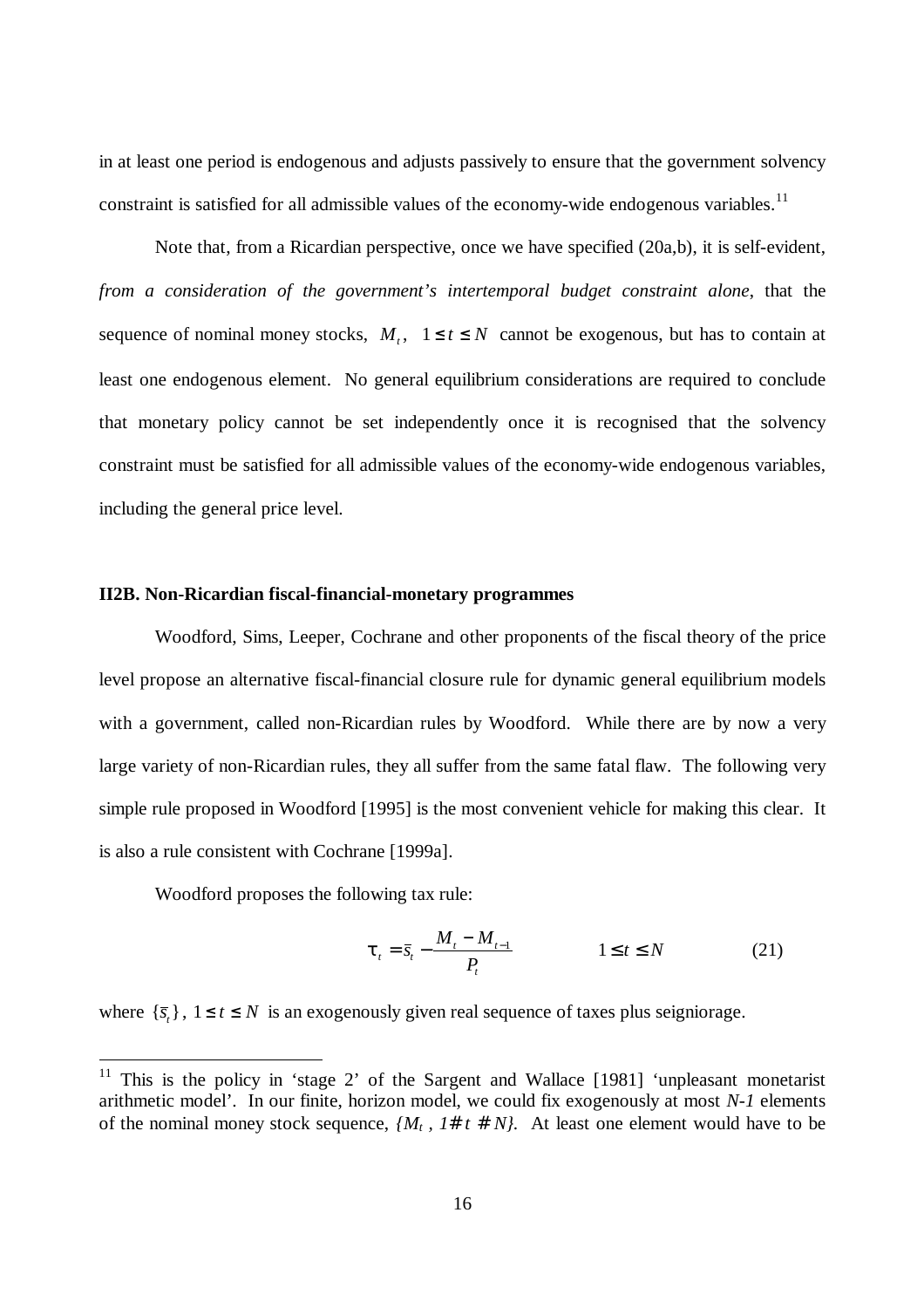Our *non-Ricardian monetary rule* will be defined by an exogenous sequence of real public spending, an exogenous sequence of  $\bar{s}$  and an exogenous strictly positive sequence of nominal money stocks, that is, by equations (16), (18) and (21).

Our *non-Ricardian nominal interest rate rule* will be defined by an exogenous sequence of real public spending, an exogenous sequence of  $\bar{s}$  and an exogenous non-negative sequence of nominal interest rates, that is, by equations (17), (18) and (21).

### **II3. Market Clearing**

The goods market clears each period, that is,

$$
y_t = c_t + g_t \qquad \qquad 1 \le t \le N
$$

For simplicity, I assume in what follows that the real fundamentals are constant, that is,

$$
y_t = \overline{y}
$$
  

$$
g_t = \overline{g}
$$
  

$$
1 \le t \le N
$$

Only non-negative equilibrium price sequences are permissible.

#### **II4. Equilibrium Under the Ricardian Monetary Rule**

Provided the exogenous and strictly positive nominal money stock sequence satisfies *M M t t*  $\frac{+1}{\cdot}$   $\geq$ +  $1$ ,  $1$  $1+d$ , the equilibrium nominal interest rate sequence will be non-negative. The

equilibrium is characterised by equation (16) and

$$
c_t = c = \overline{y} - \overline{g} \qquad 1 \le t \le N \tag{22}
$$

determined endogenously. Sargent and Wallace determine a constant proportional growth rate of the nominal money stock.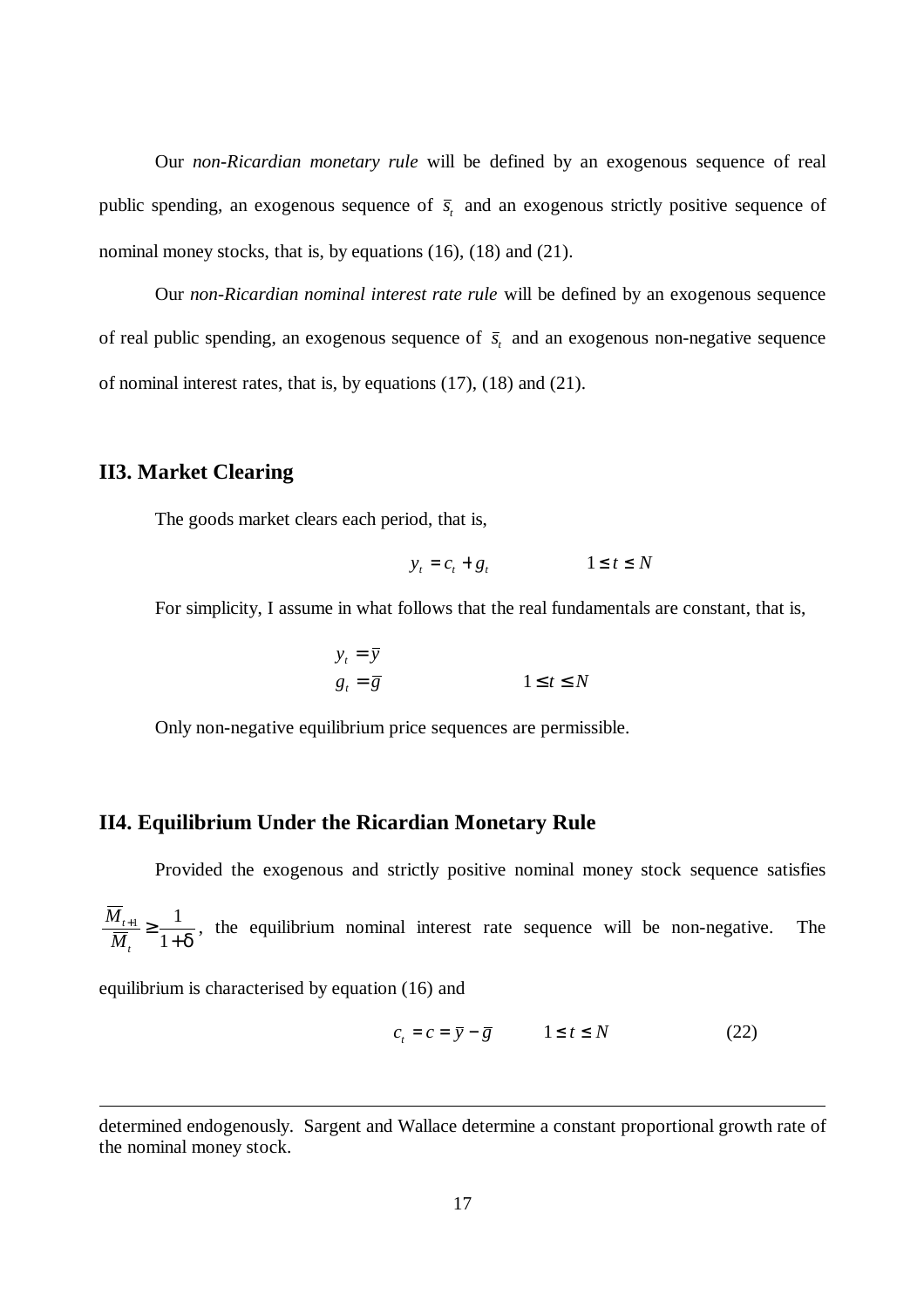$$
r_{t,t+1} = \mathbf{c} \qquad \qquad 1 \le t \le N-1 \tag{23}
$$

$$
1 + i_{t,t+1} = (1 + \mathbf{c} \mathbf{b} \frac{P_{t+1}}{P_t} \qquad 1 \le t \le N - 1 \qquad (24)
$$

$$
\frac{M_t}{P_t} = (\bar{y} - \bar{g}) \sqrt{\frac{f(1 + d) \frac{P_{t+1}}{P_t}}{\left(1 + d \frac{P_{t+1}}{P_t} - 1\right)}} \qquad 1 \le t \le N - 1 \qquad (25a)
$$

$$
\frac{M_N}{P_N} = (\bar{y} - \bar{g}) \mathbf{f}^{\frac{1}{h}}
$$
 (25b)

$$
\frac{\Gamma B_0}{P_1} + \mathcal{B}_0 = \sum_{j=0}^{N-1} \left| \prod_{i=1}^{N} \frac{1}{|A_i - A_i|} \right| \left| \prod_{i+j}^{j} + \prod_{i+j}^{N} \frac{M_{i+j} - M_{j}}{P_{i+j}} \right| - \overline{g} \right|
$$
(26)

$$
t_{1} = \bar{g} - \frac{M_{1} - M_{0}}{P_{1}} + \frac{\Gamma B_{0}}{P_{1}} + g_{0}
$$
\n
$$
t_{t} = \bar{g} - \frac{M_{t} - M_{t-1}}{P_{t}} \qquad 1 < t \le N
$$
\n
$$
M_{0} = \overline{M}_{0} > 0
$$
\n
$$
B_{0} = \overline{B}_{0}
$$
\n
$$
b_{0} = \overline{b}_{0}
$$
\n(28)

Note that the government solvency constraint (26) has to hold in equilibrium (even if it did not have to hold as an identity), because of the household solvency constraint and the goods market equilibrium condition.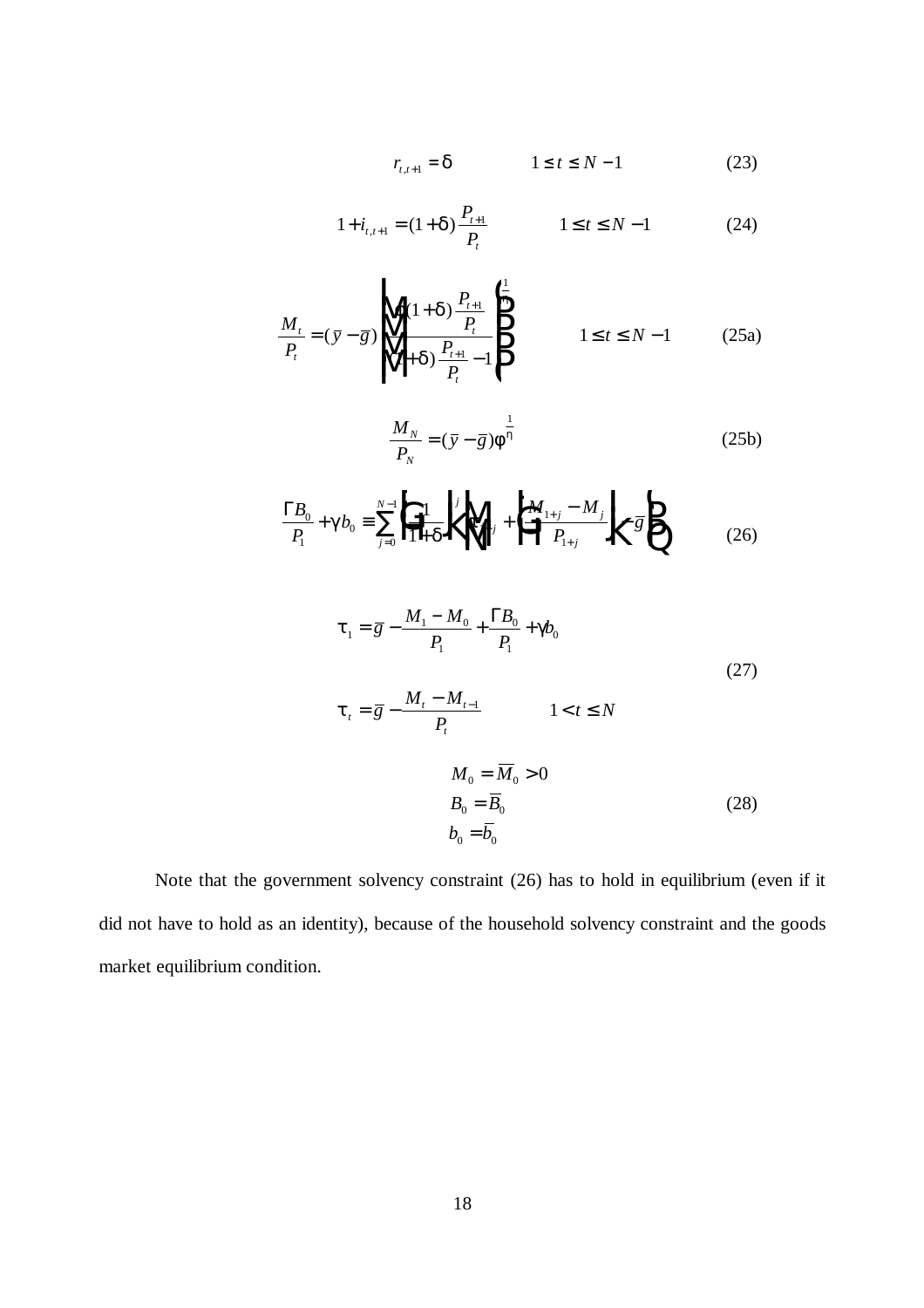The key point to note is that the monetary equilibrium conditions (25a,b) provide *N* equations that uniquely<sup>12</sup> determine the *N* (non-negative) equilibrium prices  $P_t$ ,  $t = 1$ , ..., *N*. Equation (25b) alone determines  $P_N$  as a function of the nominal stock of money in the last period,  $\overline{M}_{N}$ . The remaining *N-1* monetary equilibrium conditions given by (25a) determine  $P_{N-1}$ down to *P1* , given the solution for the price level in period *N* and the exogenous values of the nominal money stocks in periods *1* to *N-1*. The tax rule given in (27) then determines the *N* values of the lump-sum tax sequence. Given that tax rule, the government's solvency constraint holds identically.

Another way of putting this is that the government's solvency constraint (and the assumed exogeneity of the real public spending sequence and the nominal money stock sequence) forces the tax sequence to become endogenous.

The equilibrium real and nominal interest rate sequences and the equilibrium consumption sequence are also uniquely determined.

Under this Ricardian monetary rule, money is *conditionally neutral* (see Buiter [1998]). Holding constant the initial stock of nominal non-monetary debt,  $B_0$ , equal proportional changes in the sequence of nominal money stocks (including the initial nominal stock of money),  $\{\overline{M}_t\}$ ,  $0 \le t \le N$ , and in the sequences of all endogenous nominal prices  $\{P_t, P_t^B, P_t^b\}$ ,  $1 \le t \le N$ *t*  $\{b\}$ ,  $1 \leq t \leq$ leave the real equilibrium unchanged. If the initial stock of non-monetary nominal debt is nonzero, the sequence of (endogenous) real lump-sum taxes will change (according to (27)), because

 $12$  This economy also has a non-monetary equilibrium, in which the value of money is zero in each period. As this is not relevant for the fiscal theory of the price level, this barter equilibrium is not considered here.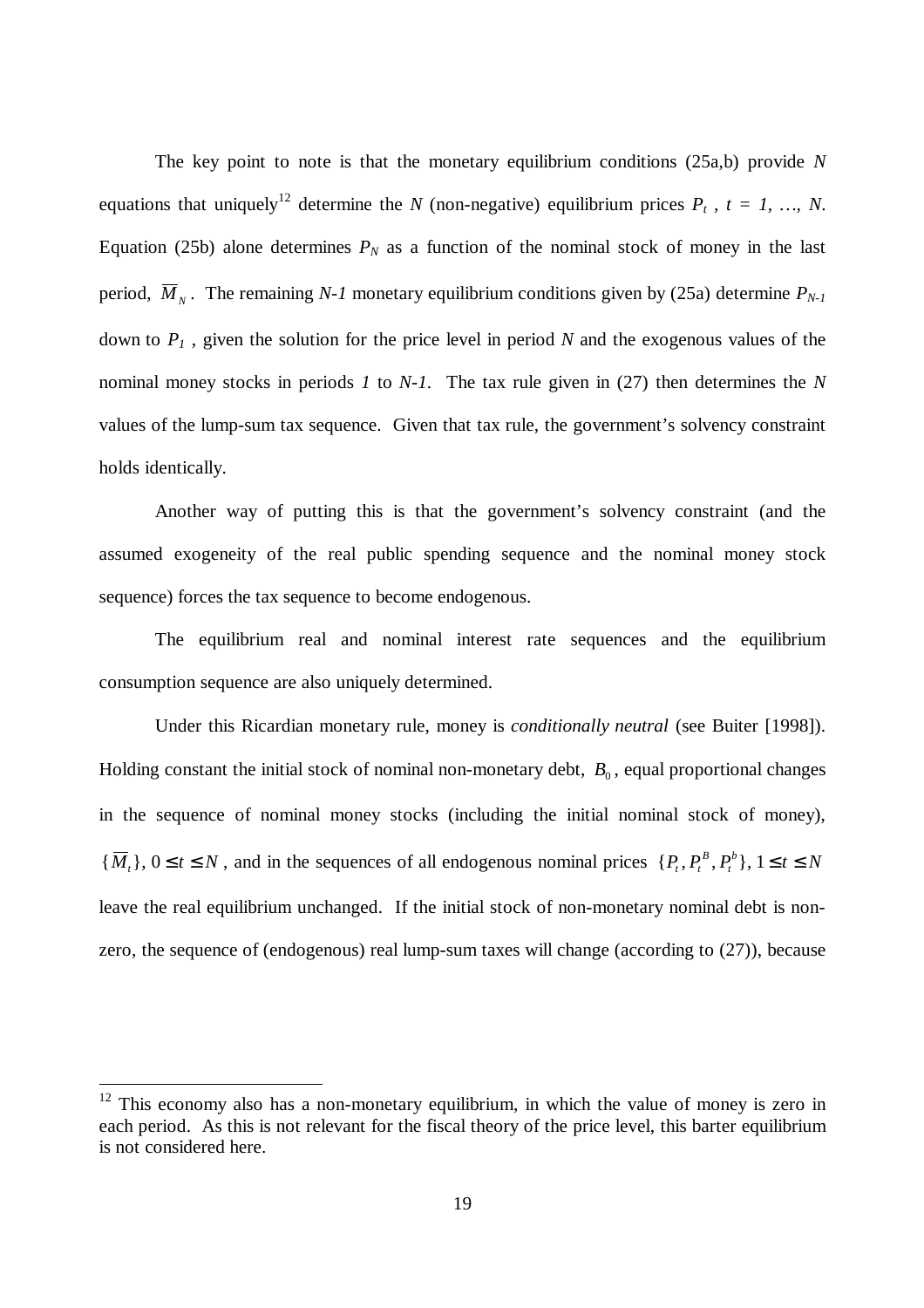of the change in the real value of the initial stock of nominal non-monetary government debt, *B P*  $\overline{0}$ 1 , when the initial price level changes. The proof is by inspection.

Under the Ricardian monetary rule, money and the initial stock of nominal non-monetary debt are *jointly unconditionally neutral* (see Buiter [1998]). Equal proportional changes in the sequence of nominal money stocks (including the initial nominal stock of money),  ${\overline{M}}_t$ ,  $0 \le t \le N$ , in the initial stock of nominal non-monetary debt,  $B_0$ , and in the sequences of all endogenous nominal prices  $\{P_t, P_t^B, P_t^b\}, 1 \le t \le N$ *t*  $\{b\}$ ,  $1 \le t \le N$  leave the real equilibrium unchanged. The (endogenous) sequence of real lump-sum taxes will not change (again according to (27)). The proof is again by inspection.

I summarise this as Proposition 1.

#### **Proposition 1.**

*Under the Ricardian monetary rule, money is neutral.*

### **II5. Equilibrium Under the Ricardian Nominal Interest Rate Rule**

With an exogenous non-negative nominal interest rate sequence (and endogenous nominal money stocks), the equilibrium is characterised by equations (17), (22), (23), (24),  $(25a,b)$ ,  $(26)$ ,  $(27)$  and  $(28)$ . It is helpful to rewrite, using  $(24)$ , the two monetary equilibrium conditions (25a,b) as (29a,b).

$$
\frac{M_{t}}{P_{t}} = (\bar{y} - \bar{g}) \sqrt{\frac{f(1 + \bar{t}_{t,t+1})}{\bar{t}_{t,t+1}}} \begin{cases} \frac{1}{h} & 1 \le t \le N - 1 \\ 0 & 1 \le t \le N - 1 \end{cases}
$$
 (29a)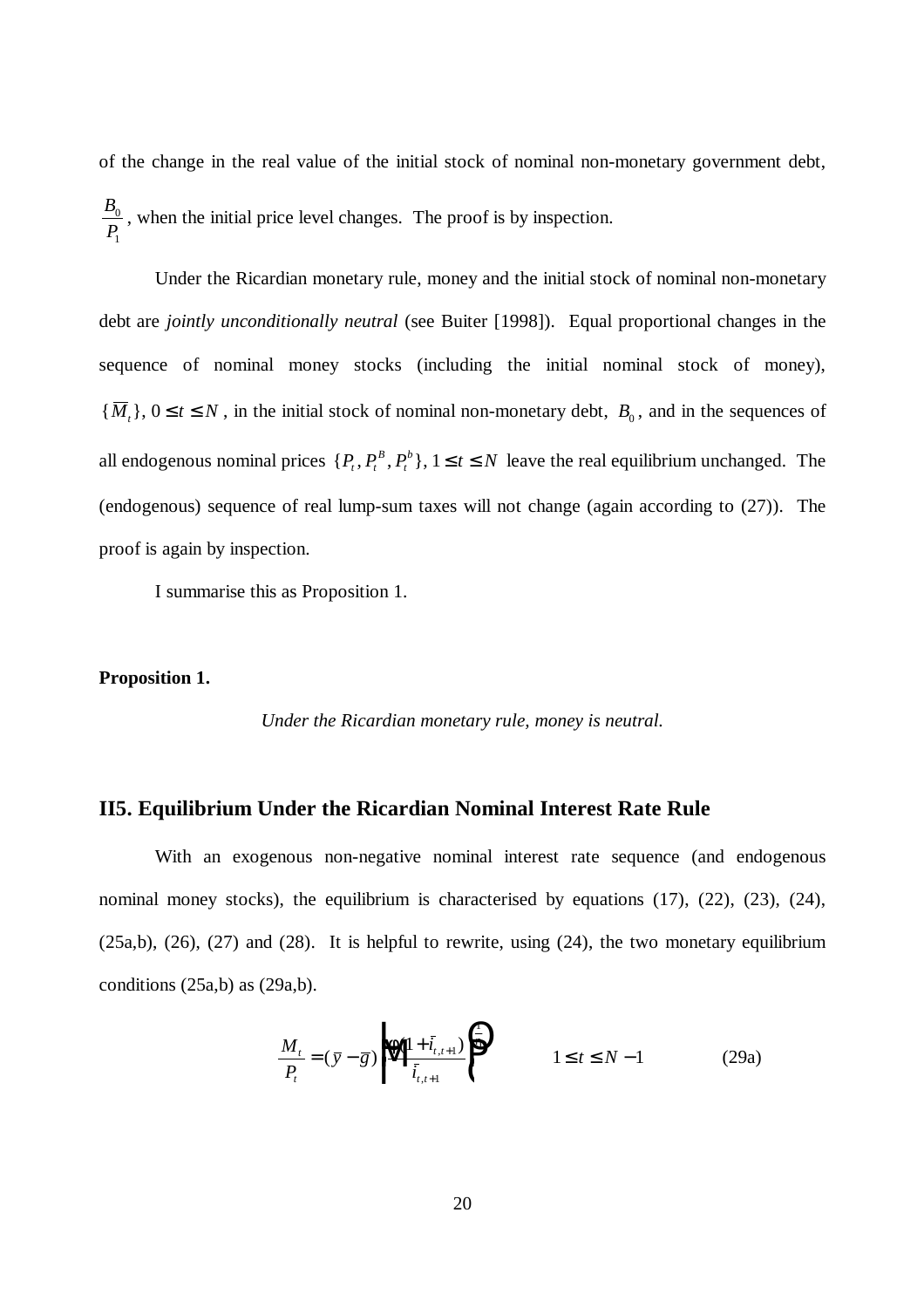$$
\frac{M_N}{P_N} = (\bar{y} - \bar{g}) \mathbf{f}^{\frac{1}{h}}
$$
\n(29b)

The key point to note here is that the monetary equilibrium conditions (29a,b) provide *N* equations that uniquely<sup>13</sup> determine the *N* equilibrium real money stocks,  $M/P_t$ ,  $t = 1$ , ..., *N*. The endogenous equilibrium nominal money stock sequence  $\{M_t\}$ , 1 £*t* £*N* and the equilibrium price sequence  $\{P_t\}$ , 1  $\pounds t \pounds N$  are indeterminate. The tax rule given in (27) then determines the *N* values of the lump-sum tax sequence. If the initial stock of nominal non-monetary debt,  $B_0$ , is non-zero, the first term in the equilibrium real tax sequence,  $t_1$ , which depends on  $\frac{B_1}{B_1}$ *P* 0 1 , is also indeterminate. However, it continues to be the case that, given that tax rule in (27), the government's solvency constraint holds identically. The equilibrium real interest rate sequence, the equilibrium inflation rate sequence and the equilibrium consumption sequence are also uniquely determined.

Price level indeterminacy under a Ricardian nominal interest rate rule is a familiar result. In a frictionless economy, with flexible, market-clearing nominal prices, an exogenous nominal interest rate sequence does not provide a nominal anchor for the system. The reason is that, despite its name, the short *nominal* interest rate is a *real* variable, the real pecuniary opportunity cost of holding money balances.

I summarise this as Proposition 2.

#### **Proposition 2.**

 $13$  See footnote 12.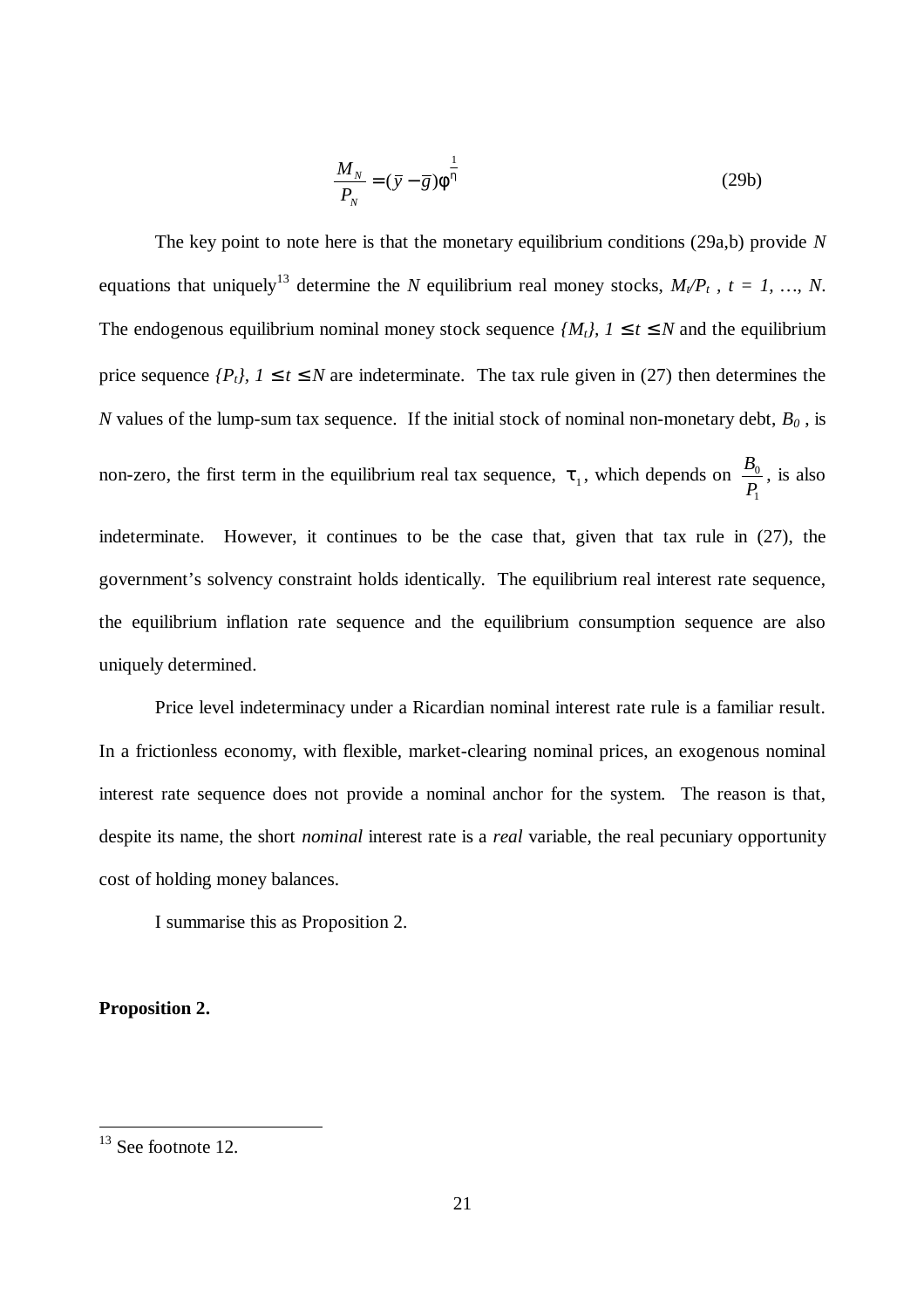*Under the Ricardian nominal interest rate rule, all nominal equilibrium values are indeterminate in our flexible price model. Only real equilibrium values are (uniquely) determined by the model.*

Price level indeterminacy under Ricardian monetary rules is a feature of the class of flexible price level, general equilibrium models considered in this paper rather than a problem for monetary policy in the real world. More policy-relevant models would view the price level (and/or the money wage) in any given period as predetermined. With such 'Keynesian' money wage or price rigidities, price level indeterminacy is automatically eliminated (see Section II8).

#### **II6. Equilibrium Under the Non-Ricardian Monetary Rule**

Substituting the rule given by  $(18)$  and  $(21)$ , that real tax revenue plus the real value of seigniorage is exogenously given, into the government solvency constraint (26), we get

$$
\frac{\Gamma \overline{B}_0}{P_1} + \mathbf{g} \overline{b}_0 \equiv \sum_{j=0}^{N-1} \left| \frac{1}{1 + \mathbf{g}} \right|^j \left[ \overline{s}_{1+j} - \overline{g} \right]
$$
(30)

The right-hand side of (30) is exogenous. Everything on the left-hand-side of (30) except for  $P<sub>1</sub>$  is exogenous or predetermined. The government solvency constraint (30) under the non-Ricardian rule therefore determines the equilibrium value of  $P_I$ . This is the fiscal theory of the price level.

Assume again that the exogenous and strictly positive nominal money stock sequence satisfies  $\frac{M}{\overline{M}}$ *M t t*  $\frac{+1}{\cdot}$   $\geq$ +  $_1$   $\frac{1}{2}$  $1+d$ . The putative equilibrium under the non-Ricardian monetary rule is characterised by the equations  $(16)$ ,  $(22)$ ,  $(23)$ ,  $(24)$ ,  $(25a,b)$ ,  $(28)$  and  $(30)$ .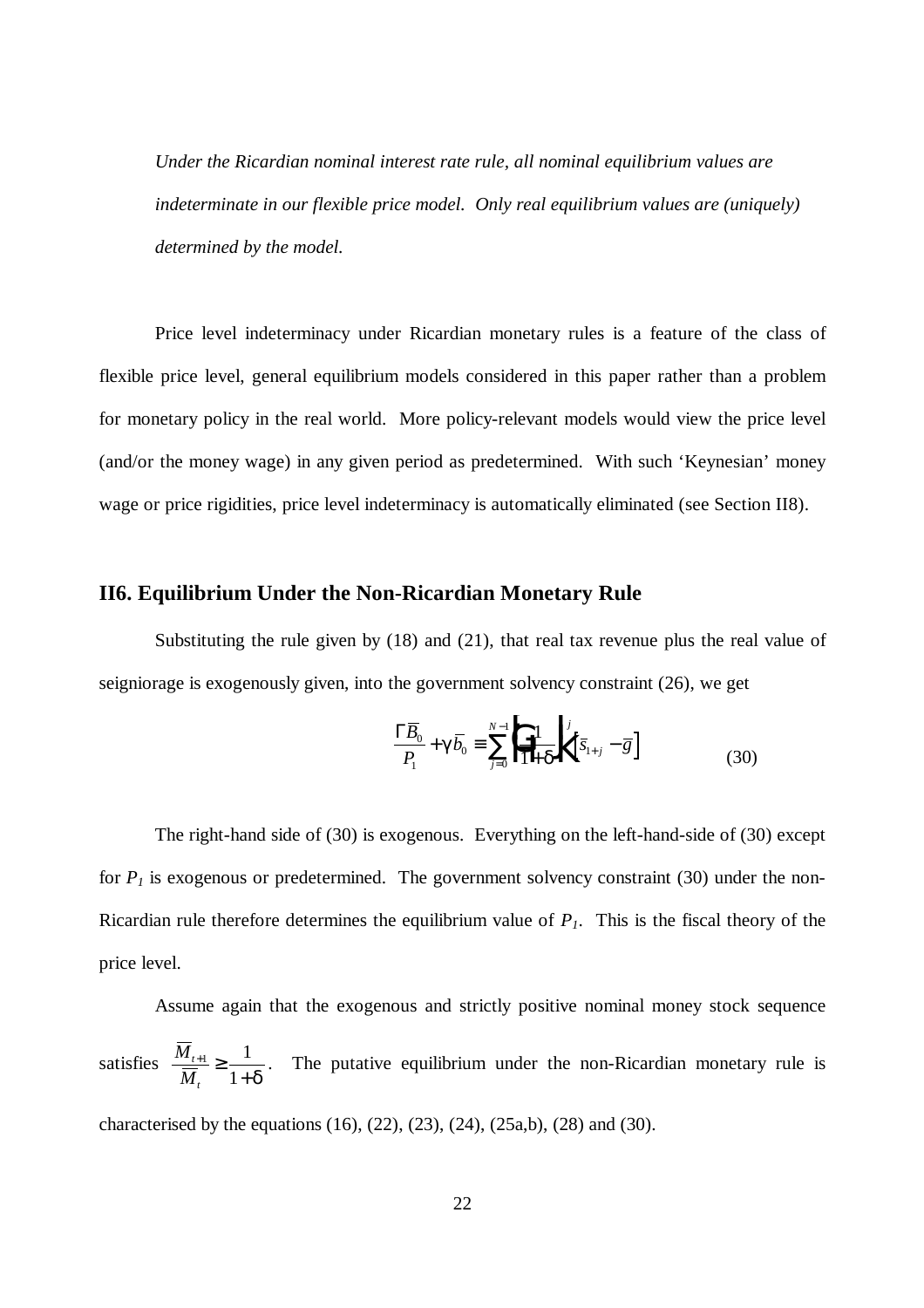The key point to note is that, just as with the Ricardian monetary rule, the monetary equilibrium conditions (25a,b) again provide *N* equations that uniquely<sup>14</sup> determine the *N* equilibrium prices  $P_t$ ,  $t = 1, ..., N$ .

Unfortunately for the fiscal theory of the price level,  $P<sub>l</sub>$  is also determined by equation (30). Except for a set of parameter values of measure zero, the system is overdetermined.<sup>15</sup> There is no non-Ricardian or fiscal theory of the price level under a monetary rule.

I summarise this as Proposition 3.

#### **Proposition 3.**

*Under the non-Ricardian monetary rule, the price level sequence is overdetermined.*

#### **Corollary**

*There is no 'alternative' fiscal theory of the price level under a monetary rule. When there is a determinate price level under a Ricardian rule, imposing a non-Ricardian rule results in an internally inconsistent model.*

Note that Proposition 3 and its Corollary are logical propositions, involving no more than a counting of equations and unknowns. The relevance of the fiscal theory of the price level is therefore not an empirical issue. There is no internally consistent fiscal theory of the price level. Of course there may well be empirical regularities linking the general price level, anticipated and unanticipated inflation, and measures of nominal public debt or deficits. 'Ricardian' models like Sargent and Wallace's 'Unpleasant Monetarist Arithmetic' model (Sargent and Wallace [1981]),

 $14$  See footnote 12.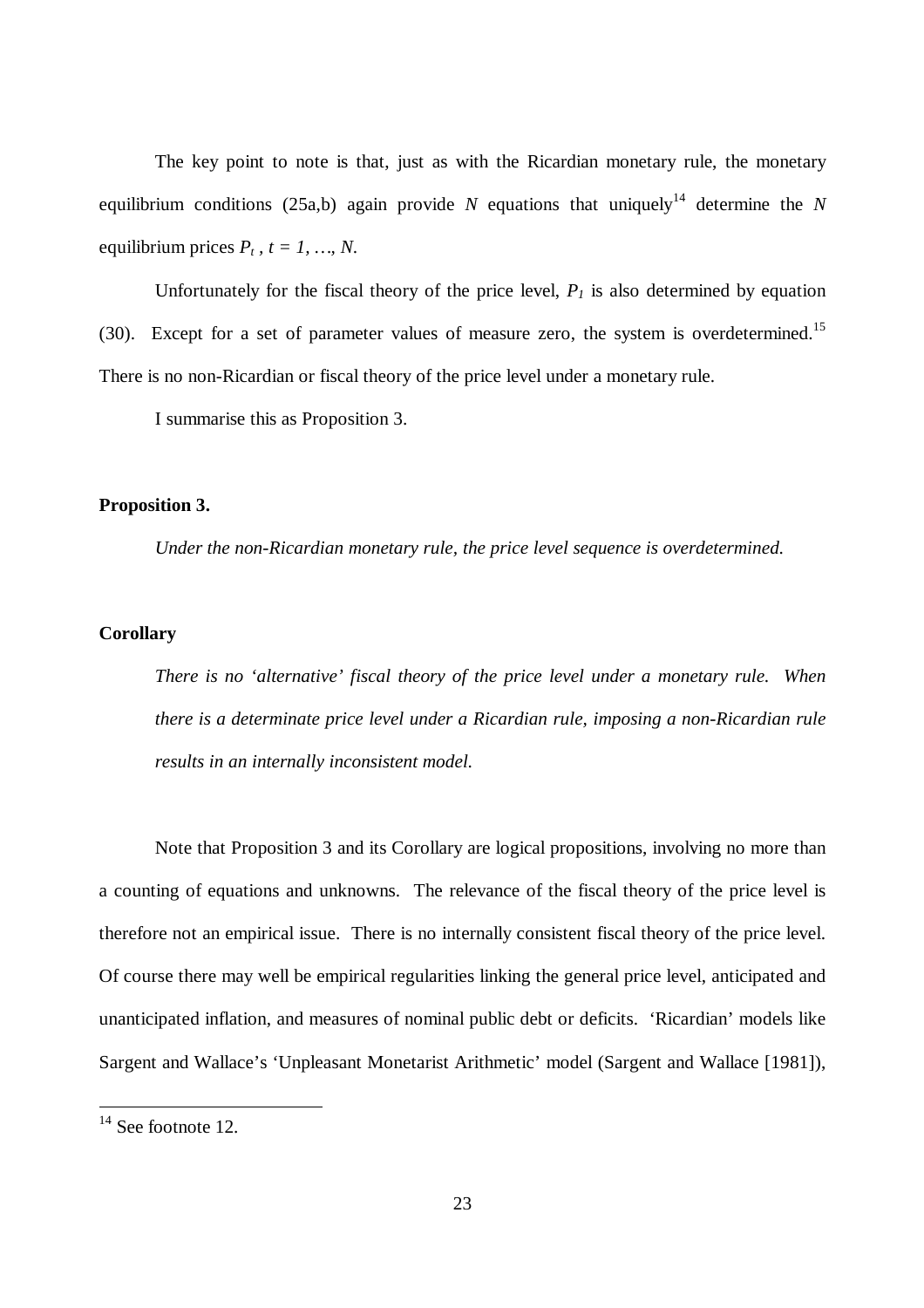which do not fall foul of the fallacy of the fiscal theory of the price level, offer one possible motivation for such empirical regularities.

Adherents of the fiscal approach might recognise the inconsistency of the fiscal approach and our exogenous monetary rule, but conclude that the incompatibility of the non-Ricardian fiscal rule and our open-loop monetary policy only shows that it is this particular monetary rule that has to be discarded, rather than the non-Ricardian fiscal rule.<sup>16</sup> The argument goes as follows: under a non-Ricardian fiscal rule, fiscal policy is dominant and monetary policy must be subordinate or accommodating. Subordinate and accommodating monetary policy means that the nominal money stock sequence cannot be specified exogenously. The nominal money stock in at least one period must be endogenous.<sup>17</sup> This would resolve the inconsistency.

This argument is flawed. It uses general equilibrium considerations to restrict the a-priori permissible instrument choices of the government. If a government does not have to worry about its solvency constraint being satisfied for all permissible values of the economy-wide endogenous variables (the central assumption of the fiscal approach), it can certainly choose both sequences for its *real* primary surplus including seigniorage and its *nominal* money stock. As the following two equations, representing the non-Ricardian monetary rule make clear, real taxes net of transfers, *t<sup>t</sup>* , can adjust passively to allow the government to follow the non-Ricardian fiscal rule and select an exogenous non-negative sequence for the nominal money stock.

$$
\Gamma \frac{B_t}{P_{t+1}} + \mathbf{g} \mathbf{h}_t \equiv (1 + \mathbf{d}) \mathbf{h} \frac{B_{t-1}}{P_t} + \mathbf{g} \mathbf{h}_{t-1} + \overline{g} - \overline{s}_t \mathbf{h}
$$

 $15$  Except of course for certain ('measure zero') parameter configurations.

<sup>&</sup>lt;sup>16</sup> I am indebted to John Vickers who, by playing devil's advocate most effectively, induced me to address this issue.

<sup>&</sup>lt;sup>17</sup> Surprisingly, however, accommodating or subordinate monetary policy would be consistent with an entirely exogenous sequence of nominal interest rates.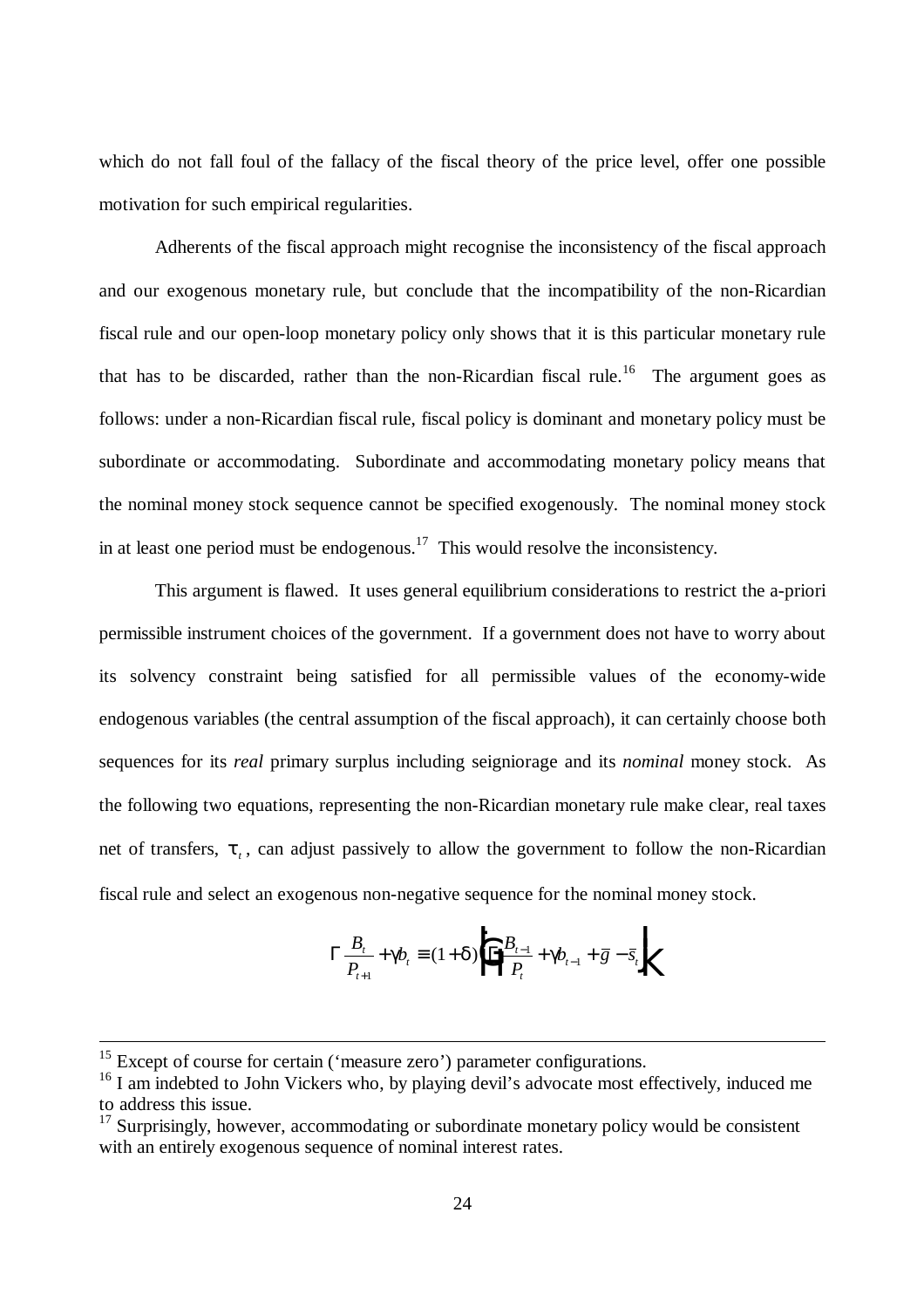$$
\overline{M}_t - \overline{M}_{t-1} = P_t(\overline{s}_t - \boldsymbol{t}_t)
$$

Of course, the behaviour of the public debt under this rule will, in general, be inconsistent with government solvency. There may exist a unique sequence of values for the general price level that makes this non-Ricardian monetary rule consistent with government solvency. However, that sequence of general price level values does not, generically, satisfy the remaining equilibrium conditions. To proscribe the exogenous monetary rule because of its (general) equilibrium implications would compound the original conceptual error of the fiscal theory of the price level, which was to impose government solvency only in equilibrium. Two wrongs do not make a right.

Passive monetary policy certainly can be a logical implication of a particular parameterisation of spending, tax and borrowing policies in a Ricardian framework. An example was given in Section II2A and equations (20a,b). The logical necessity for monetary policy to be subordinated to fiscal policy in that example follows directly and exclusively from the recognition of the fact that the government's solvency constraint has to hold identically. It did not involve general equilibrium considerations.

#### **II7. Equilibrium Under the Non-Ricardian Nominal Interest Rate Rule**

With an exogenous non-negative nominal interest rate sequence (and endogenous nominal money stocks), the equilibrium is characterised by equations  $(17)$ ,  $(22)$ ,  $(23)$ ,  $(24)$ , (25a,b), (28) and (30).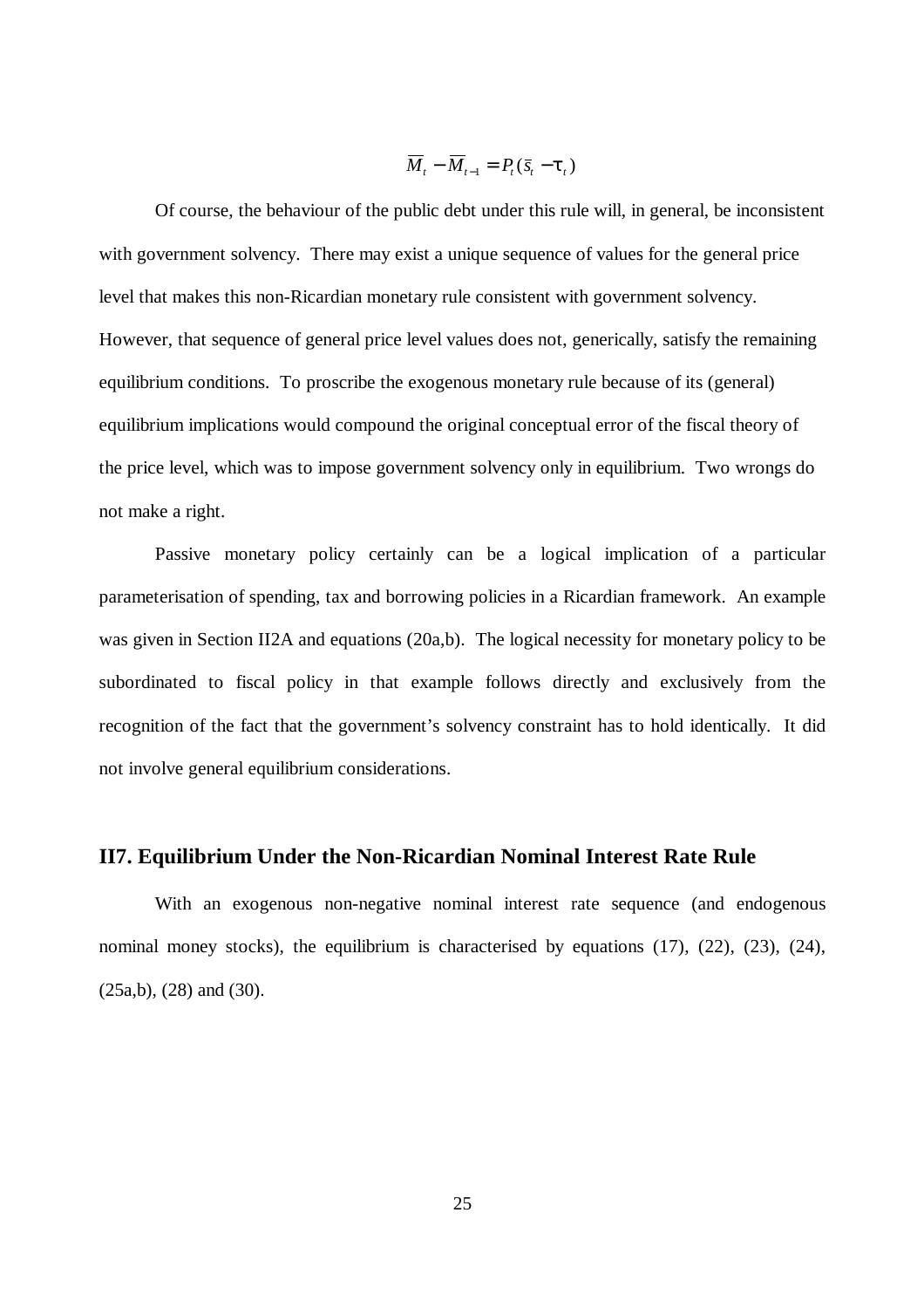The monetary equilibrium conditions  $(25a,b)$  provide N equations that uniquely<sup>18</sup> determine the *N* equilibrium real money stocks,  $M_{\ell}P_t$ ,  $t = 1, ..., N$ . The equilibrium real interest rate, inflation and consumption sequences are also uniquely determined.

Under a non-Ricardian nominal interest rate rule, the price level indeterminacy characteristic of the Ricardian nominal interest rate rule can be resolved, provided a key condition, explained below, is satisfied. Note that the government solvency constraint (30) determines  $P_1$ . Given  $P_1$  equation (24) determines all future price levels  $P_2$  to  $P_N$ . Equations (25a,b) then uniquely determine the endogenous nominal money stock sequence.

The key caveat is that, since the general price level cannot be negative, a necessary condition for the government solvency constraint under the non-Ricardian rule (equation (30)) to make sense is that condition (31) be satisfied.

$$
sgn\left\|\overline{B}_{0}\right\| = sgn\left\|\sum_{j=0}^{N-1} \left|\frac{1}{1+d}\right|\right|^{j} \left[\overline{s}_{1+j} - \overline{g}\right] - \mathbf{g}\overline{b}_{0}\right\| \tag{31}
$$

This says that the initial stock of non-monetary nominal public debt must be positive (negative) if the excess of the present discounted value of future primary government surpluses (including seigniorage revenues) over the value of the initial stock of index-linked government debt is positive (negative).<sup>19</sup>

Everything on either side of equation (31) is exogenous or predetermined. There is no reason why arbitrary configurations of  $B_0$ ,  $b_0$ ,  $\overline{a}$ ,  $\overline{g}$  and  $\{\overline{s}_t\}$ ,  $1 \le t \le N$  would always satisfy (31), although they may, fortuitously, do so.

 $18$  See footnote 12.

<sup>&</sup>lt;sup>19</sup> For instance, if all public debt is index-linked,  $(B_0 = 0)$ , condition (31) is not satisfied and (30) cannot determine the initial price level. In an open economy version of this model, the same would be true if all public debt were denominated in foreign currency.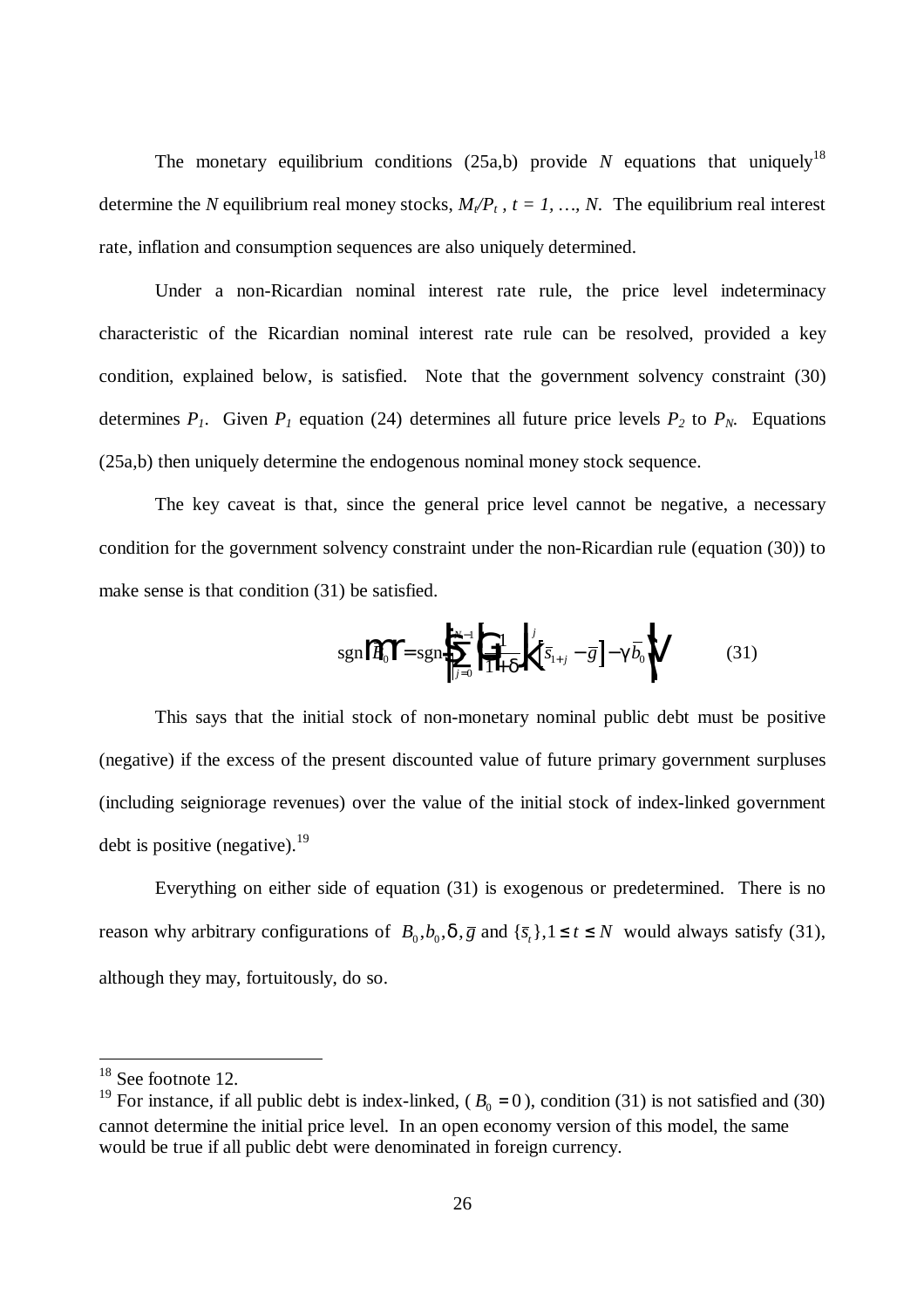The most that the fiscal theory of the price level therefore could aspire to, when the arbitrary restriction (31) is satisfied, is to be a way of removing the price level indeterminacy characteristic of equilibria under a Ricardian nominal interest rate rule, when nominal prices are flexible. As Section II10 makes clear, accepting this interpretation would result in a major conceptual anomaly. I therefore reject it.

Note that the fiscal or non-Ricardian theory of the price level is never an *alternative* to a monetary or Ricardian theory of the price level. When the monetary or Ricardian theory gives a determinate equilibrium price level sequence (as it does under our Ricardian monetary rule), the imposition of a non-Ricardian fiscal rule leads to an overdetermined system.

Generically<sup>20</sup>, that is, without imposing the arbitrary restriction (31), an admissible (nonnegative) initial value for the general price level can therefore not be determined from the government's intertemporal budget constraint, even under a nominal interest rate rule.<sup>21</sup> The need for arbitrary restrictions such as (31) is inherent in the fiscal approach. Consider, for instance, an alternative non-Ricardian fiscal rule under which the government fixes its sequences of public spending and taxes (plus seigniorage) in nominal terms rather than in real terms, e.g.

<sup>20</sup> I am using the word 'generic' or 'generical' in the standard logical sense of *'of, applicable to, or referring to all the members of a genus, class, group or kind; general'*.

 $21$  There are other, and more robust, ways of removing the nominal indeterminacy. Consider, for instance, the equilibrium configuration under the Ricardian nominal interest rule, given in equations (17), (22), (23), (24), (25a,b), (26), (27) and (28). A determinate price level sequence exists, for instance, if the authorities fix just one of the elements in the sequence of nominal money stocks  $\{M_t\}$ ,  $1 \le t \le N$ . This way of removing the nominal indeterminacy is not subject to arbitrary restrictions such as (31). Finally, consider a world with a more Keynesian determination of nominal prices. Nominal wage or price stickiness means that the price level in any given period is predetermined and updated through a dynamic money wage or price level adjustment mechanism like the Phillips curve. In such a world, a Ricardian nominal interest rule supports a determinate equilibrium price level sequence, while a non-Ricardian nominal interest rule would result in an overdetermined price level, even if (31) were satisfied (see Section II.8).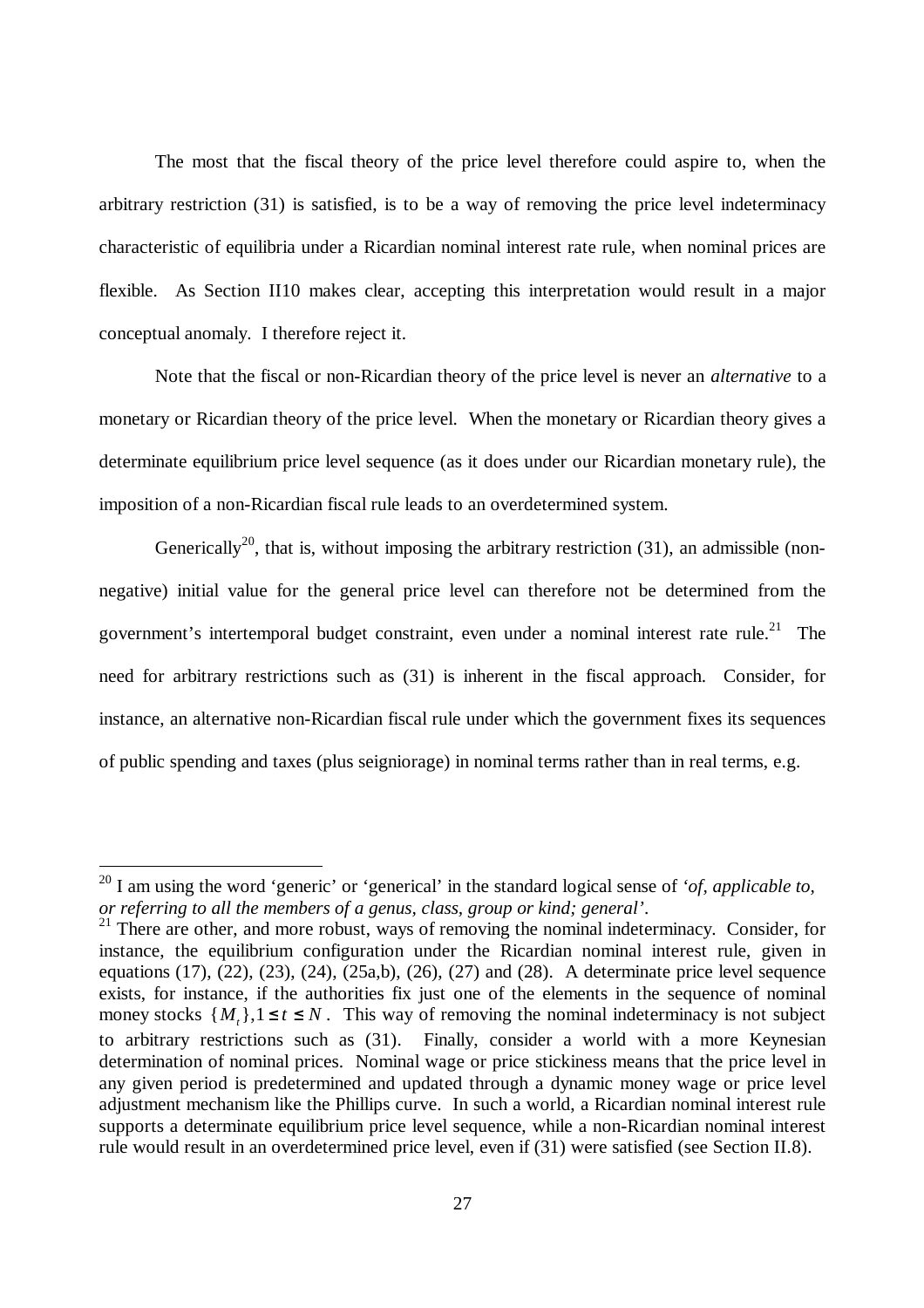$$
P_t g_t = \overline{G}_t
$$
  

$$
P_t s_t = \overline{S}_t
$$
  

$$
1 \le t \le N
$$

The government's solvency constraint (assumed to hold with equality) can be written as

$$
\Gamma B_{t-1} + P_t \mathbf{g} b_{t-1} \le \sum_{j=0}^{N-t} R_{t,t+j} \left| \overline{S}_{t+j} - \overline{G}_{t+j} \right| \qquad 1 \le t \le N \tag{32}
$$

Consider the case where the government fixes the sequence of short nominal interest rates. The  $R_{t,t+j}$  are therefore exogenous.

Again this non-Ricardian rule cannot generically resolve the price level indeterminacy characteristic of equilibria under a Ricardian nominal interest rate rule. The reason is, again, that equation (32) cannot be generically solved for a non-negative initial value of the price level. It can determine a non-negative initial value of the price level if and only if the arbitrary restriction in (33) is satisfied.

$$
sgn\{b_{t-1}\} = sgn\{\sum_{j=0}^{N-t} R_{t,t+j} (\|\overline{S}_{t+j} - \overline{G}_{t+j}) - \Gamma B_{t-1}\} \qquad 1 \le t \le N
$$
 (33)

Thus, if there is no index-linked debt, this example of a non-Ricardian nominal interest rate rule would not be able to produce a determinate price level.

This is the counterpart, when the government fixes the nominal sequence of primary surpluses (plus seigniorage), of the result that there can be no fiscal theory of the price level, when the sequence of *real* primary surpluses (plus seigniorage) is given exogenously, unless there is a non-zero stock of nominal public debt (see equation (31)). Arbitrary restrictions on the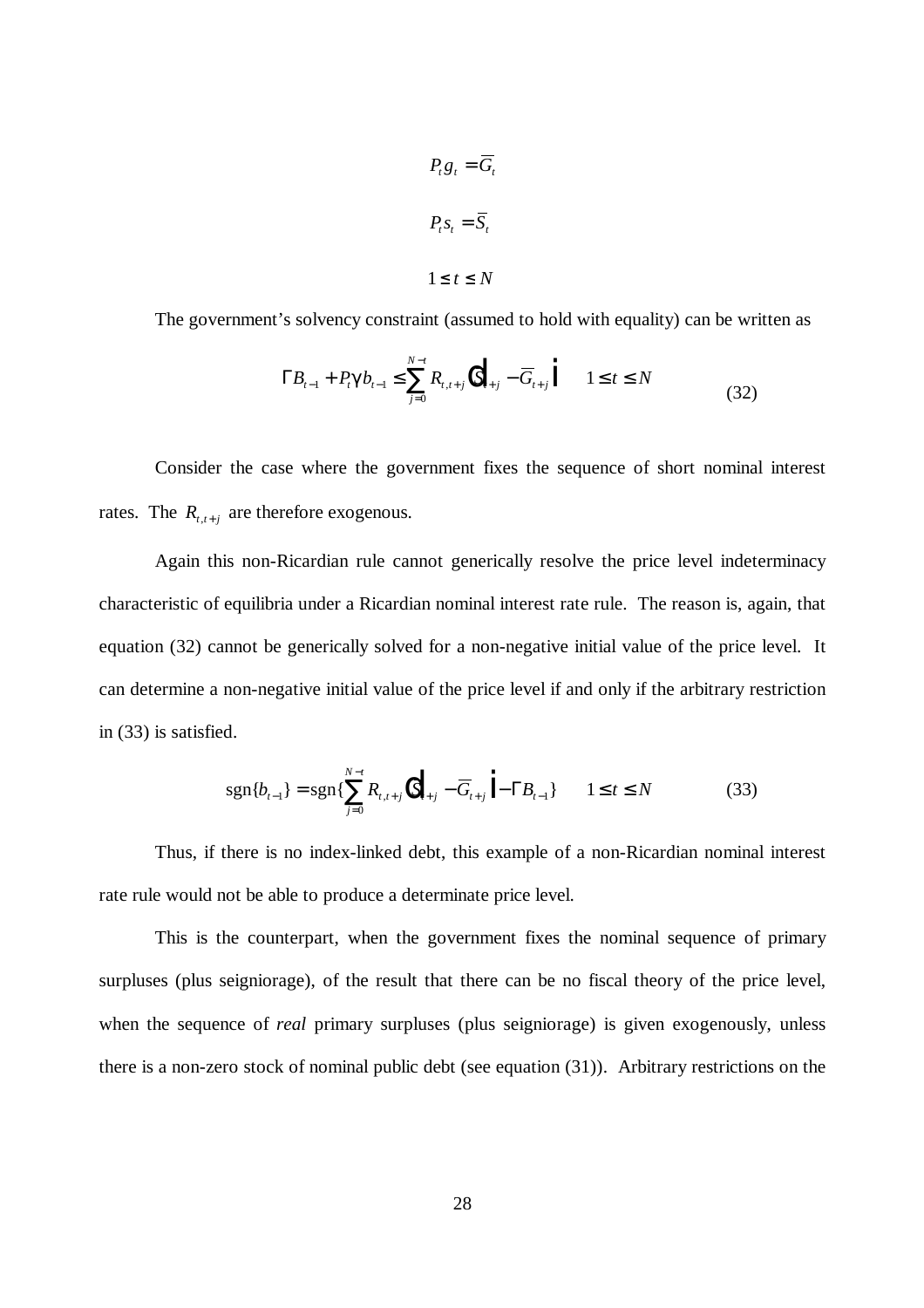predetermined and exogenous variables in the government solvency constraint are always required to support a non-negative equilibrium price level sequence.

## **II.8 Non-Ricardian Fiscal Rules in the Presence of Nominal Price Rigidities**

The case for rejecting the non-Ricardian fiscal rule is strengthened when it can be shown that it leads to internal inconsistencies under more general monetary policy rules, such as nominal interest rate rules, even when (31) is satisfied. It this sub-section I show that any model in which the price level is *predetermined* will result in an overdetermined equilibrium when a non-Ricardian fiscal rule is imposed, regardless of the specification of the monetary policy rule. I will illustrate this with a simple 'Keynesian' modification of the earlier model.

Assume that, instead of a flexible price level and market clearing in the goods market, we have a predetermined price level and demand-determined output. Actual output, *y,* is endogenous and demand-determined. It can differ from the exogenous level of capacity output,  $\bar{y}$ . The price level is updated through a simple accelerationist Phillips curve.<sup>22</sup> Any old-Keynesian or new-Keynesian model of nominal price or wage rigidities would have the same implications for the fiscal theory of the price level as our simple accelerationist Phillips curve.

The 'Keynesian' equilibrium conditions are (34), (35) and (36):

$$
y_t = c_t + \overline{g} \qquad \qquad 1 \le t \le N \tag{34}
$$

$$
\frac{P_{t+1}}{P_t} = \mathbf{j} (y_t - \bar{y}) + \frac{P_t}{P_{t-1}} \qquad 1 \le t \le N - 1
$$
\n
$$
\mathbf{j} > 0 \tag{35}
$$

 $22$  The simple accelerationist Phillips curve has the inflation rate predetermined, and not just the price level. In period *1*, both  $P_1$  and  $P_0$  are predetermined.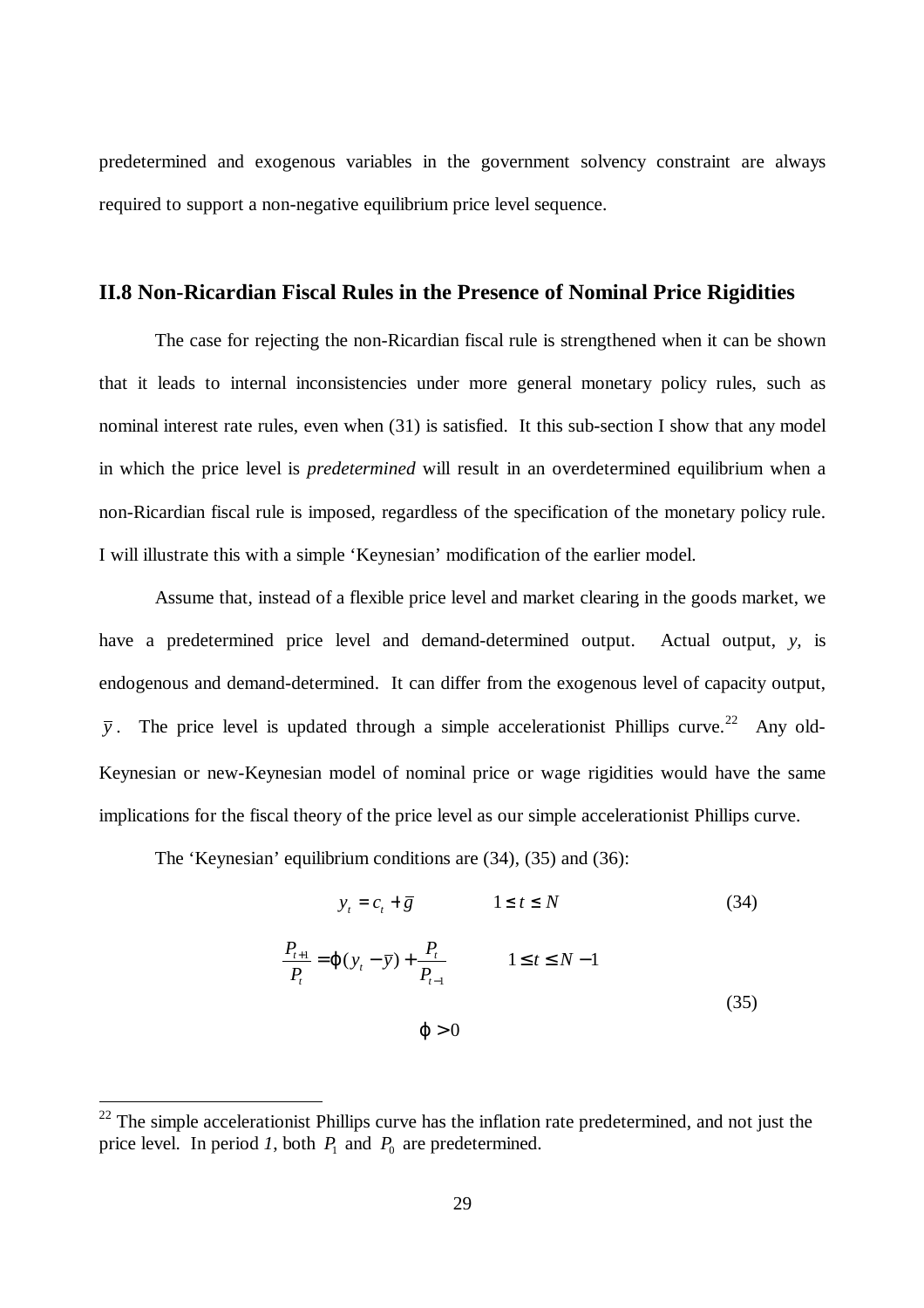$$
P_1 = \overline{P_1} > 0
$$
  
\n
$$
P_0 = \overline{P_0} > 0
$$
\n(36)

The remaining equilibrium conditions are given by (37) to (43). Equation (40) is obtained by substituting the household first-order conditions (9), (10) and (11) into the household solvency constraint (8) for period *1*. Note that (43) imposes the non-Ricardian fiscal rule.

$$
\left\| \mathcal{L}_{t+1} \right\|_{\mathcal{L}_{t}}^{h} = (1 + r_{t,t+1})(1 + \mathbf{d}^{-1}) \qquad 1 \le t \le N - 1 \tag{37}
$$

$$
\frac{M_t}{P_t} = c_t \sqrt{\frac{1 + i_{t, t+1}}{T} \sqrt{\frac{1}{T}} \sqrt{\frac{1}{T} \sqrt{\frac{1}{T} \sqrt{\frac{1}{T} \sqrt{\frac{1}{T} \sqrt{\frac{1}{T} \sqrt{\frac{1}{T} \sqrt{\frac{1}{T} \sqrt{\frac{1}{T} \sqrt{\frac{1}{T} \sqrt{\frac{1}{T} \sqrt{\frac{1}{T} \sqrt{\frac{1}{T} \sqrt{\frac{1}{T} \sqrt{\frac{1}{T} \sqrt{\frac{1}{T} \sqrt{\frac{1}{T} \sqrt{\frac{1}{T} \sqrt{\frac{1}{T} \sqrt{\frac{1}{T} \sqrt{\frac{1}{T} \sqrt{\frac{1}{T} \sqrt{\frac{1}{T} \sqrt{\frac{1}{T} \sqrt{\frac{1}{T} \sqrt{\frac{1}{T} \sqrt{\frac{1}{T} \sqrt{\frac{1}{T} \sqrt{\frac{1}{T} \sqrt{\frac{1}{T} \sqrt{\frac{1}{T} \sqrt{\frac{1}{T} \sqrt{\frac{1}{T} \sqrt{\frac{1}{T} \sqrt{\frac{1}{T} \sqrt{\frac{1}{T} \sqrt{\frac{1}{T} \sqrt{\frac{1}{T} \sqrt{\frac{1}{T} \sqrt{\frac{1}{T} \sqrt{\frac{1}{T} \sqrt{\frac{1}{T} \sqrt{\frac{1}{T} \sqrt{\frac{1}{T} \sqrt{\frac{1}{T} \sqrt{\frac{1}{T} \sqrt{\frac{1}{T} \sqrt{\frac{1}{T} \sqrt{\frac{1}{T} \sqrt{\frac{1}{T} \sqrt{\frac{1}{T} \sqrt{\frac{1}{T} \sqrt{\frac{1}{T} \sqrt{\frac{1}{T} \sqrt{\frac{1}{T} \sqrt{\frac{1}{T} \sqrt{\frac{1}{T} \sqrt{\frac{1}{T} \sqrt{\frac{1}{T} \sqrt{\frac{1}{T} \sqrt{\frac{1}{T} \sqrt{\frac{1}{T} \sqrt{\frac{1}{T} \sqrt{\frac{1}{T} \sqrt{\frac{1}{T} \sqrt{\frac{1}{T} \sqrt{\frac{1}{T} \sqrt{\frac{1}{T} \sqrt{\frac{1}{T} \sqrt{\frac{1}{T} \sqrt{\frac{1}{T} \sqrt{\frac{1}{T} \sqrt{\frac{1}{T} \sqrt{\frac{1}{T} \sqrt{\frac{1}{T} \sqrt{\frac{1}{T} \sqrt{\frac{1}{T} \sqrt{\frac{1}{T} \sqrt{\frac{1}{T} \sqrt{\frac{1}{T} \sqrt{\frac{1}{T} \
$$

$$
\frac{M_N}{P_N} = c_N \mathbf{f}^{\frac{1}{h}}
$$
\n(39)

$$
\overline{M}_{0} + \Gamma \overline{B}_{0} + g \overline{b}_{0} + \sum_{j=0}^{N-1} \overline{R}_{1,1+j} (y_{1+j} - t_{1+j}) \equiv
$$
\n
$$
+ c_{1} \sqrt{\sum_{j=0}^{N-2} \sum_{j=0}^{N-1} \left[ \frac{1}{n} + f^{\frac{1}{n}} \left[ \frac{1 + i_{1+j,2+j}}{\mu} \right]_{i_{1+j,2+j}}^{i_{1} - i_{1+j}} \right]} \left\{ \sum_{j=0}^{N-1} \left[ \frac{1}{n} + f^{\frac{1}{n}} \right]_{i_{1+j,2+j}}^{i_{1+j,2+j}} \right\}^{N-1} (1 + f^{\frac{1}{n}}) \right\}
$$
\n(40)

$$
1 + i_{t,t+1} = (1 + r_{t,t+1}) \frac{P_{t+1}}{P_t} \qquad 1 \le t \le N - 1 \tag{41}
$$

$$
\overline{R}_{t,t+j} = \prod_{k=0}^{j} \frac{1}{1 + r_{t+k,t+k+1}}
$$
 1 \le j \le N - 1 (42)

$$
=1 \qquad \qquad j=0
$$

$$
\frac{\Gamma \overline{B}_0}{P_1} + \mathbf{g} \overline{b}_0 \equiv \sum_{j=0}^{N-1} \overline{R}_{1,1+j} \left[ \overline{s}_{1+j} - \overline{g} \right]
$$
(43)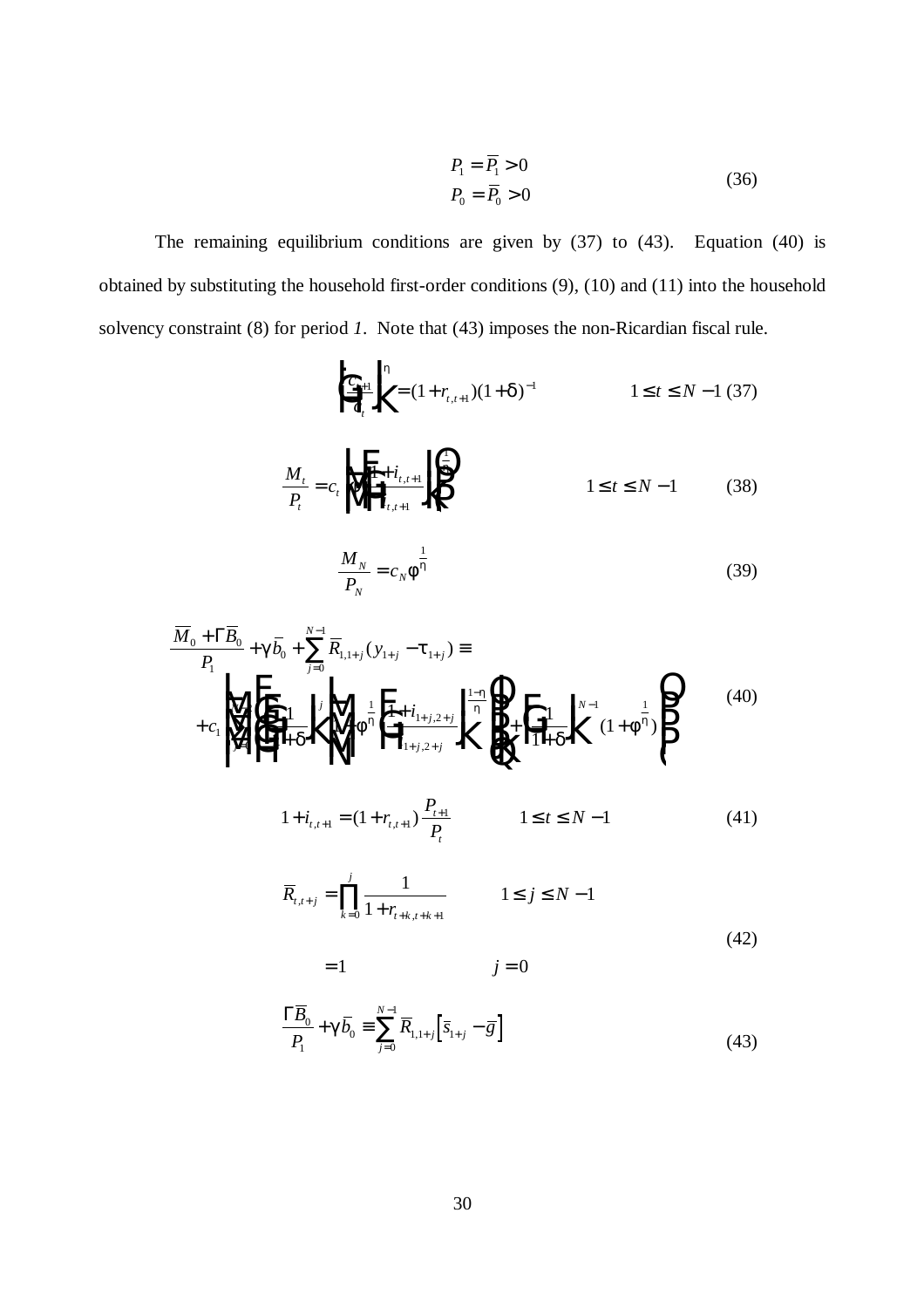Under a nominal interest rate rule, equations  $(34)$  to  $(43)$  provide  $6N+1$  equations to determine 6N unknowns (N values for each of  $y_t$ ,  $c_t$  and  $M_t$ ,  $t = 1, ..., N$ ; N-1 values for  $r_{t,t+1}$ ,  $t =$ *1*, ..., *N*-1; *N* values for  $\overline{R}_{1,1+j}$ ,  $j = 0, ..., N-1$  and  $N+1$  values for  $P_t$ ,  $t = 0, ..., N$ . With the price level in period *1* predetermined, it cannot do the job of mimicking a default discount factor on the public debt in equation (43). The putative equilibrium under the non-Ricardian nominal interest rule is always overdetermined. Overdeterminacy also characterises the system under the non-Ricardian monetary rule. This overdeterminacy under both the non-Ricardian monetary rule and the non-Ricardian fiscal rule, remains when the economy has an infinite horizon.

I summarise the discussion in the following proposition.

#### **Proposition 4.**

*Non-Ricardian fiscal-financial-monetary rules never provide an alternative theory of the price level to the conventional Ricardian rules. When Ricardian rules support a determinate equilibrium price level sequence (under the Ricardian monetary rule in the flexible price model and under the Ricardian monetary rule and the Ricardian nominal interest rule in the model with nominal price rigidity), imposing the non-Ricardian rule results in overdeterminacy.*

*When Ricardian rules result in price level indeterminacy (as with the Ricardian nominal interest rate rule and flexible nominal prices), non-Ricardian rules do not generically support a non-negative initial price level. An arbitrary restriction on the predetermined public debt stocks and the exogenous public spending and revenue sequences must be satisfied.*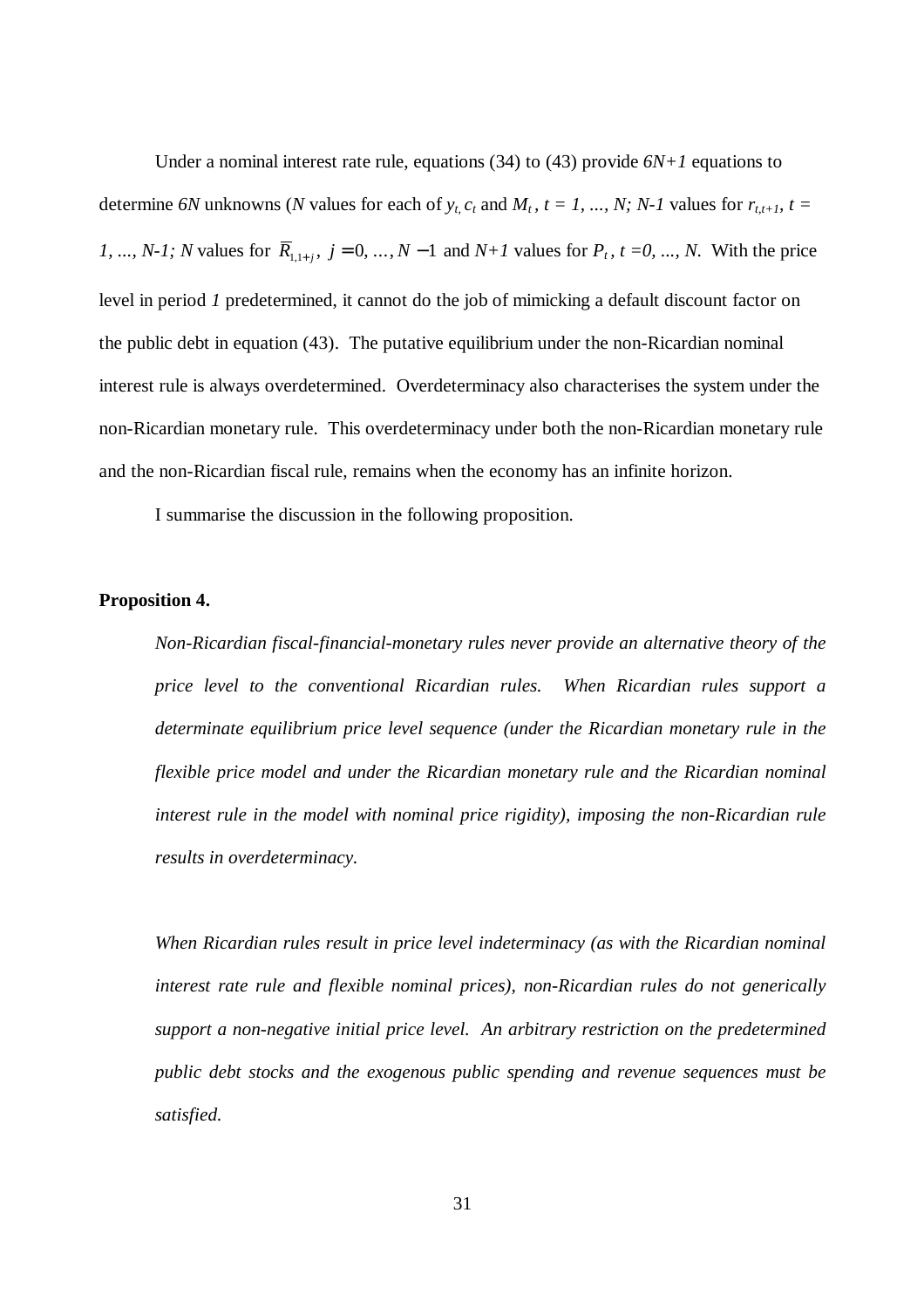### **II9. What Went Wrong (1): Incomplete Model Specification**

The source of Cochrane's error is easily located. Cochrane presents just the government's single period budget identity and the government solvency constraint.

The single-period government budget identity can be rewritten, for  $1 \le t \le N$ , as

$$
\Gamma \frac{B_t}{P_{t+1}} + \mathbf{g}_t \equiv (1 + \mathbf{d}) \left| \Gamma \frac{B_{t-1}}{P_t} + \mathbf{g}_{t-1} + \overline{g} - \overline{s}_t \right| \tag{44}
$$

This updates the stocks of public debt each period.<sup>23</sup> The government's solvency constraint is updated each period,  $1 \le t \le N$  as in (45).

$$
\frac{\Gamma B_{t-1}}{P_t} + \mathbf{g} b_{t-1} \equiv \sum_{j=0}^{N-t} \left| \frac{1}{1+\mathbf{d}} \right|^j \left[ \bar{s}_{t+j} - \bar{g} \right]
$$
(45)

The initial stocks of nominal and real public debt,  $\overline{B_0}$  and  $b_0$ , and their coupon payments  $Γ$  and  $\boldsymbol{\epsilon}$  are given.<sup>24</sup> In Cochrane's example, as in the flexible price model of this paper, the sequence of equilibrium real rates of return is exogenous and constant. The fiscal theory of the price level then assumes that the entire sequence of real primary surpluses (including real seigniorage),  $\bar{s}_t - \bar{g}$ ,  $t = 1$ , ..., N, is also exogenously given. It follows that the initial price level,  $P_1$ , is determined from (30) (or from (45) for  $t = 1$ ) alone. Given  $P_1$ , the rest of the equilibrium price sequence,  $P_2$  to  $P_N$ , is determined from equations (44) and (45) applied in each successive period  $t = 2, ..., N$ . The equilibrium money price sequence is determined from the government's intertemporal budget constraint alone.

 $^{23}$  The choice between issuing index-linked or nominal bonds is treated as exogenous.

<sup>&</sup>lt;sup>24</sup> Cochrane does not include index-linked debt and assumes that  $\Gamma = 1$ . Nothing essential depends on this.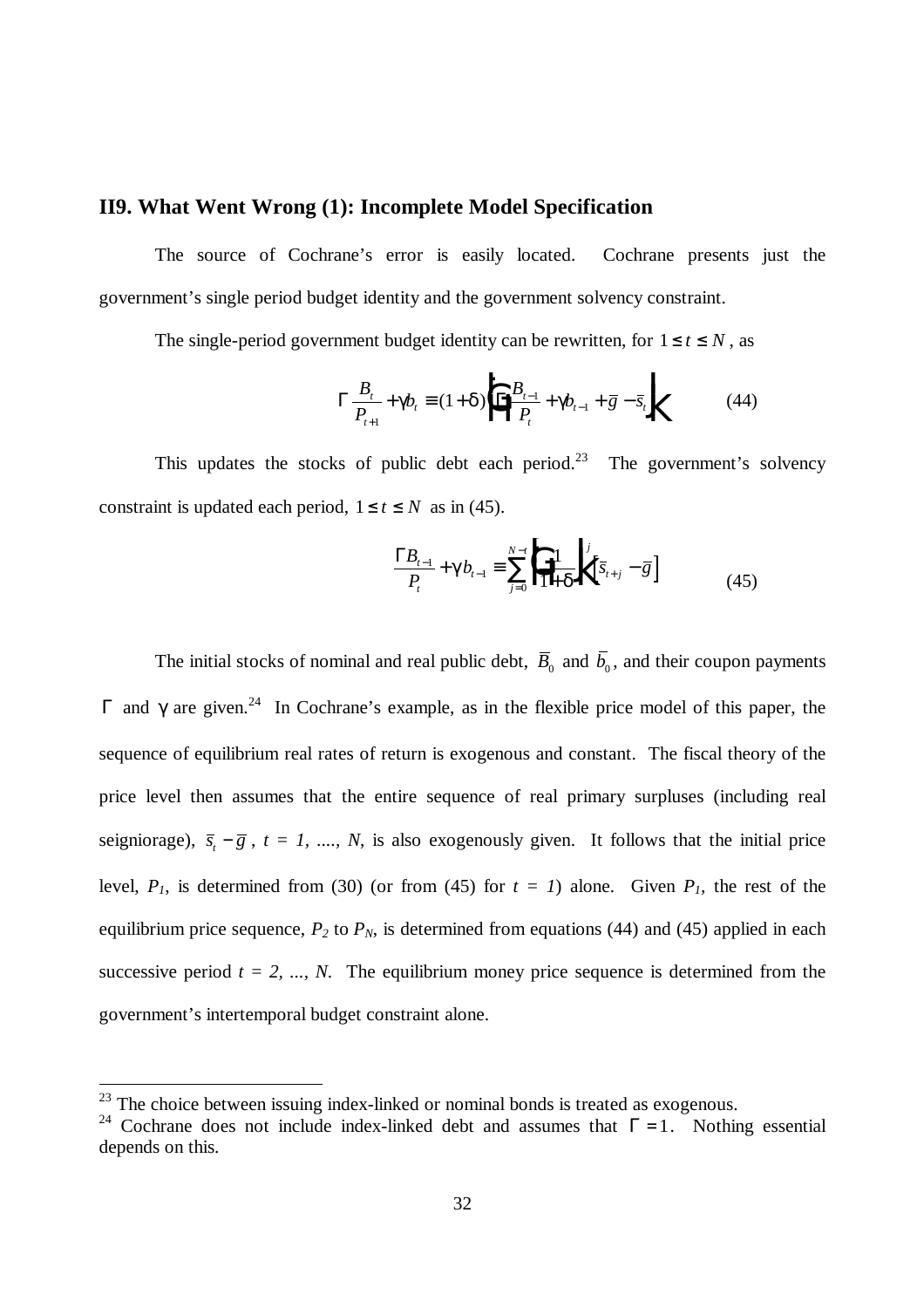Cochrane then offers the following reflection: *"The reader may be uncomfortable that the rest of the economy is not specified - where are preferences, technology and shocks? The answer is that a wide specification of models includes equations such as ...*{(44) and (45)}...; *those equations will determine the price level no matter what the rest of the economy looks like, so we don't have to spell them out". (Cochrane [1999a, p. 328])<sup>25</sup> .* This is wrong for two reasons.

First, even if we restrict ourselves to a consideration of the government sector alone (equations (44), (45) and the initial debt stocks,  $B_0$  and  $b_0$ ), there is nothing to guarantee that condition (31) is satisfied. Only a *non-negative* equilibrium price sequence makes economic sense.

Second, assume (31) is satisfied. A unique, non-negative value of the initial price level, *P1,* satisfies (45) in period *1.* Under that condition, the initial value of the general price level can indeed mimic the operation of a public debt default discount factor in period *1*, *as regards the government solvency constraint.* The problem then becomes that, while the initial price level may indeed do the job of a period *1* public debt default discount factor as regards the government's solvency constraint, it is in fact likely to be 'occupied elsewhere'.

When the rest of the economy *is* spelled out, it is obvious that the equilibrium price level sequence is overdetermined under a non-Ricardian monetary rule even when the price level is flexible. When the price level is predetermined, the equilibrium is overdetermined both under a non-Ricardian monetary rule and under a non-Ricardian nominal interest rate rule. This rejection

 $25$  The equation number references in Cochrane's quote have been changed to refer to the equivalent equations in this paper.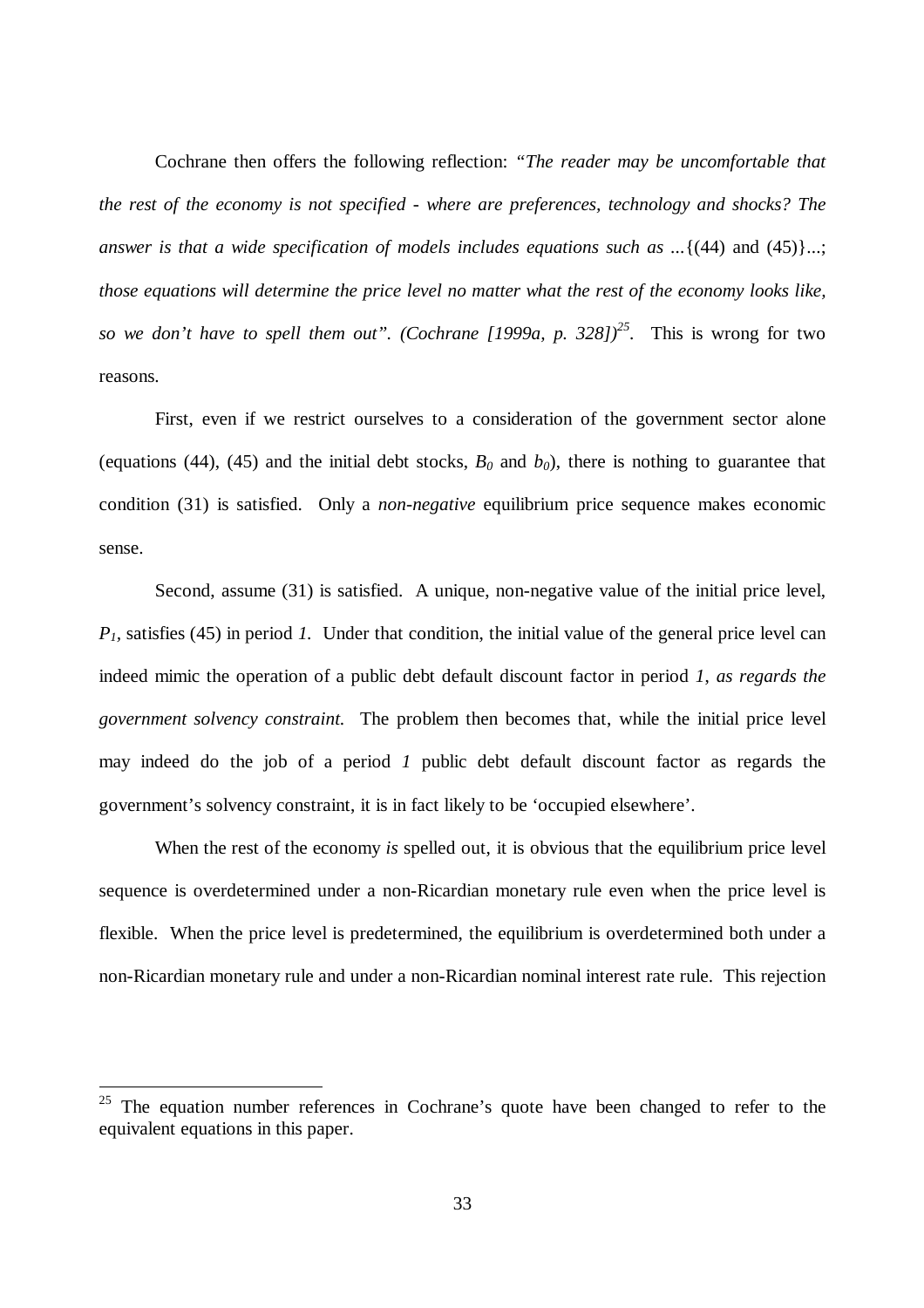of the validity of the fiscal theory of the price level on grounds of its internal inconsistency, is a mathematical, logical issue, not an empirical matter. $^{26}$ 

# **II10. What is the Price of Phlogiston? The Price of Money in an Economy Without Money**

Taken at face value, the fiscal theory of the price level can determine the price of money (the reciprocal of *P*) when (31) is satisfied, even in a world in which money does not exist either as a physical object or as a financial claim. The price of money in a world without money can be determined from the government budget alone<sup>27</sup>, under a non-Ricardian nominal interest rate rule, if three conditions are satisfied. First, there is something called "money" which serves as the numeraire or unit of account. Second, there is a zero-net-supply financial claim that is denominated in this "money", that is, the value of the coupon payments associated with this financial claim is specified in terms of "money". Third, a condition like (31) or (33) is satisfied.

Such a demonetised world is a special case of our model. So far the analysis has been restricted to the case where  $f > 0$ . Real money demand was therefore always positive in equilibrium.<sup>28</sup> Now consider the case where  $f=0$ . The demand for real money balances will be zero in equilibrium. Households don't demand money and the government does not issue

<sup>&</sup>lt;sup>26</sup> Consider a system of  $N \ge 2$  simultaneous equations. If one can establish that one of the equations determines the value of one endogenous variable, *x*, say, one does not yet conclude that one has a satisfactory theory of *x*. The remaining *N-1* equations could also determine an equilibrium value for that same variable *x*. If these two values for *x* are not identical, the system is overdetermined, that is, internally inconsistent. This is what happens under a non-Ricardian monetary rule and, when nominal price rigidity is present, also under the non-Ricardian nominal interest rate rule.

<sup>&</sup>lt;sup>27</sup> that is, from equations (44) and (45) for  $t = 1,..., N$  and the initial stocks of public debt,  $B_0$  and *b0.*

 $28$  See footnote 12.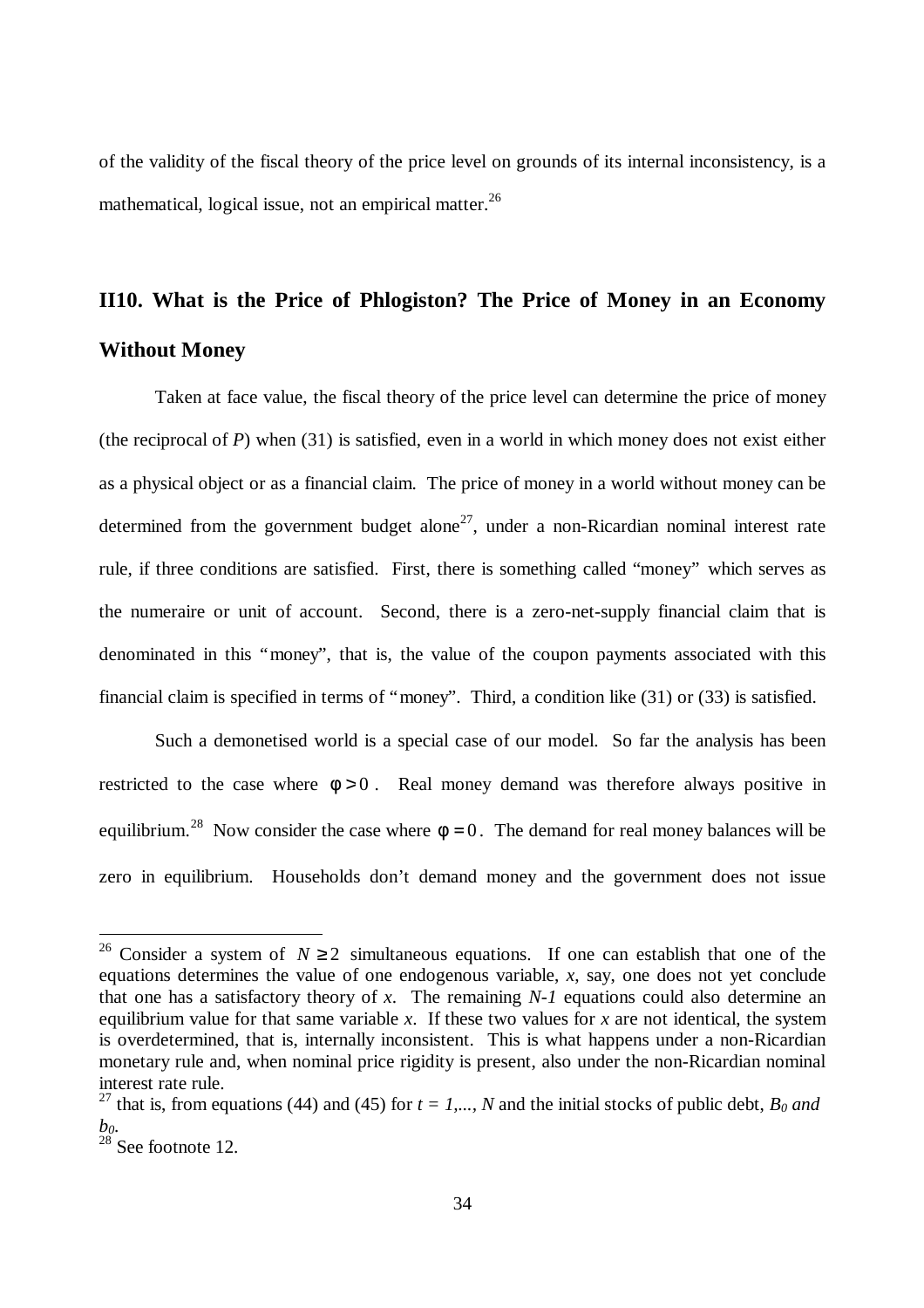money. Money is dropped from the asset menu. It is no longer used as a store of value, medium of exchange or means of payment. Something called 'money' could still be the numeraire, but is has no existence other than as a numeraire or unit of account. In addition, there is a government debt instrument that has its coupon payment,  $\Gamma$ , specified in terms of money.<sup>29</sup> Like phlogiston, it exists only as a name. Note that the payment on the nominal debt instrument,  $\Gamma$ , cannot be made in money, since there is no monetary asset in the economy. The nominal bond can only promise to make a payment worth  $\Gamma$  units of money. The payment would have to be made in some good or financial claim that actually exists.

However, the government solvency constraint under the non-Ricardian nominal interest rate rule, given by (45) or (32) still appears capable of pricing money (provided the condition given in equation (31) or (33) is satisfied). Consider an economy satisfying (45) and (31). As long as a stock of public debt (with the appropriate sign) is outstanding, which is denominated in terms of this pure numeraire 'money', a determinate non-negative price level sequence is generated. A theory capable of pricing something that does not exist is quite an achievement. This economic non-sense should have rung alarm bells.<sup>30</sup> The re-interpretation of the non-

 $29$  To emphasise the point, money does not exist as a scarce physical commodity (an intrinsically useful consumer good, factor of production or produced productive input) or as a financial claim. <sup>30</sup> Consider a *K* good Arrow-Debreu general equilibrium model with a government (but without money)). "Phlogiston", which only exists as a name, is the numeraire. In addition, one or more agents in the economy may issue securities promising to make a (future) payment worth  $\Gamma$  units of phlogiston. The Arrow-Debreu model determines *K-1* relative prices in equilibrium. (There can be multiple equilibria, each one of which determines *K-1* relative prices). Equivalently, each equilibrium is a *K* vector of prices in terms of the numeraire, phlogiston, that is unique only up to a positive multiplicative constant. The fiscal theory of the price level claims to be able to determine, for each Arrow-Debreu equilibrium, a unique *K*-vector of phlogiston prices.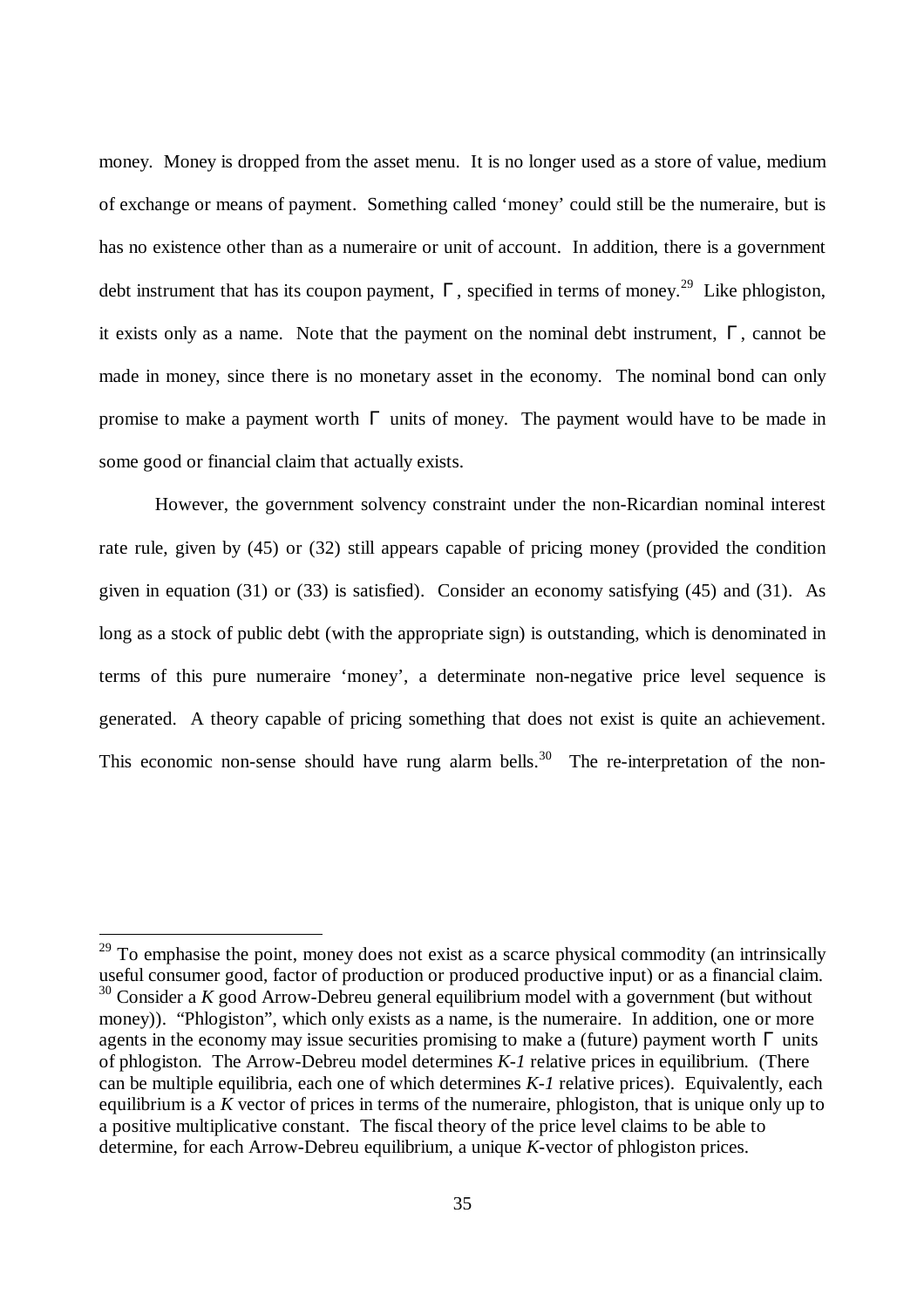Ricardian rules in terms of a government default discount equation in Section III, resolves this paradox. $31$ 

#### **II11. What Went Wrong (2): The Role of Budget Constraints in a Market**

#### **Economy**

 $\overline{a}$ 

Budget constraints are *the* defining characteristic of a market economy. They should be

equally central in formal models of a market economy. For a consumer or household, the budget

Viewing the equilibrium of a demonetised economy ( $f=0$ ) as the limit, as  $f\rightarrow 0$  of a sequence of equilibria of economies indexed by  $f > 0$ , does not represent an economically interesting exercise. This 'cross sectional' limit of a sequence of parallel universes, does not, generically, capture the economically relevant 'time series' process of a single economy gradually demonetising over time. The economically interesting experiment would consider a single economy in which the money demand parameter is indexed by time, e.g.:  $f_{\tau} \ge 0$ ,  $f_{\tau+1} \le f_{\tau}$ and  $\lim_{t \to \infty} f_t = 0$  (see Buiter [1998]).

In an economy without money, the price of money, that is, the value of the numeraire, is inherently arbitrary. Any positive number will do. This goes beyond the indeterminacy of the price of money in a monetary economy  $(f>0)$  when the authorities pursue a Ricardian nominal interest rate rule. In an economy without money the price of money is not just indeterminate, it is conceptually undefined.

Searching for limiting behaviour of the equilibrium price of money sequence in a demonetising monetary economy, in the hope of finding one which converges to an equilibrium price of money sequence in a non-monetary economy, is therefore bound to be a will-o'-the wisp.

The issue of how an economy with essential 'outside' fiat money behaves in the limit as technological progress makes outside fiat money redundant, is an important and interesting one.

Some of the contributors to the fiscal theory of the price level (notably Woodford [1998a] and Sims [1994]) appear to regard the ability of the fiscal theory to price money in an economy without money as a virtue rather than an embarrassment.

There clearly are interesting economic questions about what happens to an economy in which money initially has some essential transactions role, when, due to technical change and/or deregulation, the economy demonetises. In our simple economy, we can model the process of demonetisation of our 'fiat outside money' economy, by considering the limiting behaviour of an economy for which  $f>0$  as  $f\rightarrow 0$ . Similar limiting behaviour can be analysed in shopping technology models such as Woodford [1998a] and Buiter [1998]. However, it is important that this limit be taken in such a way that the mathematics adequately represents the economic process of demonetisation.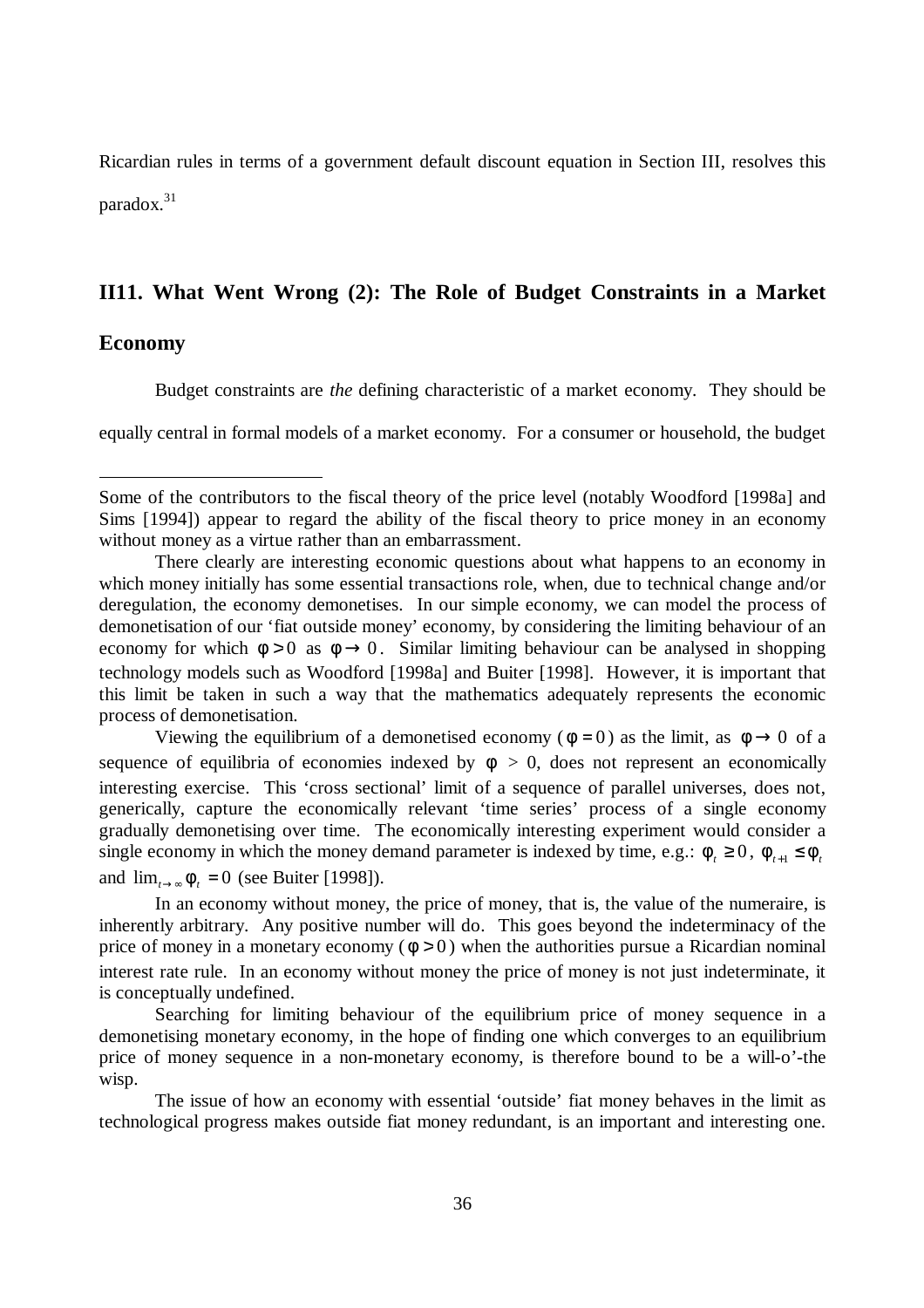constraint is the requirement that the value of consumption expenditure cannot exceed the value of the consumer's endowment. For a business, the budget constraint is that profits should be non-negative. It is no different for the government: the value of its outstanding debt (priced at default-free or notional bond prices) cannot exceed the present discounted value of its current and future primary surpluses (including seigniorage). Budget constraints hold for optimising, satisficing or ad-hoc households, firms and governments. It is a minimal feasibility condition or internal consistency condition of any agent's plan in a market economy.<sup>32</sup>

Budget constraints apply in static models without uncertainty and in dynamic models, with or without uncertainty. If markets are incomplete, it is not in general possible to reduce the budget constraint to a single weak inequality, pricing contingent endowments and consumption at state-contingent intertemporal prices. Sequential budget constraints and more subtle notions of insolvency and default are required. This paper only considers market economies with complete markets, so these issues do not concern us.

Special issues arise in models with an infinite number of time periods. Most of this paper has focussed on the case of a finite number of periods, because the concept of an intertemporal budget constraint is non-controversial in such an economy. For completeness, the infinite horizon case is considered in Section IV below. This permits us to analyses the fiscal fallacy using the cash-in-advance model, something that could not be done in a finite-horizon economy.

So is the issue of the behaviour of economies with pure private money or monies. Neither issue has anything to do, however, with the fiscal theory of the price level (see Buiter [1998]).

 $32$  Take a competitive consumer in a static two commodity endowment economy. This consumer cannot arbitrarily choose the amounts of both goods he consumes (or the real value of the consumption of both goods in terms of some appropriate price index). If he fixes the consumption of one good, his consumption of the second good is determined endogenously or residually by the requirement that he has to satisfy his budget constraint. Even a monopolist is not able to rely on prices assuming the values required for him to be able to execute an arbitrary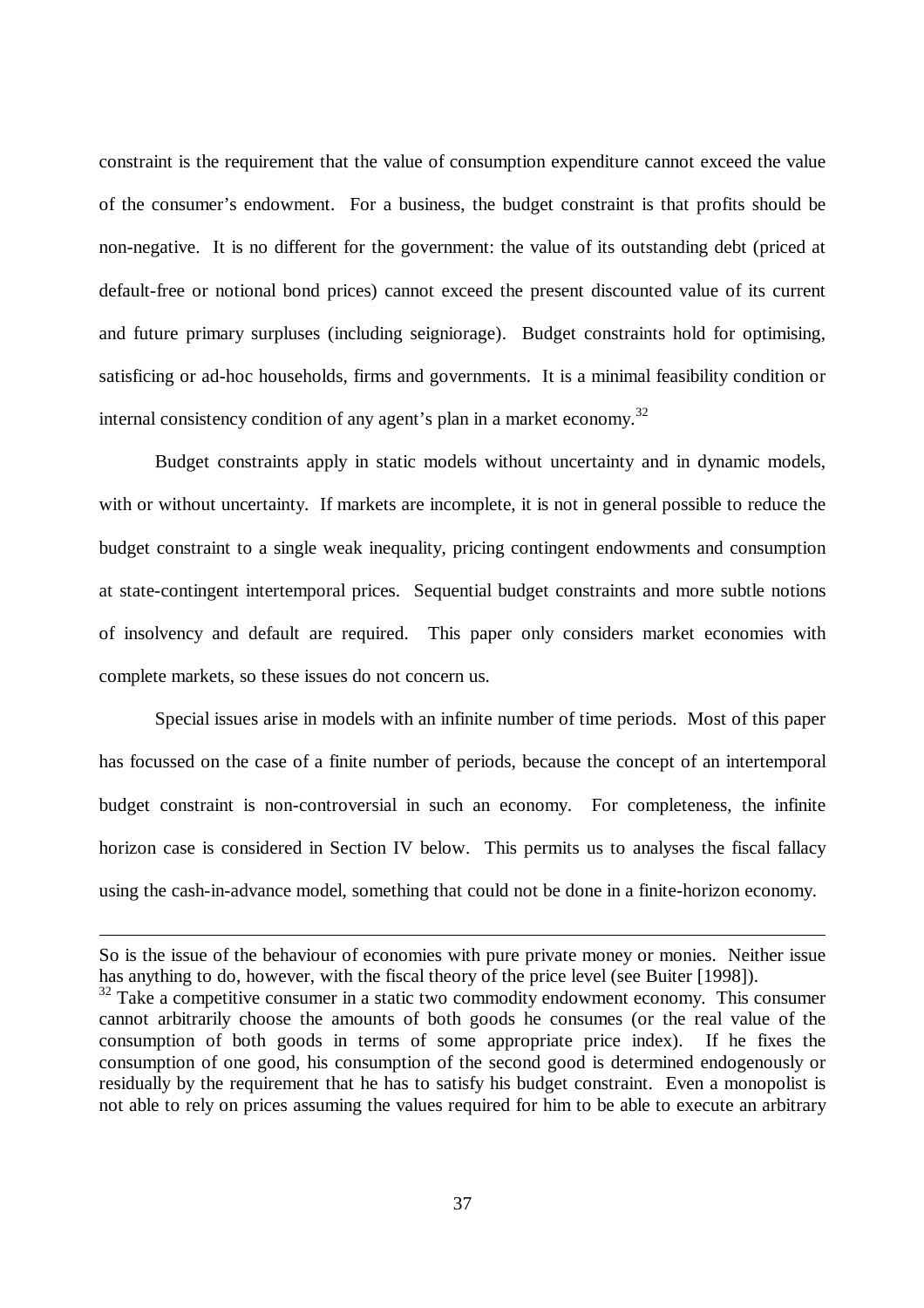I take is as axiomatic that the solvency constraint of the government, like the solvency constraint of the representative household, has to hold both in and out of equilibrium. It has to hold for all admissible sequences of prices even though the government may be (and may take advantage of the fact that it is) a 'large' agent, capable of influencing equilibrium real and nominal variables. It holds both in a monetary economy and in a non-monetary or barter economy (the special case of our model with  $\phi = 0$  and with money dropped from the asset menu and from the private and public sector budget constraints). It holds as an identity in an economy with a finite time horizon and in the infinite-horizon case considered in Section IV below.

Summing up: *the government budget constraint requires that the notional or contractual value<sup>33</sup> of the government's outstanding stocks of non-monetary debt instruments be no greater than the present discounted value of the government's primary (non-interest) surpluses plus seigniorage (money issuance). It represents a constraint on the government's choice variables that must be satisfied for all admissible values of those variables appearing in the government's budget constraint that are not government choice variables but that are endogenous in the model*  $as a whole$ <sup>34</sup>

This basic feature of budget constraints is denied by all contributors to the fiscal theory of the price level. A clear statement can be found in Woodford [1998a].

*"Note that our argument does not involve any denial that the value of the public debt must actually equal the present value of future government budget surpluses, in equilibrium.*

production plan while still making a non-negative profit. Things are no different for the government.

 $33$  That is, the value at default risk-free prices.

<sup>&</sup>lt;sup>34</sup> These 'economy-wide' endogenous variables will, of course, in general be influenced by the values assigned by the government to its choice variables or instruments. If the government perceives itself to be 'large', it may indeed set its choice variables to deliberately influence the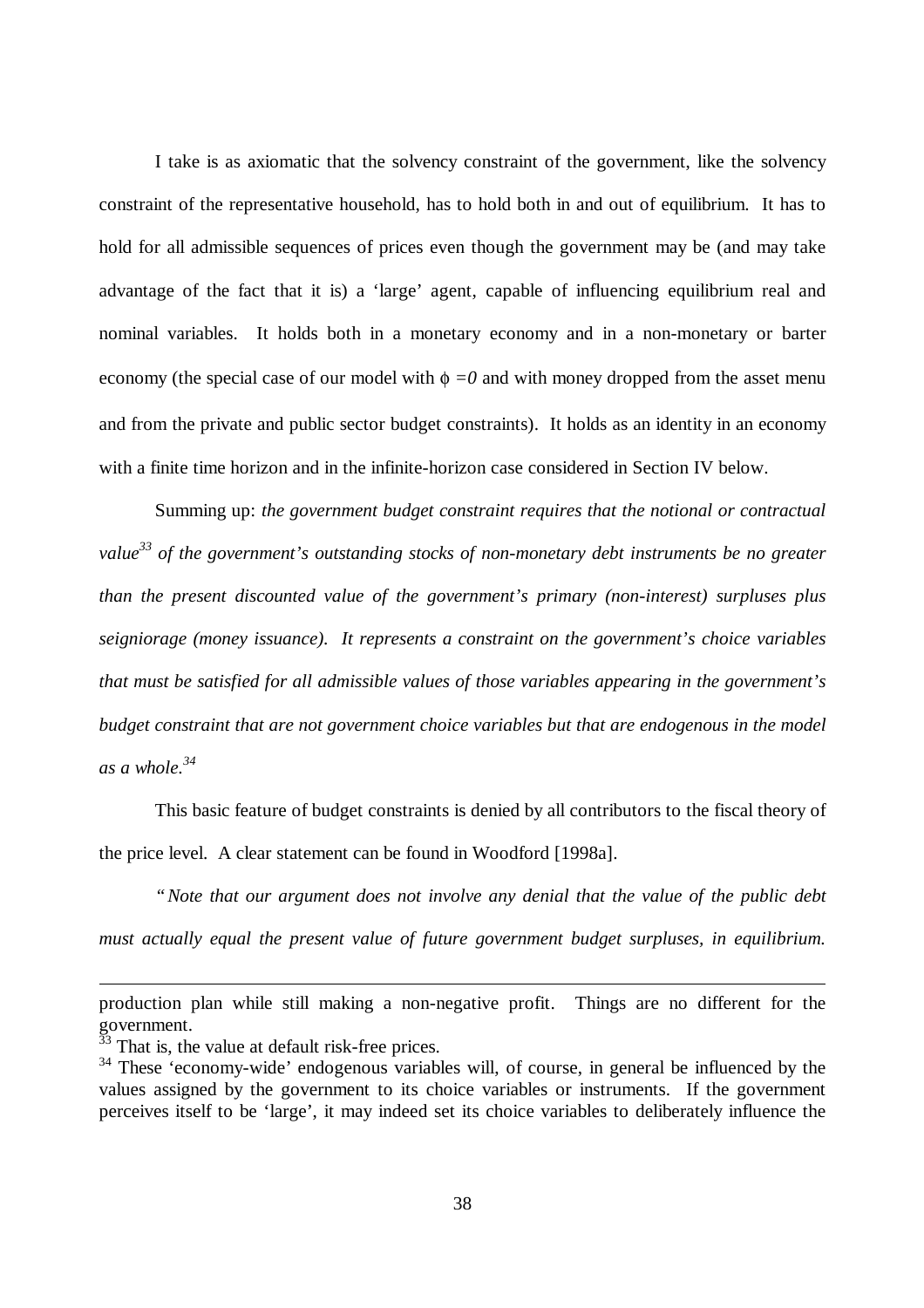*What we deny is that condition (1.14)* [that the initial value of the public debt equals the present discounted value of current and future primary surpluses and seigniorage (WHB)] *is a constraint upon government fiscal policy, that must be expected to hold regardless of the evolution of goods prices and asset prices. Instead of a "government budget constraint", the condition is properly viewed as an equilibrium condition, that follows from the joint requirements of private sector optimisation and market clearing. But as an equilibrium condition rather than an implication of the fiscal policy rule, it can play a role in equilibrium inflation determination*. (Woodford [1998a, pp. 17-18]).

The main argument in defence of this proposition appears to be that the government is a 'large' agent:

*"Furthermore, even in the case of an optimising government, the government should not optimise subject to given market prices and a given budget constraint as private agents are assumed to do in a competitive equilibrium. For the government is a large agent, whose actions can certainly change equilibrium prices, and optimising government surely should take account of this in choosing its actions".* (Woodford [1998, p. 30]).

The 'large agent' argument is spurious. First, there is no logical connection between an agent's ability to influence market prices and his being subject to a budget constraint. A monopolist or monopsonist still faces a budget constraint. Second, it is not true that governments are necessarily 'large' in the sense of being able to influence equilibrium prices or quantities. There is a vast literature on small open economies (for instance the class of models characterised by uncovered interest parity, a fixed nominal exchange rate and purchasing power parity), in which governments cannot, by assumption, influence any nominal or real prices.

values of the economy-wide endogenous variables. Nothing in the definition of the government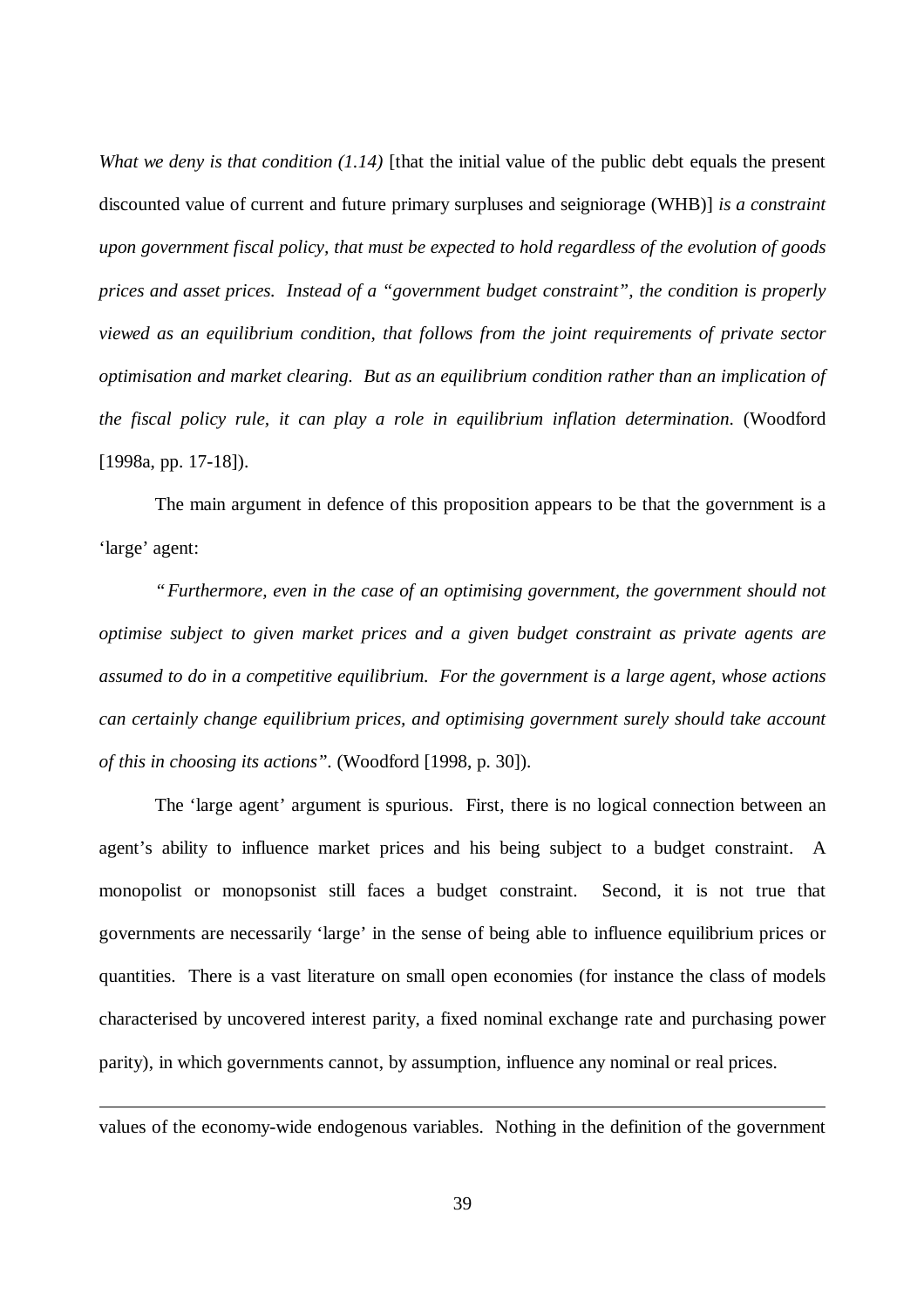The *a-priori* argument, postulate or primitive, that governments, like all other agents in a market economy, are subject to a budget constraint that must be satisfied both in and out of equilibrium, should really be the end of the story. Any model of government behaviour that does not require the government budget constraint to hold identically is, for that reason alone, economically ill-posed and therefore inadmissible.

It is nevertheless instructive to follow the argument one step further and to see, as was done in the earlier parts of this Section, and in Sections III and IV below, how, if one persists with this a-priori inadmissible approach, one gets either a contradiction (in the shape of an overdetermined equilibrium price system) or other anomalous behaviour.

# **II12. Beyond the fiscal theory of the price level: the household budget constraint theory of the price level?**

Substituting the household first-order conditions  $(9)$ ,  $(10)$  and  $(11)$  into the household solvency constraint (8) for period *1* yields equation (40). When the household intertemporal budget constraint is viewed as constraint that must be satisfied not only in equilibrium, but for all admissible values of the economy-wide endogenous variables, (40) represents a constraint on *c<sup>1</sup>* , that is, it determines the optimal value of  $c_1$  as a function of the economy-wide endogenous variables that appear in (40).

Applying the logic of the fiscal theory of the price level to the household sector, however, I can overdetermine the household's optimal consumption and portfolio allocation programme and fix  $c_1$  at some arbitrary positive level,  $c_1 = \overline{c_1}$ , say. The household solvency constraint then

budget constraint requires the government to act as a 'small' or competitive agent.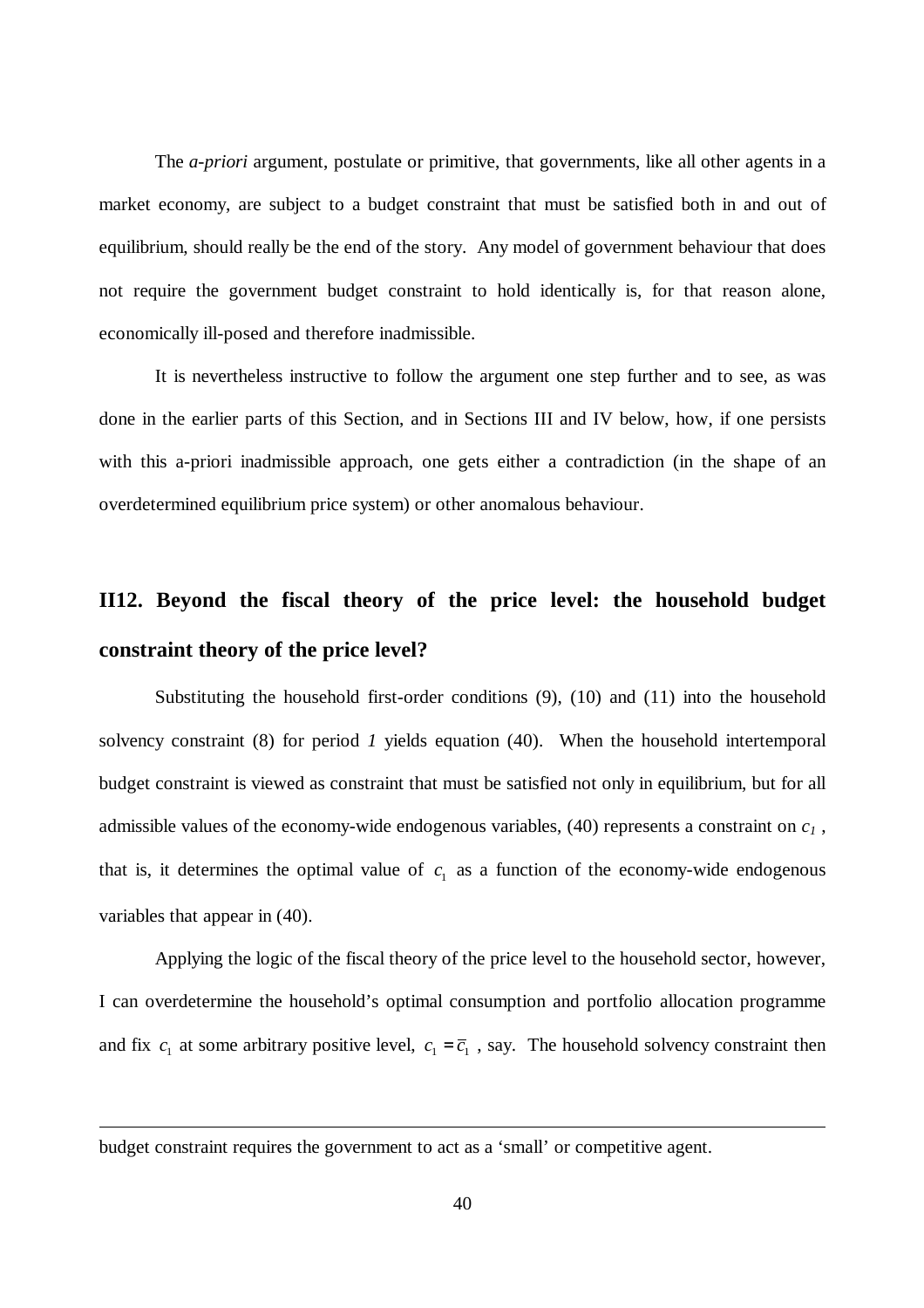determines the period *1* price level. This gives us the 'household budget constraint theory of the price level':

$$
\frac{M_0 + \Gamma B_0}{P_1} + \mathcal{B}_0 = \sum_{j=0}^{N-1} \overline{R}_{1,1+j} (\mathbf{t}_{1+j} - \mathbf{y}_{1+j})
$$
\n
$$
+ \overline{c}_1 \left( \sum_{j=0}^{N-2} \overline{c}_j \right) \left( \prod_{j=0}^{N-1} \frac{1}{\prod_{j=0}^{N}} \right) \left( \prod_{j=0}^{N-1} + \mathbf{f}^{\frac{1}{n}} \right) \left( \prod_{j=0}^{N-1} \frac{1}{\prod_{j=0}^{N}} \right) \left( \prod_{j=0}^{N-1} + \mathbf{f}^{\frac{1}{n}} \right) \left( \prod_{j=0}^{N-1} + \mathbf{f}^{\frac{1}{n}} \right) \left( \prod_{j=0}^{N-1} + \mathbf{f}^{\frac{1}{n}} \right) \left( \prod_{j=0}^{N-1} + \mathbf{f}^{\frac{1}{n}} \right) \left( \prod_{j=0}^{N-1} + \mathbf{f}^{\frac{1}{n}} \right) \left( \prod_{j=0}^{N-1} + \mathbf{f}^{\frac{1}{n}} \right) \left( \prod_{j=0}^{N-1} + \mathbf{f}^{\frac{1}{n}} \right) \left( \prod_{j=0}^{N-1} + \mathbf{f}^{\frac{1}{n}} \right) \left( \prod_{j=0}^{N-1} + \mathbf{f}^{\frac{1}{n}} \right) \left( \prod_{j=0}^{N-1} + \mathbf{f}^{\frac{1}{n}} \right) \left( \prod_{j=0}^{N-1} + \mathbf{f}^{\frac{1}{n}} \right) \left( \prod_{j=0}^{N-1} + \mathbf{f}^{\frac{1}{n}} \right) \left( \prod_{j=0}^{N-1} + \mathbf{f}^{\frac{1}{n}} \right) \left( \prod_{j=0}^{N-1} + \mathbf{f}^{\frac{1}{n}} \right) \left( \prod_{j=0}^{N-1} + \mathbf{f}^{\frac{1}{n}} \right) \left( \prod_{j=0}^{N-1} + \mathbf{f}^{\frac{1}{n}} \right) \left( \prod_{j=0}^{N-1} + \mathbf{f}
$$

For the initial price level to be non-negative, it would of course have to be the case that

sgn sgn ( ) ( ) , , , *M B P R y c i i b j j j j N j j j j j j N N* 0 0 1 1 1 1 1 0 1 1 1 1 2 1 2 1 0 2 1 1 0 1 1 1 1 1 1 1 R <sup>+</sup> S T U V W ≡ − + + F H G I K J <sup>+</sup> F + H G I K J L N M M M O Q P P P F H G G G I K J JJ + + F H G I K J <sup>+</sup> L N M M M O Q P P P − R S | | | | | T | | | | | U V | | | | | W | | | | | + + + = − + + + + − = − − ∑ ∑ Γ *t d f d <sup>h</sup> f g h h h* (47)

This 'household budget constraint theory of the price level' would be recognised immediately as a complete economic non-sense, even if we restricted ourselves to a consideration of the household sector alone.

The economy-wide equilibrium implications would also be rather disconcerting. For starters, an exogenous private consumption level would violate the goods market equilibrium condition,  $\bar{y}_1 = \bar{c}_1 + g_1$ , unless government spending passively accommodated the private consumption programme. If, by chance, the resource constraint were not violated, the price level would be overdetermined under a monetary rule.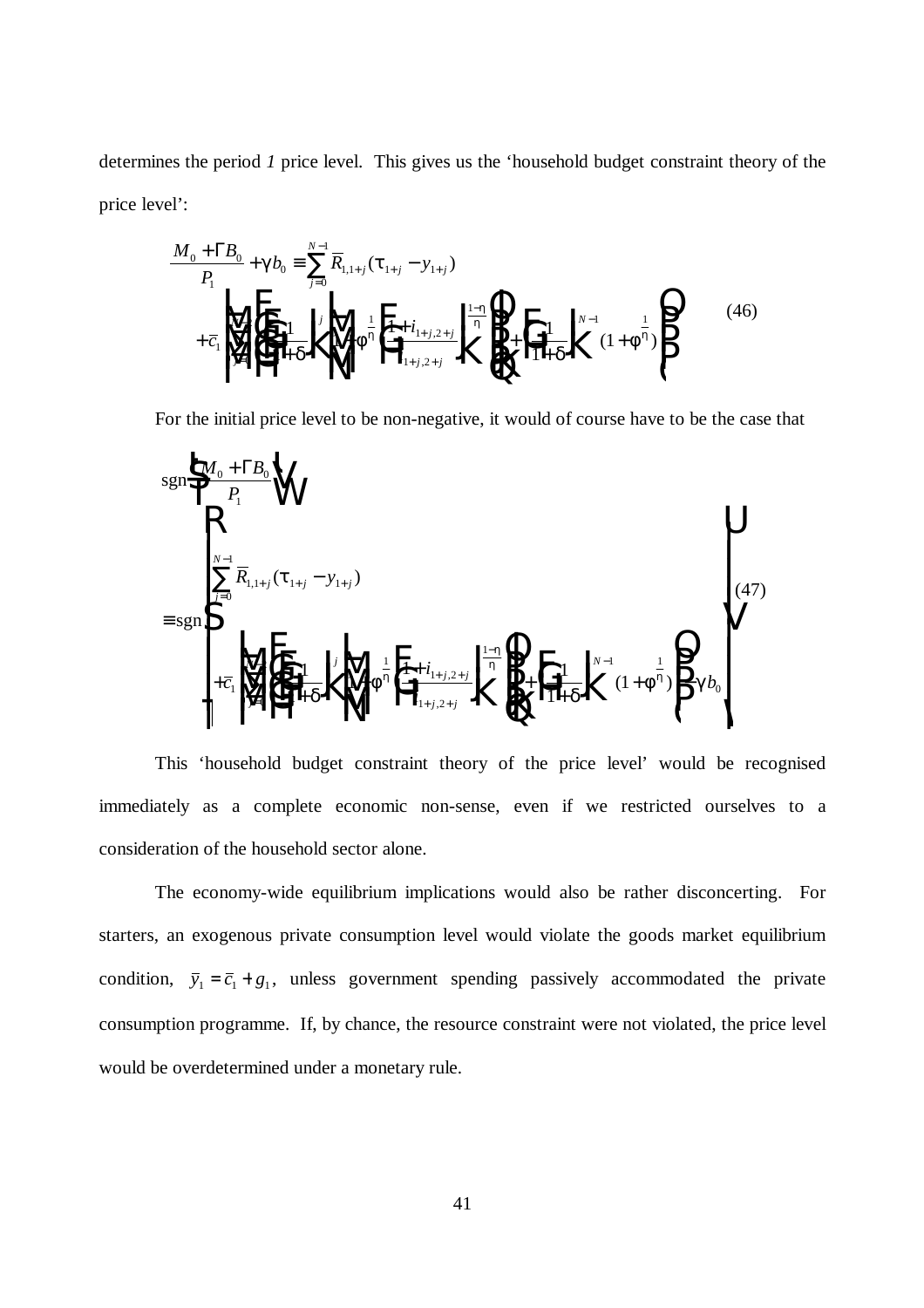The household budget constraint theory of the price level is no different from the fiscal theory of the price level. The individual household could be 'large' rather than competitive and 'tax-taking', leading to first-order conditions for the household optimal consumption programme that are different from the competitive ones used in (40) and (46). Indeed the household could have its behaviour specified in a completely ad-hoc manner (like the government in this paper), subject only to non-negativity constraints on consumption and money holdings.

The source of the fallacy in the household budget constraint theory of the price level is the failure to recognise that the household solvency constraint has to hold identically, both in and out of equilibrium.

# **III. Understanding and Resolving the Fallacy: the Government Solvency Constraint as a Default Discount Equation**

It is clear by now what the cause of the error in the fiscal theory of the price level is. When the government fixes the sequences of real spending and real tax revenues including seigniorage (and sticks to these sequences), it can no longer guarantee that its debt will be serviced according to letter of the debt contract.

The arbitrage equation (5) prices government debt in terms of notional bond prices. The contractual future payments, Γand*g*, associated with the two debt instruments are discounted at the riskless rate, reflecting the assumption that these payments will indeed be made in full, that is, on the assumption that there is no default.  $P_t^B$  and  $P_t^b$  are the notional or default-free prices of the two government debt instruments.

When the discounted value of the primary surpluses plus seigniorage differs from the default-free or notional value of the outstanding stock of public debt, the debt should be valued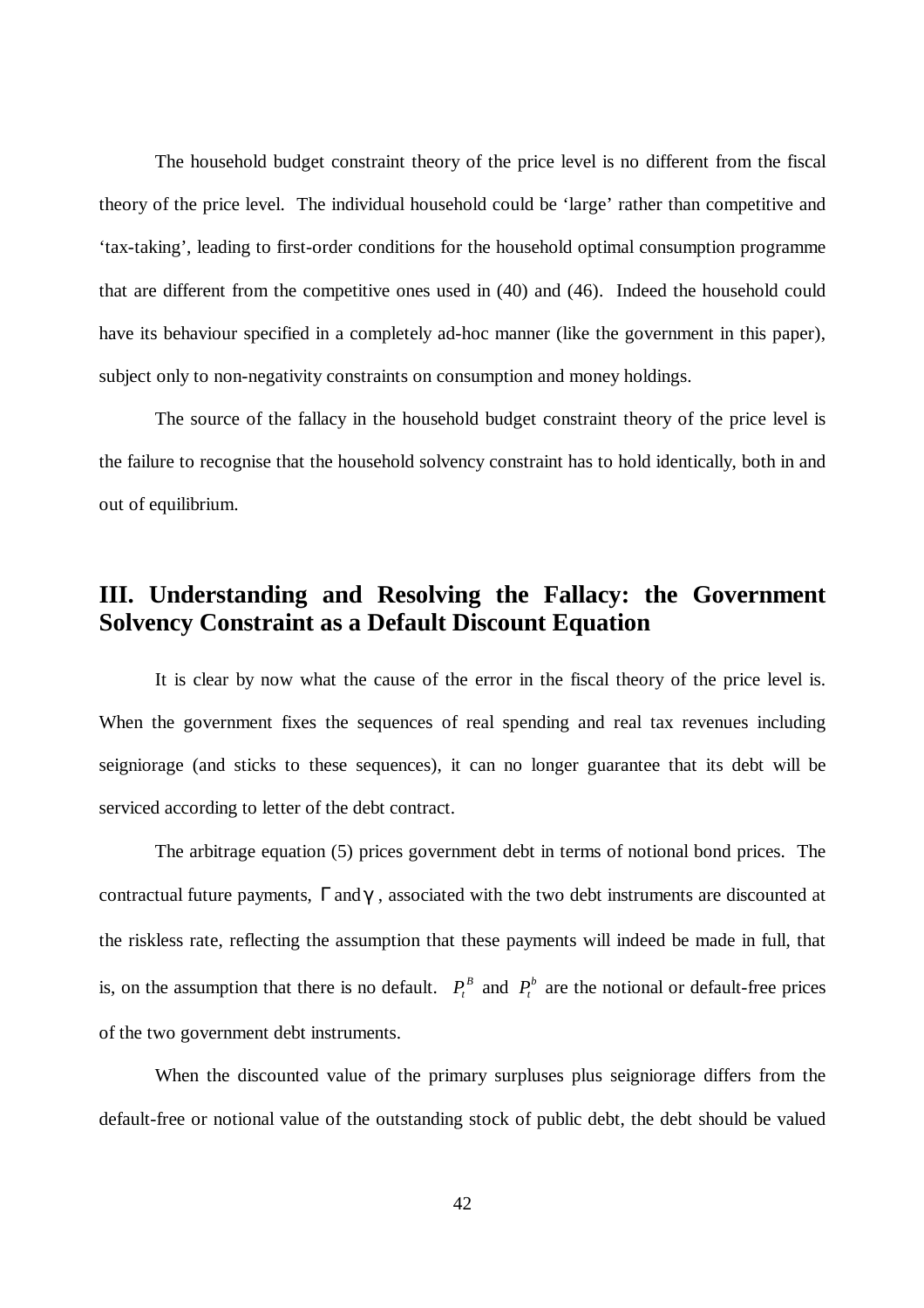at effective or default-risk adjusted prices,  $\tilde{P}^B_t$  and  $\tilde{P}^b_t$  respectively. Assume that all debt has equal seniority and that any difference between the present discounted value of the primary surpluses plus seigniorage and the default-free value of the outstanding stock of public debt is pro-rated equally over all outstanding debt. Let  $D_{t+1}$  denote the fraction of the contractual payments due in period  $t+1$  that is actually paid. That is, the actual payments in period  $t+1$  on the two debt-instruments issued in period *t* are (with certainty, in this simple model),

$$
\widetilde{\Gamma}_{t+1} = D_{t+1} \Gamma
$$
  
and  

$$
\widetilde{\mathbf{g}}_{t+1} = D_{t+1} \mathbf{g}
$$
  

$$
0 \le t \le N - 1
$$
 (47)

It follows immediately that

$$
\widetilde{P}_t^B = D_{t+1} P_t^B
$$
\n(48a)  
\n
$$
\widetilde{P}_t^b = D_{t+1} P_t^b
$$
\n(48b)

$$
\widetilde{P}_t^b = D_{t+1} P_t^b \,, \tag{48b}
$$

I shall refer to  $D_{t+1}$  as the default discount factor on the notional value of the debt outstanding at the end of period *t*.

Note that

$$
1 + i_{t,t+1} = \left(1 + r_{t,t+1}\right) \frac{P_{t+1}}{P_t} = \frac{\widetilde{\Gamma}_{t+1}}{\widetilde{P}_t^B} = \frac{P_{t+1}\widetilde{\mathbf{g}}_{t+1}}{\widetilde{P}_t^b}
$$
(49)

In principle, households or firms can default as well as the government. However, except in Section II12, households have been assumed to follow 'Ricardian' budgetary strategies. The only rules for household consumption, money demand and borrowing that are permitted are rules that ensure the household always meets its contractual debt obligations. Even though the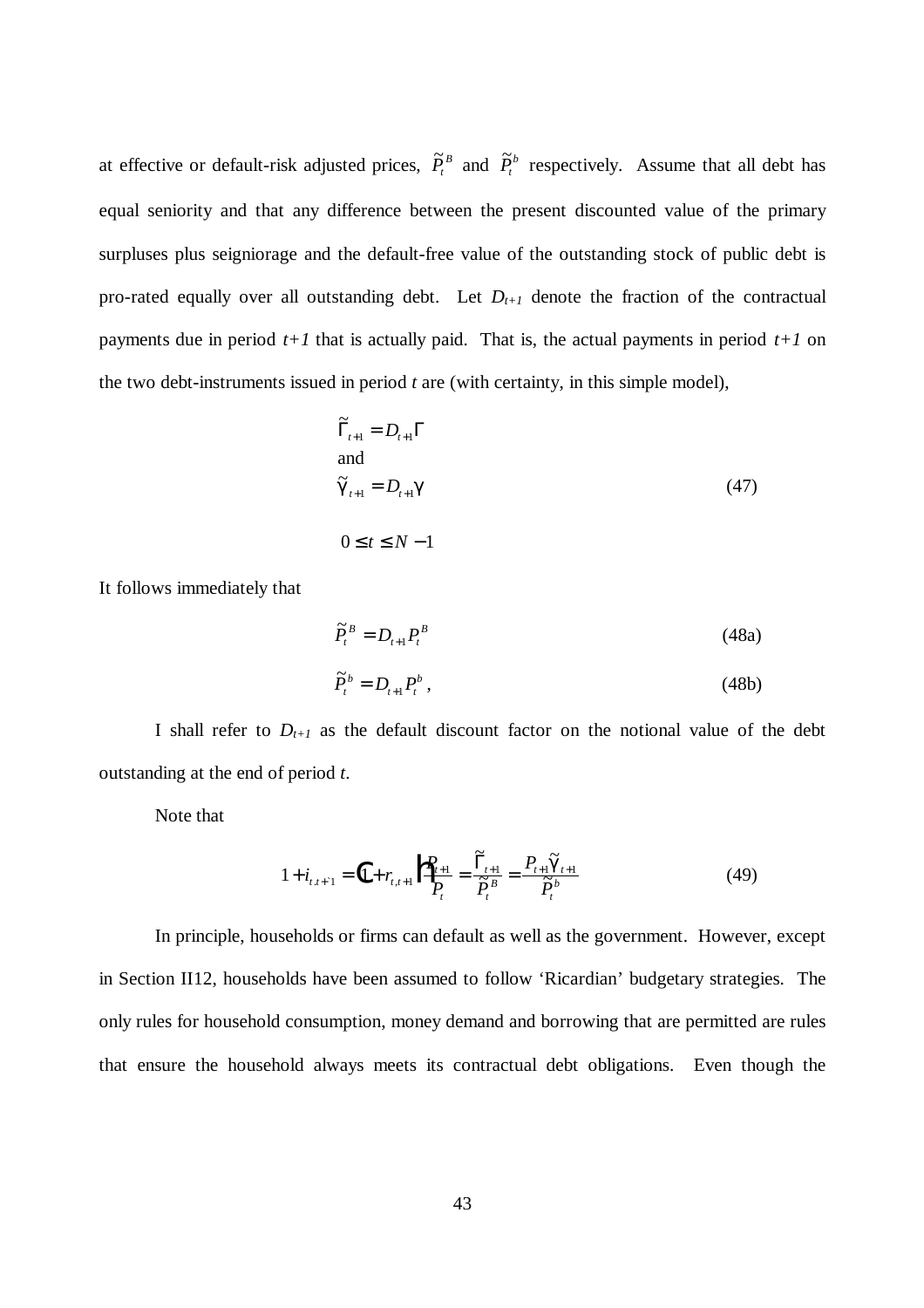household never defaults, the household singe-period budget identity and solvency constraint must allow for the possibility of government default.

With government default, the single-period household budget identity is, for  $1 \le t \le N$ .

$$
M_{t} - M_{t-1} + \tilde{P}_{t}^{B} B_{t} - D_{t} \Gamma B_{t-1} + \tilde{P}_{t}^{b} b_{t} - P_{t} D_{t} \mathbf{g}_{t-1} \equiv P_{t} (y_{t} - \mathbf{t}_{t} - c_{t}) \qquad (50)
$$

The intertemporal budget constraint or solvency constraint of the household remains that at the end of period *N*, the household cannot have positive debt,

$$
\widetilde{P}_N^B B_N + \widetilde{P}_N^b b_N \ge 0 \tag{51}
$$

With default, the budget identity of the government becomes

$$
M_{t} - M_{t-1} + \tilde{P}_{t}^{B} B_{t} - D_{t} \Gamma B_{t-1} + \tilde{P}_{t}^{b} b_{t} - P_{t} D_{t} \mathbf{g}_{t-1} \equiv P_{t} (g_{t} - \mathbf{t}_{t})
$$
(52)

and the government's solvency constraint becomes

$$
\widetilde{P}_N^B B_N + \widetilde{P}_N^b b_N \le 0 \tag{53}
$$

The default discount factors,  $D_t$ , are determined as follows. In the last period, (52) and (53) imply

$$
D_N \le \frac{M_N - M_{N-1} + P_N(t_N - g_N)}{\Gamma B_{N-1} + P_N g_{N-1}}
$$
\n(54)

In general, for  $1 \le t \le N$ 

$$
D_{t} \leq \frac{\sum_{j=0}^{N-t} R_{t,t+j} (l_{t+j} - g_{t+j}) + (M_{t+j} - M_{t+j-1}) \Big|}{\Gamma B_{t-1} + P_{t} \mathbf{g} b_{t-1}}
$$
(55)

The default discount factor is the ratio of the present discounted value of the resources that will actually be available for servicing the public debt (on the assumption that the government sticks to its future plans for public spending, taxes net of transfers and seigniorage) to the notional or contractual value of the public debt.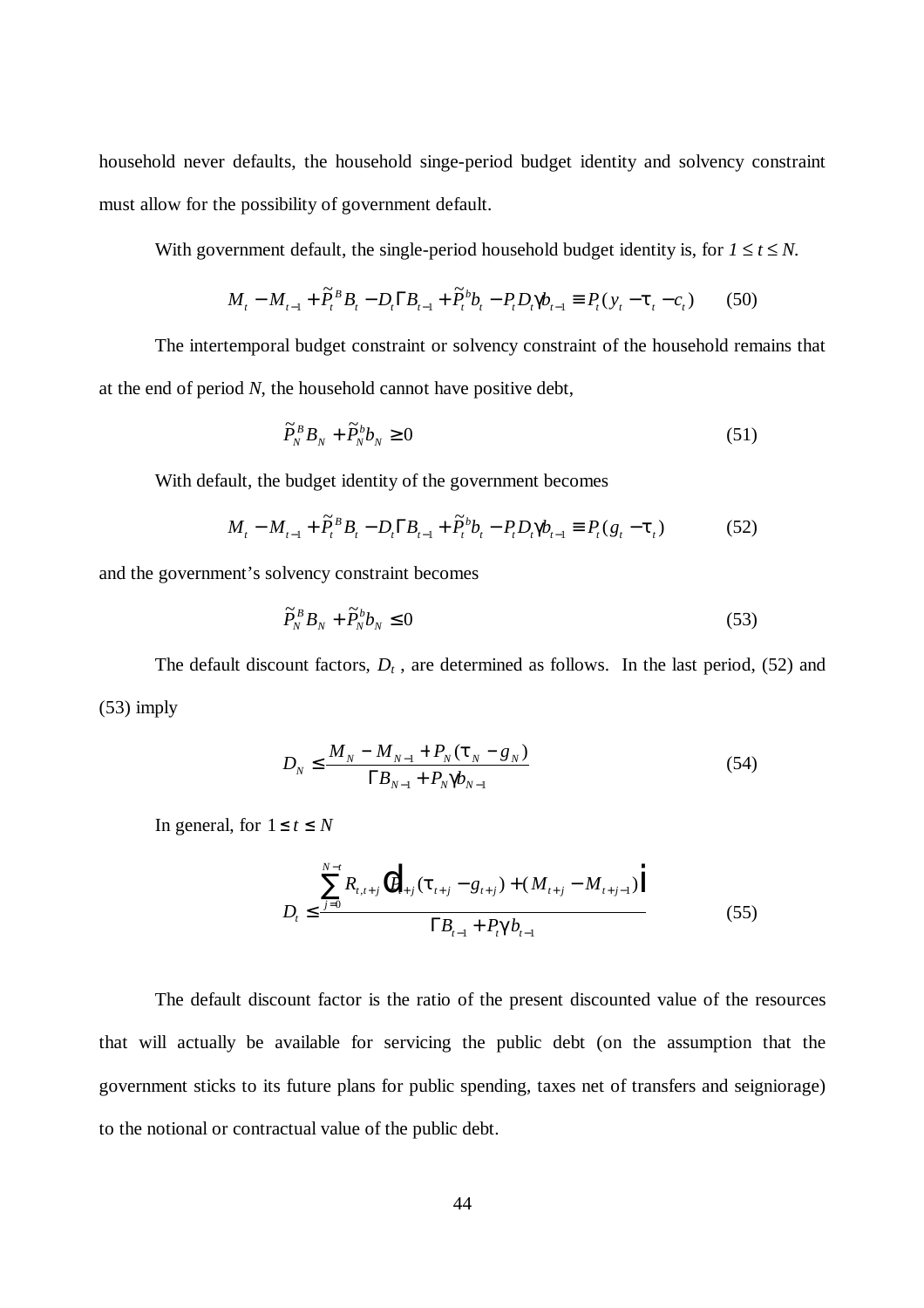It is slightly awkward to talk of default in a model without uncertainty (or in any complete markets model). In this setting, unanticipated default could occur only in the initial period. In period *1* it is known with certainty what the future payments associated with the nonmonetary debt instruments will in fact be. Without loss of generality, we can therefore restrict the analysis to the case where only the period *1* default discount factor, *D1*, can differ from *1*. In all subsequent periods, effective debt prices would equal notional prices.

For simplicity, assume (55) holds with equality (as it will in equilibrium). The default discount factor equation or effective public debt pricing equation is given in (56).

$$
D_{1}(\Gamma B_{0} + P_{1} \mathbf{g} b_{0}) = \sum_{j=0}^{N-1} R_{1,1+j} (P_{1+j}(\mathbf{t}_{1+j} - g_{1+j}) + (M_{1+j} - M_{j}))
$$
  
\n
$$
D_{t} = 1 \qquad 2 \le t \le N
$$
\n(56)

Should we impose the constraint that  $0 \le D_1 \le 1$ ? This rules out both  $D_1 < 0$  (notional debtors can be effective creditors and vice versa) and  $D_1 > 1$  (the default discount factor can be a 'super-solvency premium'). Consider first the case for ruling out  $D_1 < 0$  *a-priori*. In that case equation (56) applies only if

$$
\text{sgn} \left| \Gamma B_0 + P_1 \mathbf{g} b_0 \right|
$$
\n
$$
= \text{sgn} \left\{ \sum_{j=0}^{N-1} R_{1,1+j} \left| P_{1+j} (\mathbf{t}_{1+j} - g_{1+j}) + (M_{1+j} - M_j) \right| \right\}
$$
\n(57)

Consider the case where (57) is violated. For instance, let the private sector hold a positive stock of public debt in period *1* (at default-free prices), although the government's present discounted value of future primary surpluses plus seigniorage is negative. If one did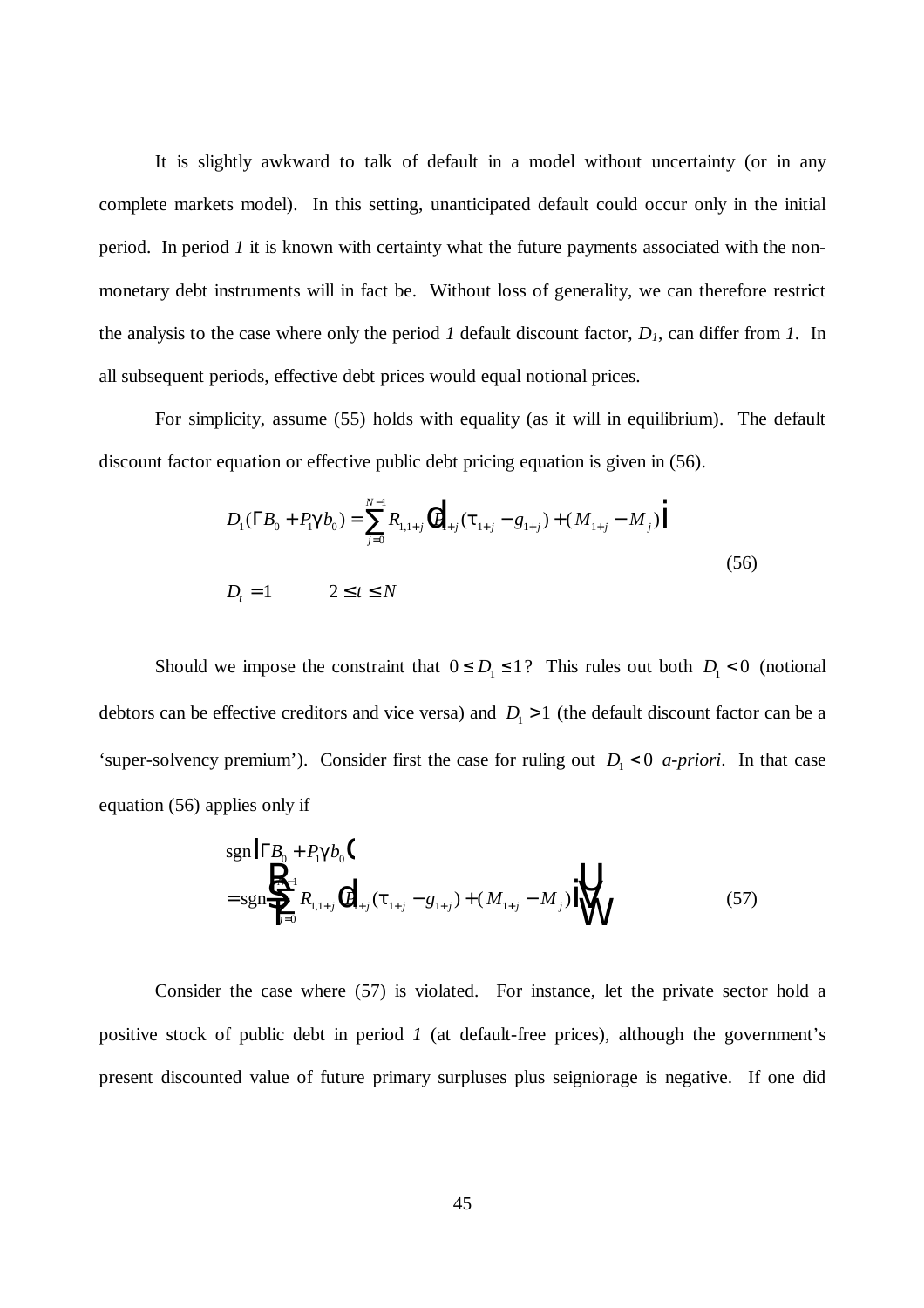insist on imposing (57), it would follow that there exists no feasible fiscal-financial monetary programme and therefore no equilibrium.

On the other hand, one could argue that a government that is really committed to the spending, tax and monetary issuance sequences on the RHS of (56) would, if the RHS of (56) were to be negative, have no option but to impose an immediate capital levy on the private sector in period *1*, large enough to create a stock of public sector credit (negative public debt) equal in value to the present discounted value of the excess of current and future public spending over taxes plus seigniorage. Thus a positive notional or contractual value of the public debt would have to be transformed, in period *1,* into a negative effective value of the public debt. A negative value of  $D_1$ , the initial public debt default discount factor would, on this interpretation, make perfect economic sense, unlike a negative value of the general price level. I will adopt this second approach and admit negative values of  $D_1$ .

The constraint  $D_t \leq 1$  implies that the public debt can trade at a *discount* on its notional value if the present value of future primary surpluses and seigniorage falls short of its defaultfree value, but not at a *premium* if the opposite applies. If  $D_t > 1$  is ruled out, government bondholders do not get more than the government is contractually obliged to pay them, if the present discounted value of future primary surpluses and seigniorage exceeds the default-free value of the public debt. This means that the effective public debt pricing equation (56) should be replaced by (58).

$$
D_{1} = \min \left\{ \sum_{j=0}^{N-1} R_{1,1+j} \left( P_{1+j}(\boldsymbol{t}_{1+j} - g_{1+j}) + (M_{1+j} - M_{j}) \right) \right\}
$$
(58)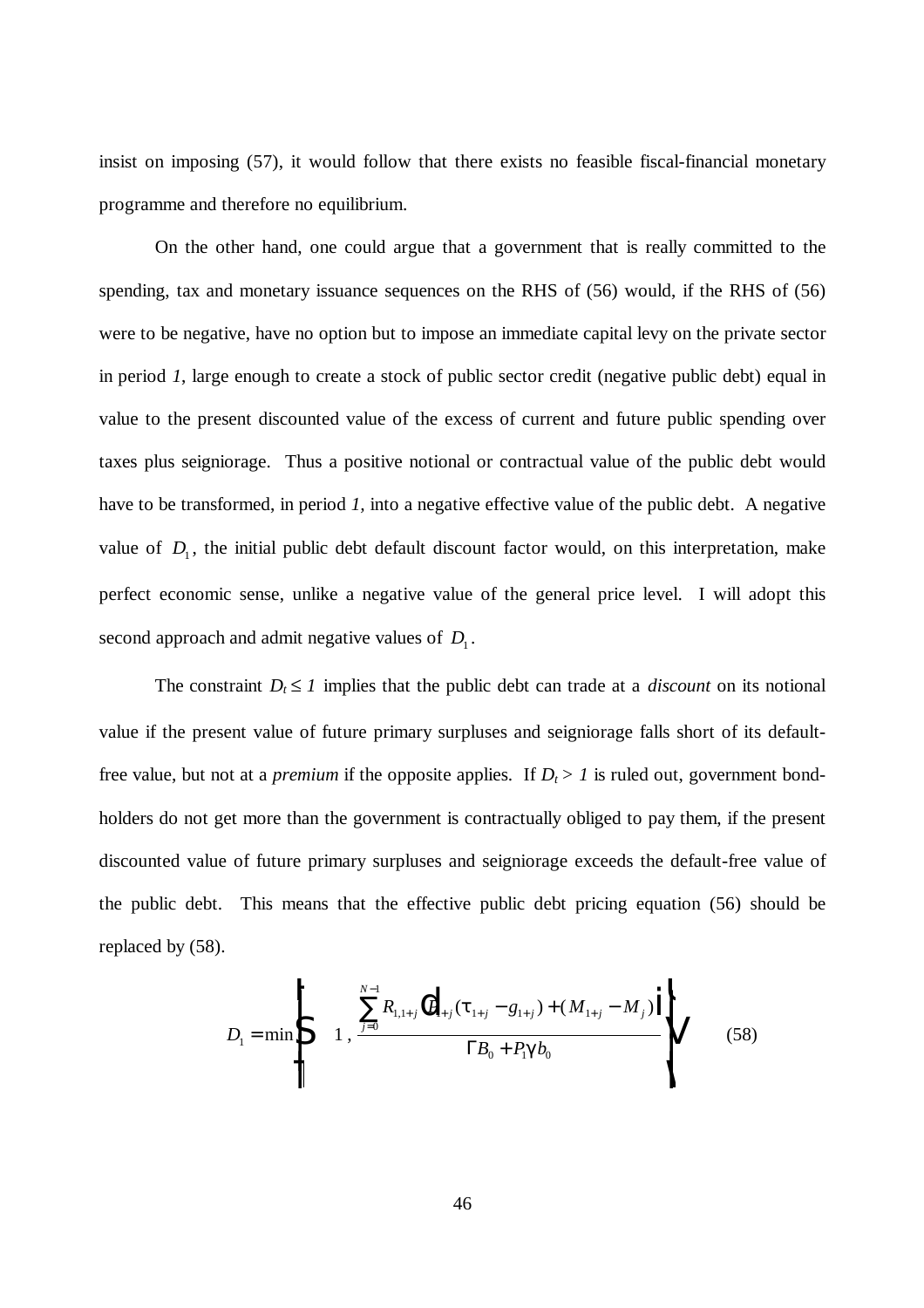If one chose to impose (58), one would also need a theory for determining how any surplus of the present discounted value of future primary surpluses and seigniorage over the notional value of the outstanding stock of public debt, is disbursed or disposed of. Permitting *D<sup>1</sup> > 1* means that any surplus is given to the initial bond holders. Since this simplifies the exposition considerably, I will permit  $D_1 > 1$ .

The government solvency constraint in period *1* (holding with equality) can be rewritten  $as^{35}$ 

$$
D_{1}\left|\prod_{i=1}^{k} \overline{B_{i}}\right| + \mathcal{G}\overline{D_{0}}\sqrt{\sum_{j=0}^{N-1} \left|\prod_{i=1}^{k} \frac{1}{\sigma_{i}}\right|^{j}} \sqrt{\sum_{i+j}^{k} \left|\prod_{i+j}^{k} \frac{M_{i+j} - M_{j}}{P_{i+j}}\right|^{j}} - \mathcal{G}_{i+j}\sqrt{\sum_{i=1}^{k} \frac{1}{\sigma_{i}}}
$$
(59)

The government solvency constraint can therefore be viewed as an effective public debt pricing equation or default discount factor equation.<sup>36</sup> The present discounted value of future primary surpluses and seigniorage equals ('determines', if seigniorage and primary surplus sequences are taken as given) the effective value of the initial government debt. If the notional or contractual value of the initial debt differs from its effective value, the government solvency constraint determines the ratio of the effective to the notional value, that is, the public debt default discount factor.

In the case without uncertainty<sup>37</sup>, the treatment of the default discount factor defines the Ricardian and the non-Ricardian fiscal rules.

 $35$  For notational simplicity we impose the equilibrium condition that the real interest rate equals the pure rate of time preference.

<sup>&</sup>lt;sup>36</sup> In general, the default discount factor is determined simultaneously with all other endogenous variables by the complete set of equilibrium conditions. Only in very special cases (such as a constant real interest rate and the absence of nominal government debt), can the equilibrium be represented in such a way that the government solvency constraint alone determines the default discount factor.

<sup>&</sup>lt;sup>37</sup> Or, more generally, with complete markets.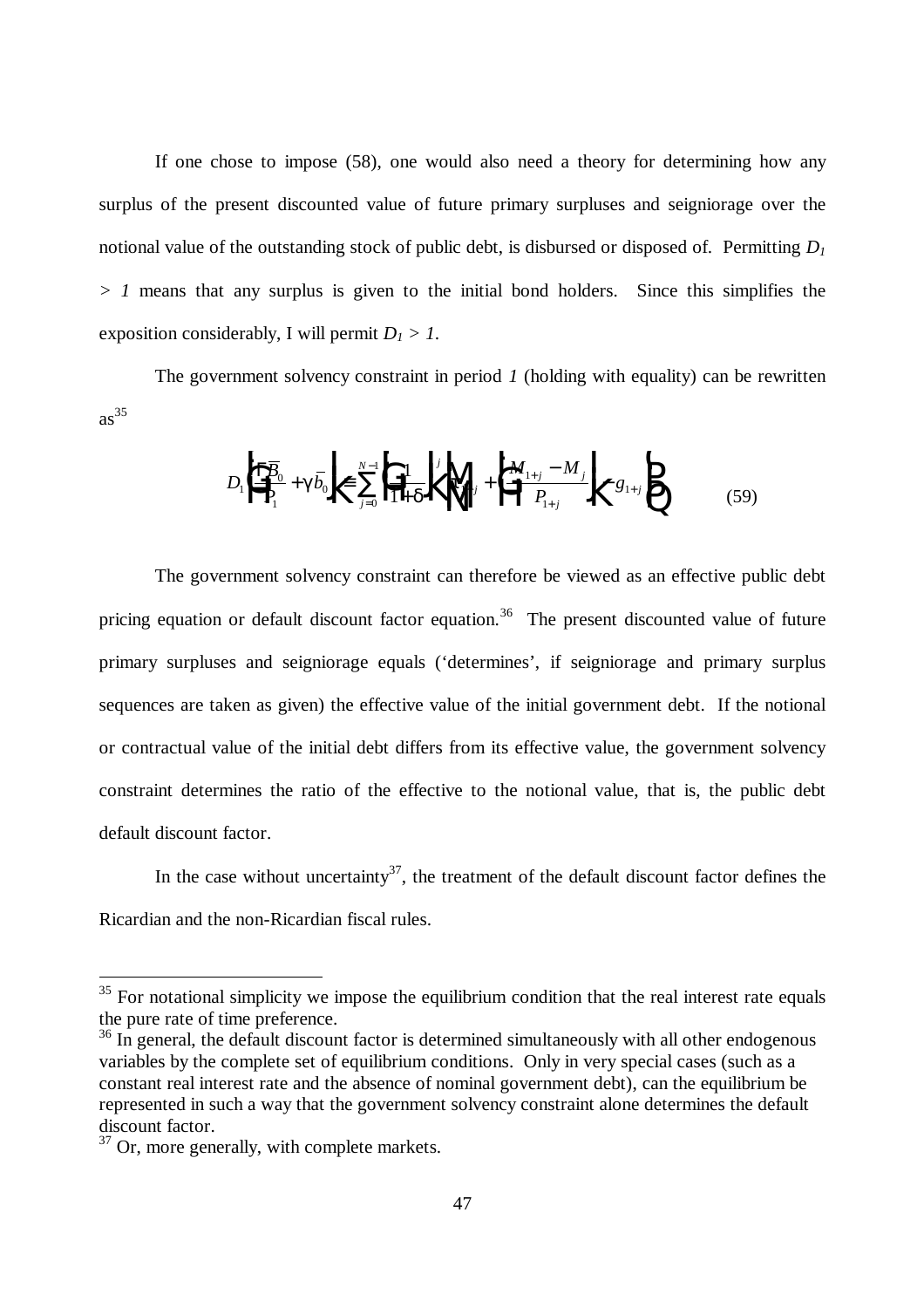A Ricardian fiscal rule is defined by the requirement that  $D_1 \equiv 1.^{38}$  With a Ricardian rule, there can be no default premium or discount.<sup>39</sup> In that case either taxes, or public spending or monetary growth during at least one period have to be determined residually so as to satisfy the solvency constraint at default-free or notional debt prices. In the simple example used in this paper, lump-sum taxes adjust to ensure government solvency (equation (19).

With a non-Ricardian rule, the government is permitted to *overdetermine* its fiscalfinancial-monetary programme. The default discount factor in the initial period,  $D_1$ , is now endogenously determined. Unlike the general price level, it appears in the government solvency constraint only. In general, the present value of future primary surpluses plus seigniorage now is not equal to the value of the outstanding debt at default-free or notional debt prices. The effective value of the initial stock of debt then becomes endogenous and will be equated to the present discounted value of the future primary surpluses and seigniorage. The government's fiscal-financial-monetary programme is overdetermined if all contractual debt obligations are required to be met, but an additional endogenous variable, the initial period default discount factor,  $D<sub>I</sub>$ , removes the inconsistency and ensures that the general equilibrium problem remains well-posed.

The analysis of Ricardian rules in Section III is therefore unaffected by the introduction of the default discount factor. This is because the Ricardian rule is defined by the condition that  $D_1 \equiv 1$ , and because this was assumed in the analysis of both the Ricardian monetary rule and the Ricardian nominal interest rate rule.

The analysis of non-Ricardian rules is, however, changed in a crucial way by the introduction of the default discount factor. For sake of brevity, I will only consider the flexible

<sup>&</sup>lt;sup>38</sup> Remember that, without loss of generality, we assume that  $D_t = 1$ ,  $2 \le t \le N$ .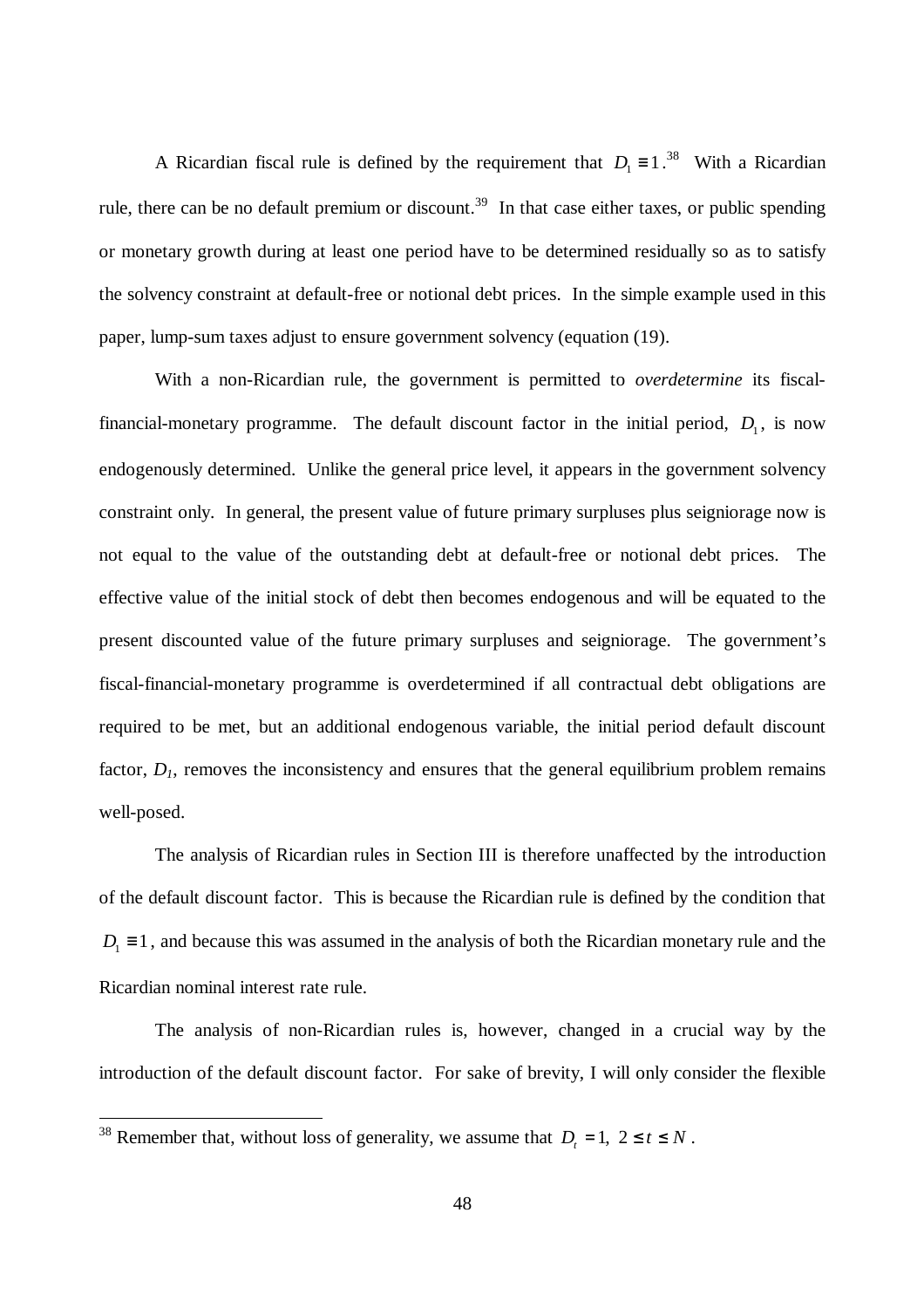price level model in the remainder of this paper. If the government follows the non-Ricardian rule used in this paper, the amended government solvency constraint becomes

$$
D_1 \left| \frac{\partial \Gamma \overline{B}_0}{P_1} + \mathbf{g} \overline{b}_0 \right| \le \sum_{j=0}^{N-1} \left| \frac{1}{1 + \mathbf{g}} \right|^j \left[ \overline{s}_{1+j} - \overline{g} \right]
$$
(60)

The equilibrium conditions under the non-Ricardian monetary rule are now given by equations  $(16)$ ,  $(22)$ ,  $(23)$ ,  $(24)$ ,  $(25a,b)$   $(28)$  and  $(60)$ . Note that the original government solvency constraint (30) is replaced by (60).

The overdeterminacy of the equilibrium under the original Ricardian monetary rule is removed through the introduction of the addition endogenous variable *D1*. With *P1* determined by the monetary equilibrium conditions (25a,b), the solvency constraint (60) determines the default discount (or premium) on the public debt,  $D<sub>I</sub>$ , in the initial period.

Note that, with the introduction of the default discount factor, money is neutral under the Ricardian monetary rule. While there now is a well-defined equilibrium under the non-Ricardian monetary rule, there is no fiscal theory of the price level.

Provided condition (31) is satisfied, the initial general price level, *P1,* can play a similar role in satisfying the government's solvency constraint as the initial default discount factor, *D1*. If there is a positive (negative) stock of nominal non-monetary debt outstanding and if the present discounted value of future primary surpluses and seigniorage is positive (negative), there exists a value of the initial general price level that will equate the real value of the outstanding non-monetary public debt to the real present discounted value of future primary surpluses and seigniorage. If there is no index-linked debt, equation (60) determines *<sup>D</sup> P* 1 1 : from the point of

 $39$  As was pointed out earlier, the household budget rules are always required to be Ricardian.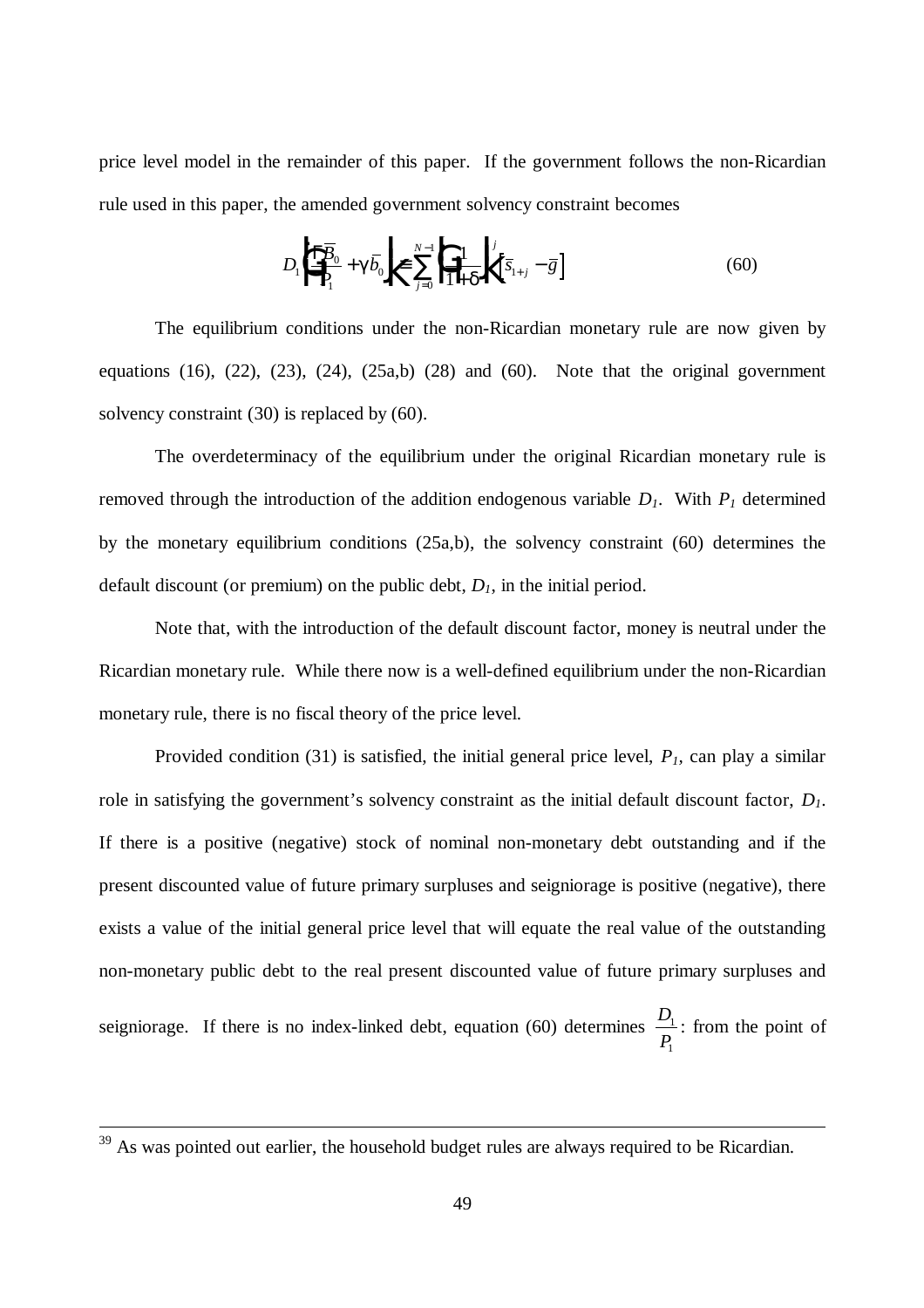view of the government solvency constraint, the general price level works like the reciprocal of the default discount factor.

However, while  $D_I$  and  $P_I$  are interchangeable as regards satisfying the government solvency constraint (if (31) holds), they are not interchangeable as regards the remaining equilibrium conditions (25a,b). Only the public debt default discount factor can therefore 'clear' the government's intertemporal budget constraint in a well-posed general equilibrium problem with an overdetermined fiscal-financial-monetary programme.

With the addition of the default discount factor, the equilibrium under the non-Ricardian nominal interest rate rule is given by equations  $(17)$ ,  $(22)$ ,  $(23)$ ,  $(24)$ ,  $(25a,b)$ ,  $(28)$  and  $(60)$ . Again the old government solvency equation (30) is replaced by (60). Price level indeterminacy now is present under the non-Ricardian nominal interest rate rule. If  $B_0 \neq 0$ , price level indeterminacy also implies indeterminacy of the default discount factor. The government solvency condition does, however, always determine the effective real value of the total public

debt,  $D_1 \sqrt{\frac{\Gamma B}{D}}$  $P_1 \parallel P_0 + B_0$ 1  $\overline{0}$  $\sqrt{\frac{\Gamma B_0}{\Gamma}}$ + N M O Q  $\mathcal{B}_0$ , even when it does not determine the default discount factor and the initial

price level separately.

I summarise this discussion with the following proposition.

#### **Proposition 5**

*The introduction of a default discount factor on government debt makes models with non-Ricardian fiscal-financial-monetary programmes mathematically consistent as well as economically well-posed. It also destroys the fiscal theory of the price level. When the price level is flexible, money is neutral with a non-Ricardian monetary rule and there is price level indeterminacy with a non-Ricardian nominal interest rate rule.*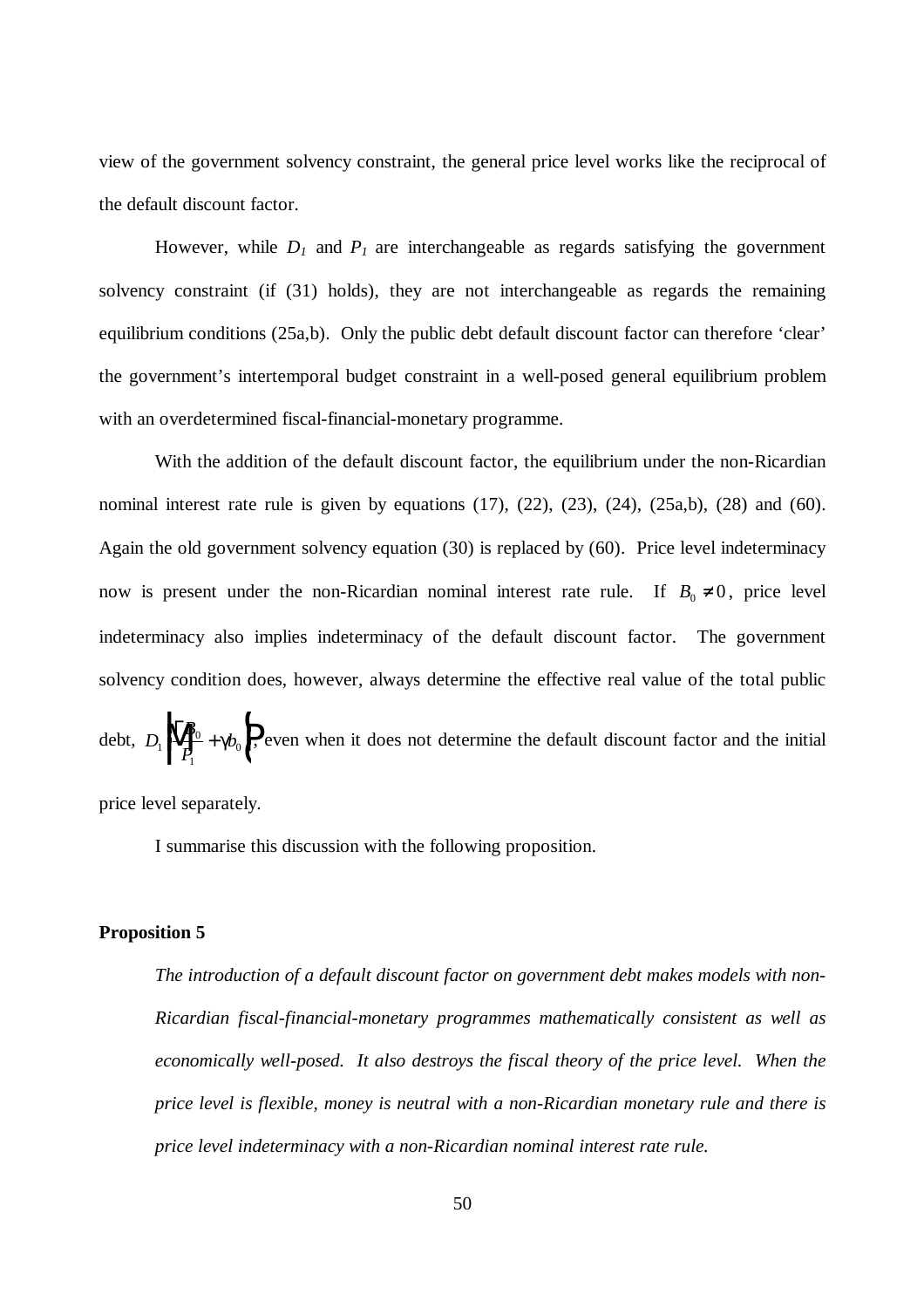The default discount factor approach to the public sector solvency constraint is valid for monetary economies and for non-monetary economies. It holds regardless of the composition and magnitude of the outstanding stocks of public debt instruments and regardless of the way in which the government determines its spending, tax and money issuance. It applies to large and small, optimising, satisficing or ad-hoc governments. It applies when nominal prices are flexible and when there are nominal price rigidities. As shown below, it applies to infinite-horizon as well as to finite-horizon economies.

#### **The price of phlogiston again**

Introducing the default discount factor permits the resolution of the conceptual anomaly that the fiscal theory of the price level appears to be able to price money in an economy without money.<sup>40</sup>

Note that (60) determines the effective real value of the total public debt even in a nonmonetary economy (the case where  $f=0$  and money is dropped from the asset menu). It does so regardless of what the debt instruments are denominated in.

Consider an economy without money. Let phlogiston be the numeraire, and let the government have an outstanding stock  $B_0$  of phlogiston-denominated liabilities, that is, contractual claims to a payment worth  $\Gamma$  units of phlogiston in period *1*. If all debt is indexlinked ( $\overline{B}_0 = 0$ ), equation (60) determines the default discount factor. If there is no index-linked debt ( $b_0 = 0$ ), equation (60) still defines the effective real value of the public debt,  $\frac{D}{P_1}$  $\frac{1}{\cdot} \Gamma \overline{B}$ 1  $\Gamma\overline B_0$  . However, both  $D_1$  and  $P_1$  are indeterminate. Only their ratio,  $D_1 / P_1$ , is determinate. The real

 $40$  If (31) is satisfied.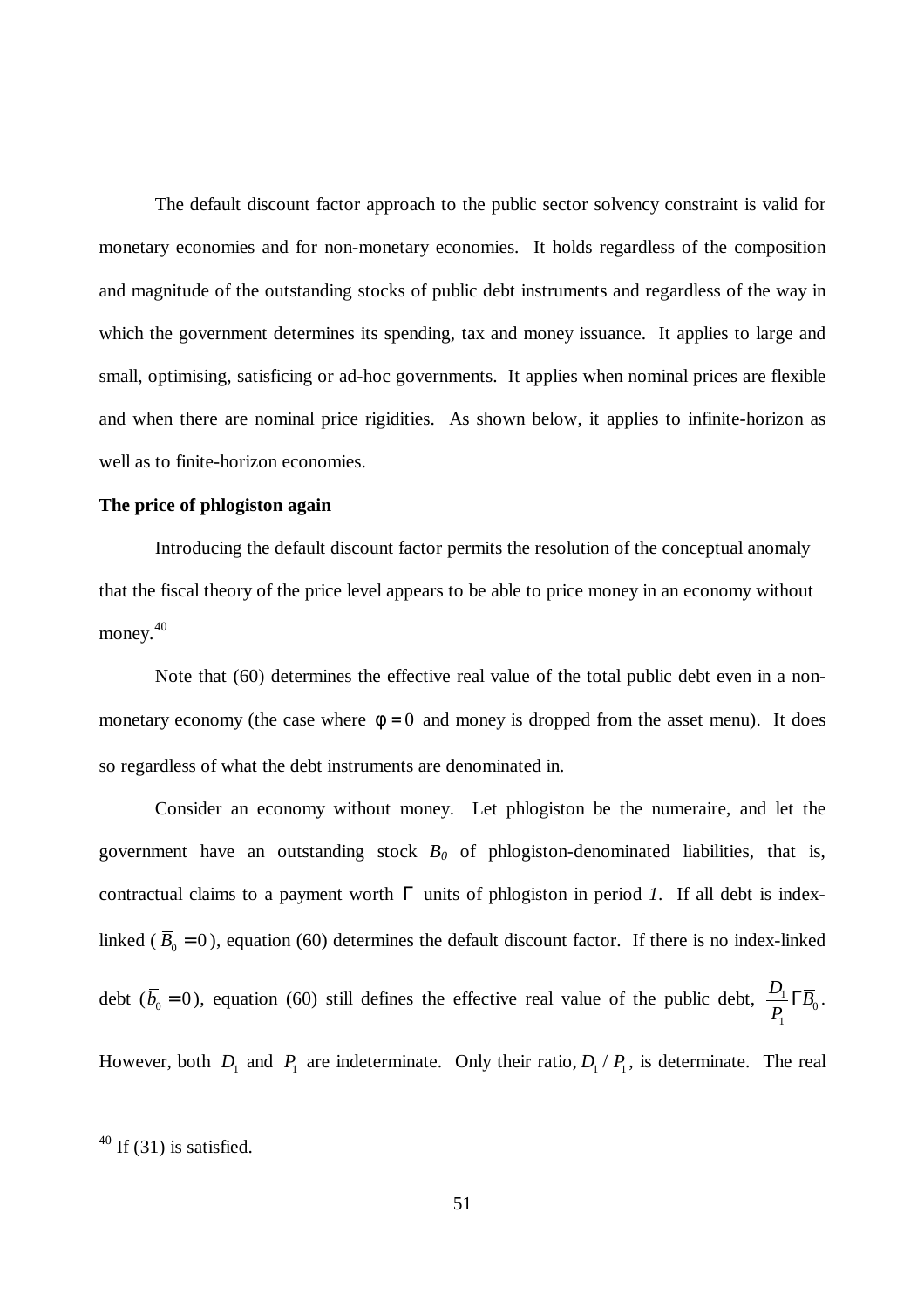effective value of the debt is independent of how the debt is denominated. It depends exclusively on the real resources 'backing' the debt, that is, on the RHS of (60).

The RHS of (60), the present discounted value of future real primary surpluses is exogenous.<sup>41</sup> The government is assumed to stick to this sequence of real primary surpluses. Consequently, the effective real value of its initial debt must equal the present discounted value of this sequence of real primary surpluses.

It is clear that we cannot generically impose the constraint  $D_1 = 1$  on the government solvency constraint for this case and solve for  $P_1$ , as this would require the arbitrary restriction

$$
sgn\{\overline{B}_0\} = sgn\left\{\sum_{j=0}^{N-1} \left[\frac{1}{|{\bf x}| + {\bf C}^j|}\right]^j \left[\overline{s}_{1+j} - \overline{g}\right]\right\}^{42}
$$

In an economy without money, the general price level does not appear in any equilibrium condition other than the government solvency constraint (and it appears in the government solvency constraint only if the government has issued nominal debt).<sup>43</sup> Likewise, in our example, the price of phlogiston in terms of output,  $\frac{1}{2}$ *P* , does not appear in any equilibrium condition other than the government solvency constraint, and it appears in the government solvency constraint only if the government has issued phlogiston-denominated debt. The government solvency constraint only determines *<sup>D</sup> P* 1 1  $\Gamma$ , the effective real payment made to a holder of one unit of government debt. The recipient of the payment will not be able to determine whether he received a given real effective payment with, say,  $D_1 = 1$  and  $P_1 = 2$ , or the same real effective payment with  $D_1 = 0.5$  and  $P_1 = 1$ . He would only be able to tell the

 $41$  There is no seigniorage is the demonetised economy.

 $^{42}$  I am assuming that even the price of phlogiston,  $1/P$ , cannot be negative.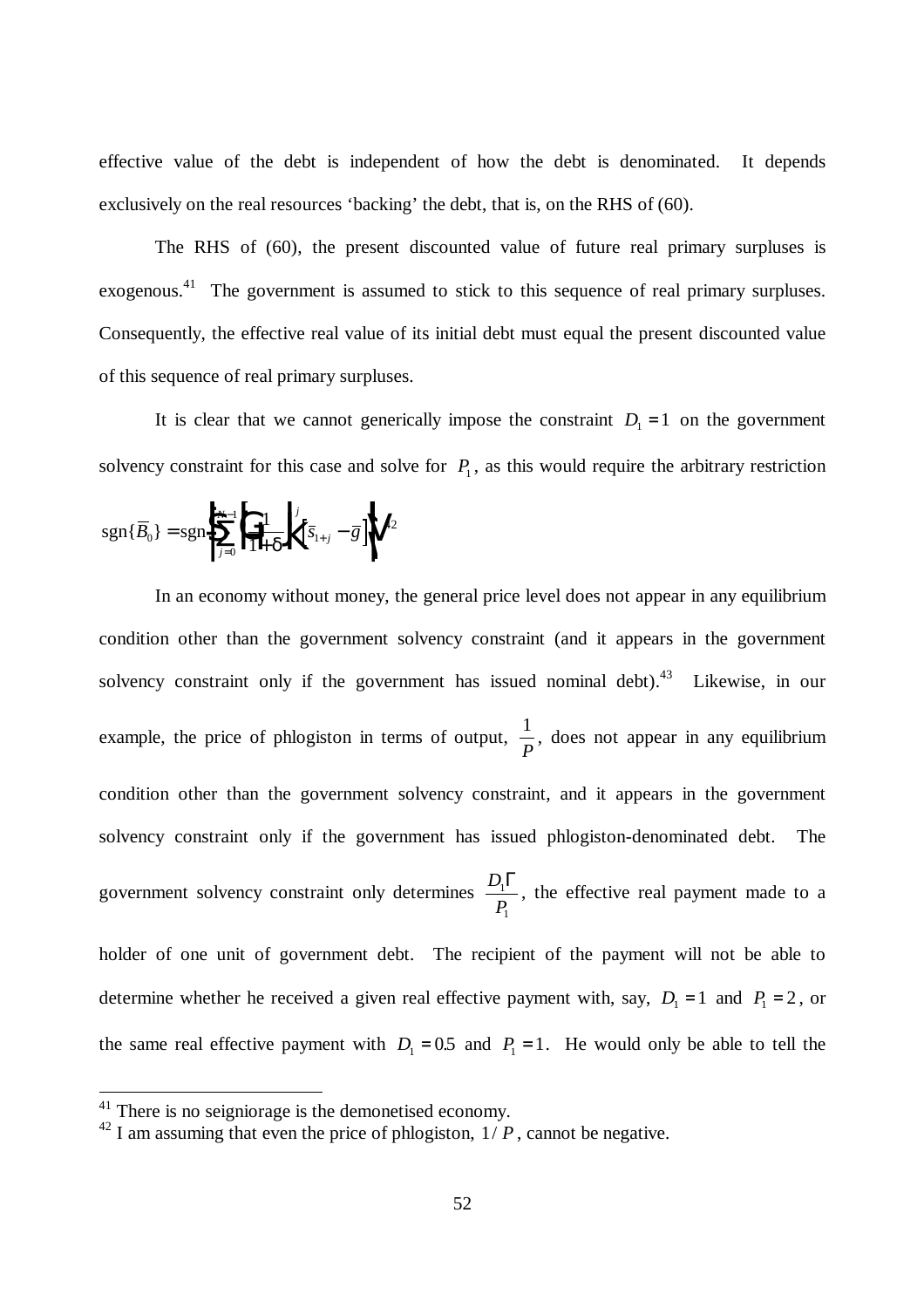difference if payment really were *made* in phlogiston (as opposed to being merely *denominated* in phlogiston), since in that case he could verify whether he really did receive  $\Gamma$  units of phlogiston for each government bond he held. Because phlogiston does not exist, except as a pure numeraire, he cannot verify how many units of phlogiston have been transferred to him or credited to his account. All he can verify is that he has received real resources worth *<sup>D</sup> P* 1 1  $\frac{\Gamma}{\Gamma}$  for each government bond he holds.

With a pure numeraire phlogiston (money), to have a claim worth  $x$  units of phlogiston (money), *means* no more than that one has a claim to  $\frac{x}{x}$ *P* units of the real good. It cannot be a claim to *x* units of phlogiston, as there is no such thing. While both the price of phlogiston and the default discount factor are indeterminate, the real effective value of the debt *is* determinate.

Thus, in a non-monetary economy, the price level itself is (of course), indeterminate, under a non-Ricardian fiscal rule and under a Ricardian rule. Under a non-Ricardian fiscal rule, the real effective value of the public debt is determinate, regardless of the denomination of the contractual debt obligations.<sup>44</sup> The paradox of the fiscal approach appearing to determine the price of money in an economy without money is therefore resolved.

 $43$  It appears also in the household solvency constraint.

<sup>&</sup>lt;sup>44</sup> With a Ricardian rule and phlogiston-denominated public debt, both  $B_0 / P_1$  and  $t_1$  would be in addition be indeterminate (see (19)).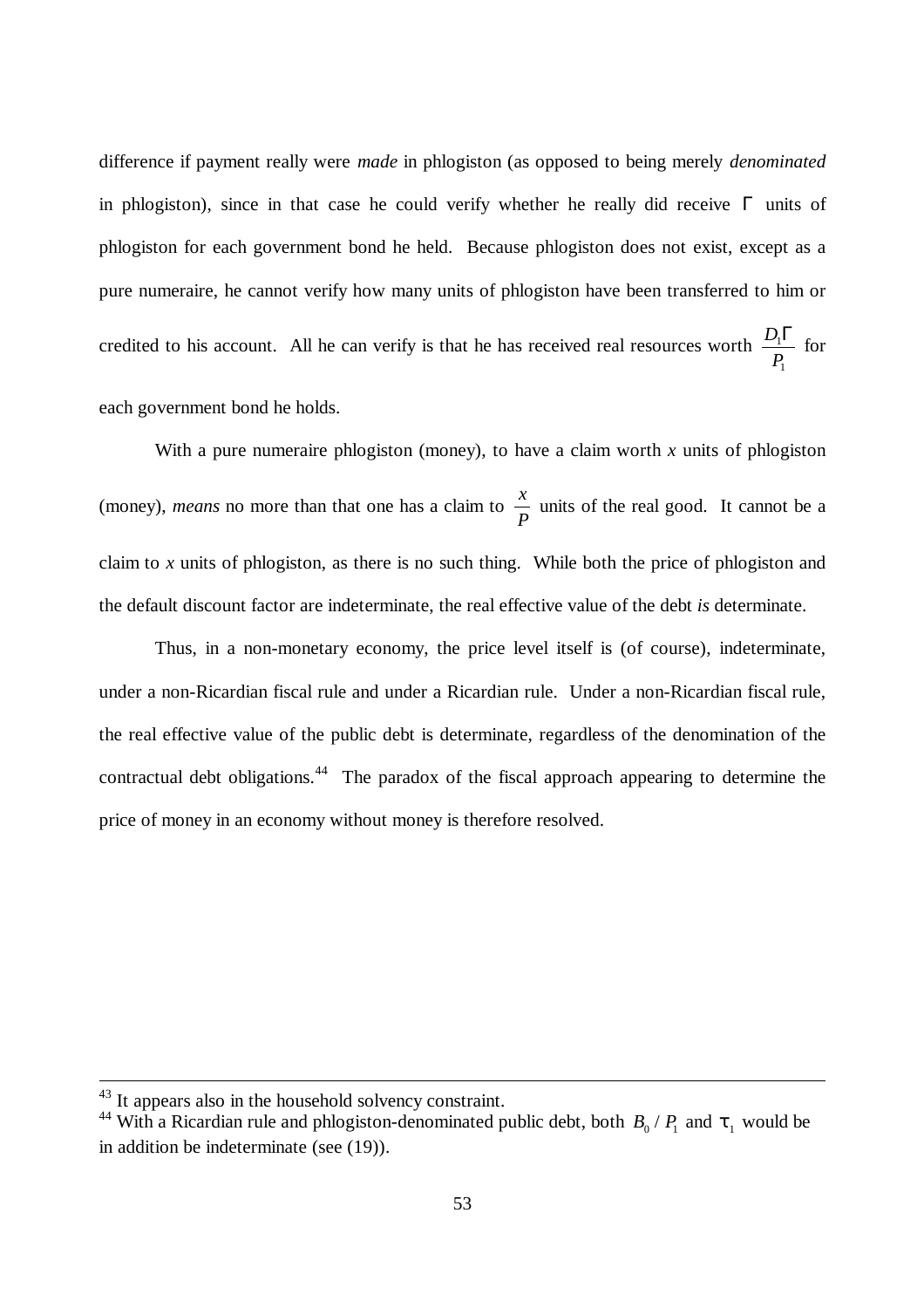## **IV. The Infinite Horizon Case**

I briefly consider the infinite horizon case. The question of how to write an intertemporal budget constraint for an infinite-lived agent is a difficult, and I believe not yet fully resolved, issue. I view this as more of a mathematical conundrum than a substantive economic problem.<sup>45</sup>

## **IV1. The Model**

To obtain the infinite horizon case, we let  $N \rightarrow \mathbf{F}$  in (1) and follow the standard procedure of replacing the household solvency constraint  $(3)$  by the 'no Ponzi-finance' condition:<sup>46</sup>

$$
\lim_{N \to \infty} R_{t,N} \left( \frac{\partial \widetilde{P}_N^B}{\partial N} B_N + \widetilde{P}_N^b b_N \right) \ge 0 \tag{61}
$$

This produces the following present value household budget constraint

$$
D_{t} \left\| \Gamma B_{t-1} + P_{t} \mathbf{g} b_{t-1} \right\| \geq \lim_{N \to \infty} \sum_{j=0}^{N-t} R_{t,t+j} \left\| P_{t+j} (c_{t+j} + \mathbf{t}_{t+j} - y_{t+j}) + (M_{t+j} - M_{t+j-1}) \right\| \tag{62}
$$

Equation (62) is qualitatively similar to the finite-horizon intertemporal budget constraint of the household. This is the only rationalisation the literature offers for (61).

The household optimal consumption and money holdings programme is characterised by equations (9) and (10) for all time.

While equation (11), which characterises monetary equilibrium in the finite terminal period, *N*, applies when *N* is very large but finite, it cannot hold if the economy truly has no

 $45$  Where an equilibrium property depends crucially on the horizon being infinite rather than long but finite, that equilibrium property is not, in my view, of economic interest. This is of some importance when moving to an infinite horizon specification adds a whole plethora (sometimes a continuum) of possible solutions over and above the solutions corresponding to the long-butfinite horizon case. The only solutions that are economically relevant are those that preserve the key properties of the long-but-finite horizon case.

<sup>&</sup>lt;sup>46</sup> We now also have to impose  $\mathbf{a} > 0$ .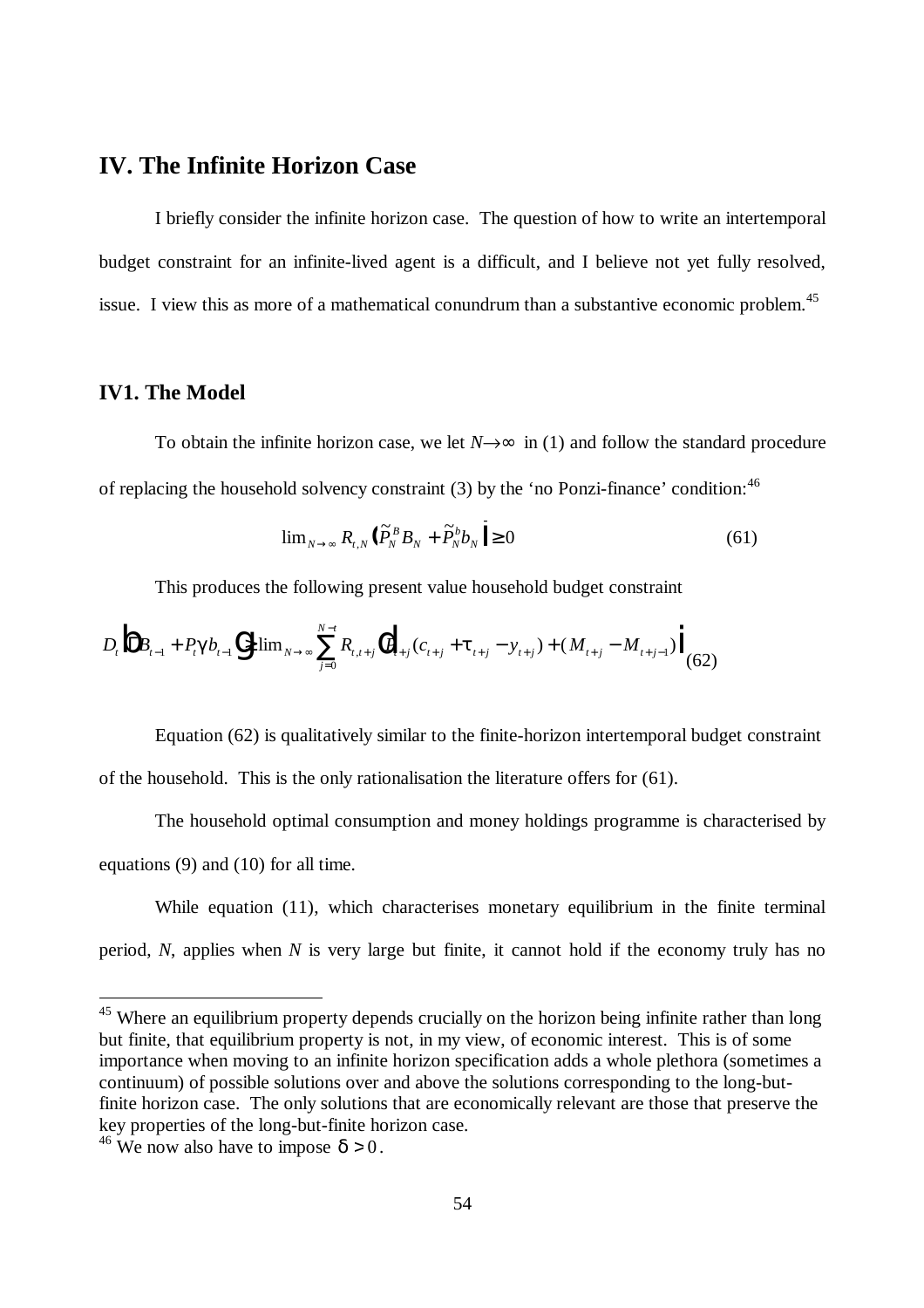terminal period. Taking the limit as  $N \rightarrow \infty$  of (11) and of (10), we get an inconsistency unless

 $\lim_{t\to\infty}\sqrt[3]{\frac{P_t}{P_t}}$ *t*  $\lim_{x\to\infty} \left\| \frac{P_{t+1}}{P_t} \right\|_1 = \pm \infty$ , which would not make economic sense. If we take the infinite horizon R Š<br>P T U V

specification literally, (11) does not apply in the limit as  $N \rightarrow \infty$ .

The government's solvency constraint is (again following standard practice) also given by a 'no-Ponzi finance' condition:

$$
\lim_{N \to \infty} R_{t,N} \left( \frac{\partial \widetilde{P}_N^B}{\partial N} B_N + \widetilde{P}_N^b b_N \right) \le 0 \tag{63}
$$

Again the only good reason for this is that it produces the government intertemporal budget constraint  $(64)$ , which is qualitatively similar to the finite horizon case.<sup>47</sup>

$$
D_{t} \left\| \Gamma B_{t-1} + P_{t} \mathbf{g} b_{t-1} \right\| \leq \lim_{N \to \infty} \sum_{j=0}^{N-t} R_{t,t+j} \left\| P_{t+j} (\mathbf{t}_{t+j} - g_{t+j}) + (M_{t+j} - M_{t+j-1}) \right\|_{(64)}
$$

Without loss of generality, we again impose that default occurs only in the initial period.

$$
D_t = 1, \quad 2 \leq t
$$

In the infinite-horizon case, equilibrium is characterised by the following equations (for reasons of space, I only consider the flexible price level case).

$$
1 + i_{t,t+1} = (1 + \mathbf{c} \mathbf{b} \frac{P_{t+1}}{P_t} \qquad 1 \le t \qquad (65)
$$

 $47$  In Buiter and Kletzer [1998], it is shown, in the context of an overlapping generations model with an infinite number of generations, that (63) cannot be derived from reasonable primitive constraints on the government's fiscal-financial programme, when the government has the use of unrestricted lump-sum taxes and transfers. As I am now no longer impressed by infinite-horizon equilibrium properties that are qualitatively different from the equilibrium properties of models with long but finite horizons, I am quite happy to impose (63).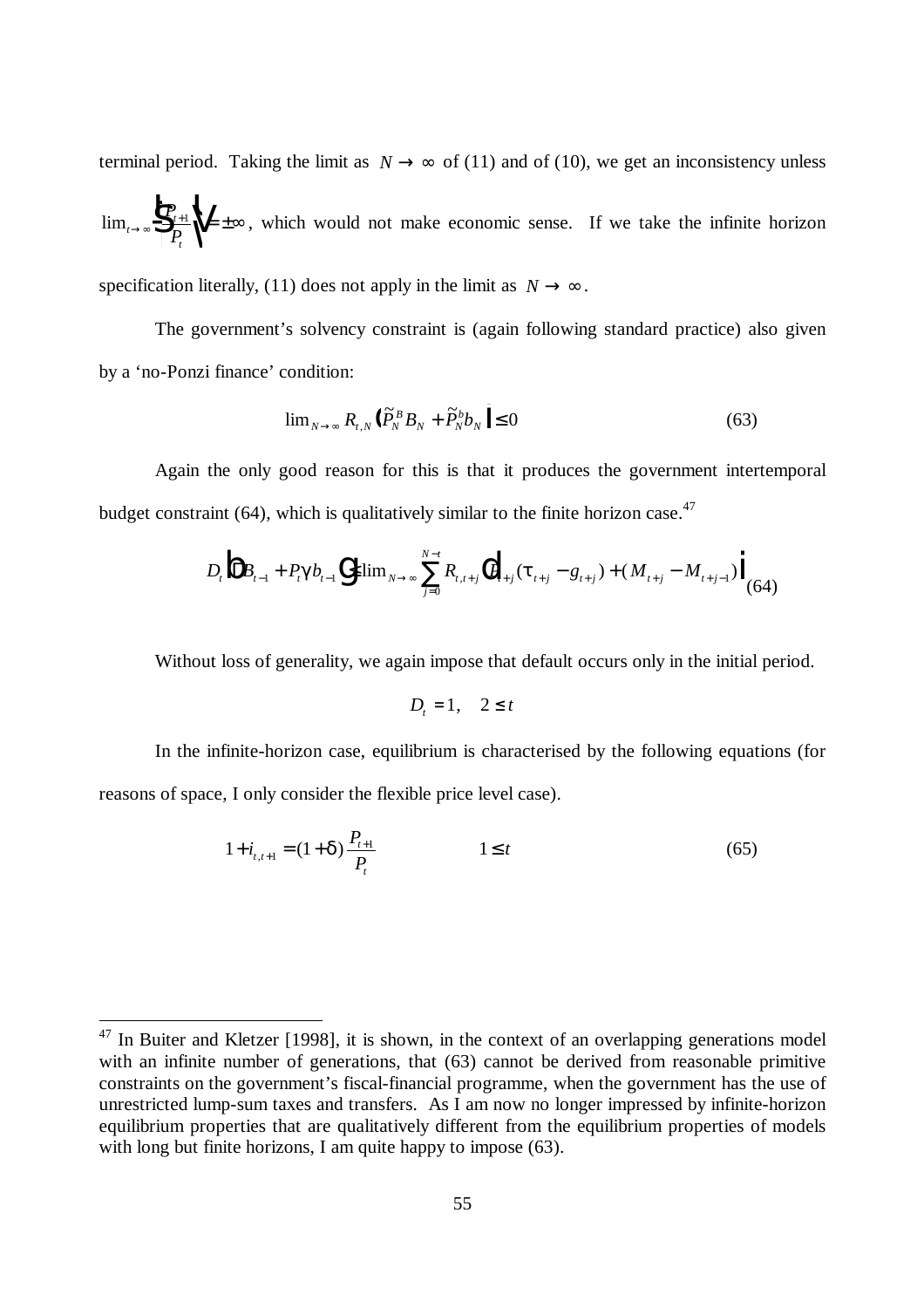$$
\frac{M_t}{P_t} = (\bar{y} - \bar{g}) \sqrt{\frac{f(1 + d) \frac{P_{t+1}}{P_t}}{(1 + d) \frac{P_{t+1}}{P_t} - 1 \beta}} \qquad 1 \le t
$$
\n(66)

$$
D_{1}\left|\frac{\Gamma\overline{B}_{0}}{P_{1}}+\mathbf{g}\overline{b}_{0}\right|\right| \equiv \lim_{N \to \infty} \left|\frac{\Gamma_{N-1}}{N}\left|\frac{1}{N+G_{0}}\right|\right|^{N} + \left|\frac{1}{N}\left|\frac{M_{1+j}-M_{j}}{P_{1+j}}\right|\right|^{N} - \mathbf{g}_{N}^{N}\right|
$$
(67)

Under the Ricardian fiscal rule we have in addition

$$
D_1 \equiv 1 \tag{68}
$$

and

$$
t_{1} = \overline{g} - \frac{M_{1} - M_{0}}{P_{1}} + \frac{\Gamma B_{0}}{P_{1}} + \cancel{g}_{0}
$$
  

$$
t_{t} = \overline{g} - \frac{M_{t} - M_{t-1}}{P_{t}} \qquad 1 < t
$$
 (69)

Under the non-Ricardian fiscal rule we have

$$
\boldsymbol{t}_{t} + \frac{M_{t} - M_{t-1}}{P_{t}} = \bar{s}_{t} \qquad \qquad 1 \leq t \tag{70}
$$

The fiscal theory of the price level imposes (70) and  $D_1 = 1$ . In my modification of the non-Ricardian fiscal rule, (70) is imposed but *D1* is endogenous.

Under a monetary rule we have

$$
| M_{t}; 1 \leq t \Big| = \Big| \overline{M}_{t} > 0; 1 \leq t \Big|
$$
  

$$
\frac{1}{2} \frac{\overline{M}_{t+1}}{\overline{M}_{t}} \geq \frac{1}{1 + \overline{d}}; t \geq 0 \Big| \Big| \tag{71}
$$

Under a nominal interest rate rule we have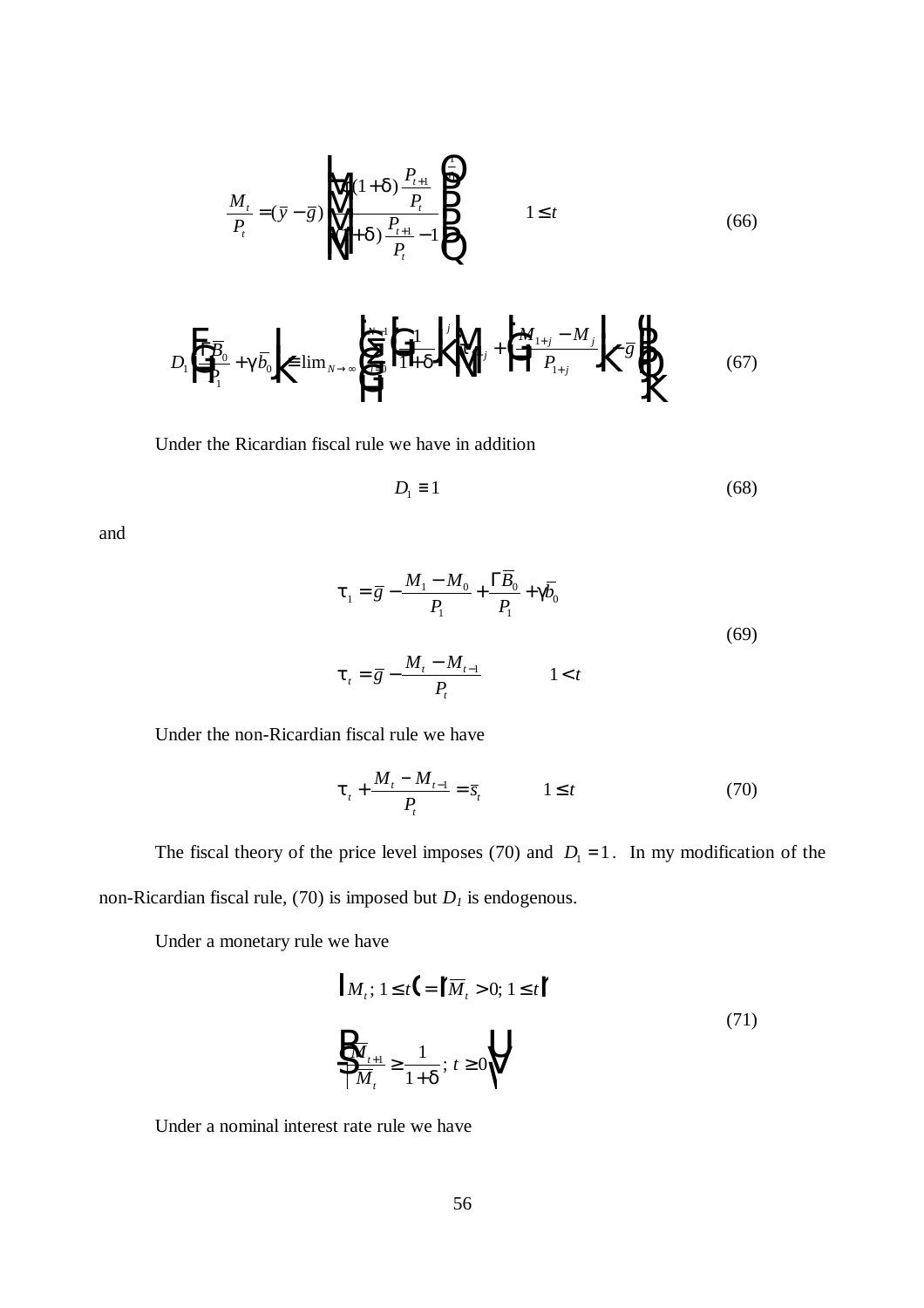$$
\|\dot{t}_{t-1,t}\,;\,1\leq t\big\} = \|\bar{t}_{t-1,t}\geq 0;1\leq t\big\}\tag{72}
$$

Again, only non-negative equilibrium price level sequences are admissible.

#### **IV2. Equilibrium Under Ricardian and Non-Ricardian Monetary Rules**

For expositional simplicity, consider the logarithmic special case of the household period felicity function with  $h = 1$ . The monetary equilibrium condition (66) implies the following first-order difference equation for the general price level.

$$
P_{t+1} = \frac{M_t P_t}{\left(1 + \mathbf{c} \mathbf{J} \left[ M_t - \mathbf{f} \left( \overline{y} - \overline{g} \right) P_t \right]} \qquad t \ge 1 \tag{73}
$$

For the equilibrium to be well-defined, we require *<sup>M</sup> P*  $\frac{t}{g} > \mathbf{f}(\bar{y} - \bar{g})$ *t*  $> f(\bar{y} - \bar{g}).$ 

Under a Ricardian fiscal rule, there is no obvious boundary condition (either an initial or a terminal condition for the price level) to pin down a unique solution sequence for the price level.  $P<sub>1</sub>$  is a 'free' variable and there is a continuum of equilibrium price level sequences. Since when *N* is large but finite, the price level sequence is well-behaved and unique, I would wish to impose the condition that the price level continues to be well-behaved, and unique, in the infinite horizon case also.

When the model has a unique steady state, it is easy to operationalise the concept of being 'well-behaved'. Consider the case where the nominal money stock is kept constant:  $M_t = \overline{M} > 0$ . The unique steady-state price level,  $\overline{P}$ , is given by <sup>48</sup>

$$
\overline{P} = \left| \iint_{\mathbb{I} + \mathbf{G}} \frac{d}{\mathbf{F}(\overline{y} - \overline{g})} \right|
$$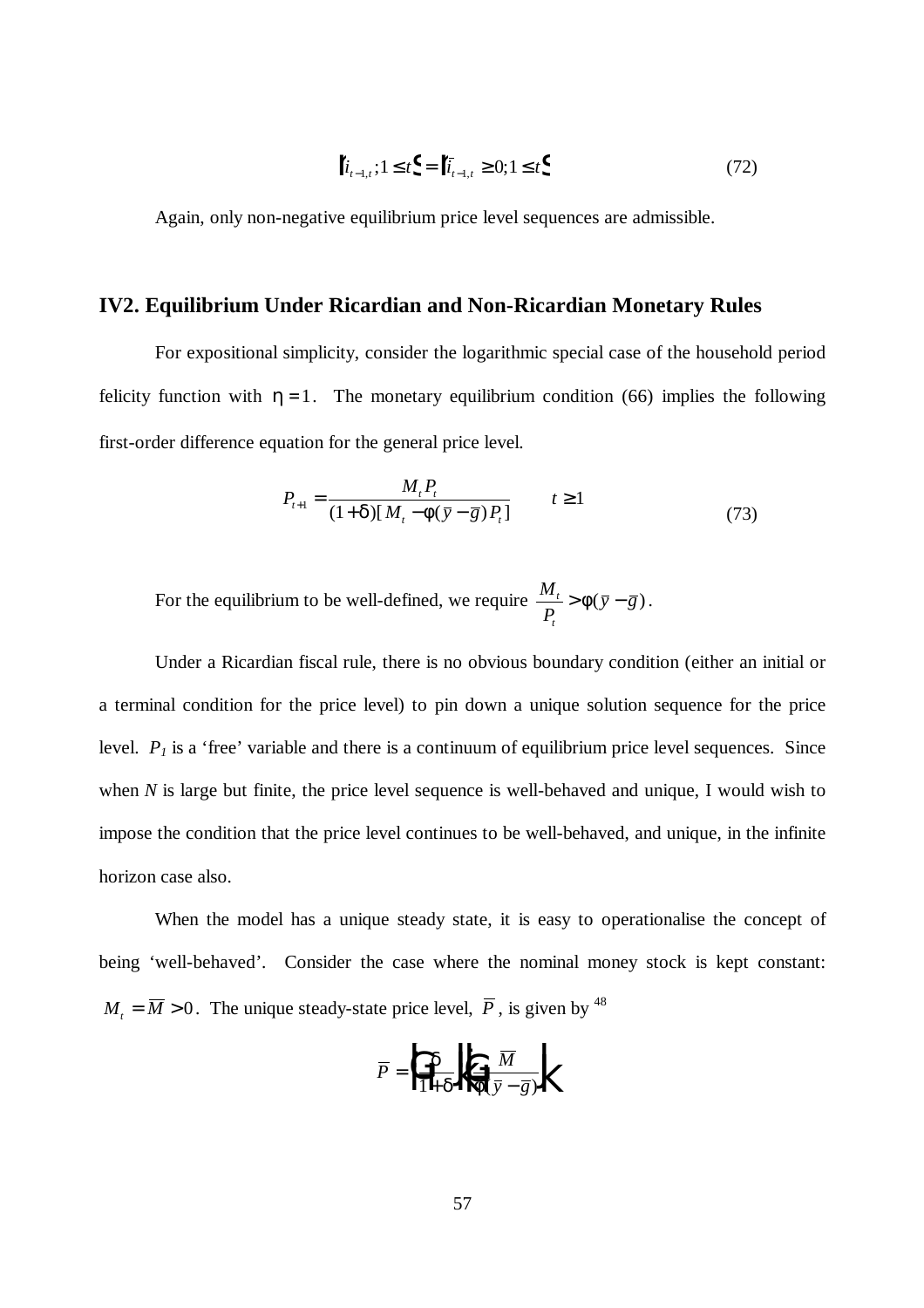For the constant nominal money stock case, equation (73) can be rewritten as

$$
P_{t+1} = \begin{vmatrix} \frac{1}{\rho} & 1 & \frac{1}{\rho} \\ \frac{1}{\rho} & \frac{1}{\rho} & \frac{1}{\rho} & \frac{1}{\rho} \end{vmatrix} P_t
$$

Thus, when  $P_t > \overline{P}$ , the price level will be rising further away from its steady state value. When  $P_{t}$  <  $\overline{P}$ , the price level will be falling further away from its steady state value. The steady state is unstable. If we impose the requirement that the equilibrium be well-behaved, the steady state is the unique equilibrium.

According to the fiscal theory of the price level,  $P<sub>I</sub>$  is determined, with a non-Ricardian fiscal rule (from (67), (70) and  $D_1 = 1$ , provided condition (74), the infinite horizon analogue of (31), is satisfied).

$$
sgn\left\|\overline{B}_{0}\right\| = sgn\left\{\lim_{N \to \infty} \sum_{j=0}^{N-1} \left[\frac{1}{1+\mathbf{C}}\right]^{j} \left[\overline{s}_{1+j} - \overline{g}\right]^{j} \right\| - \mathbf{S}_{0} \tag{74}
$$

Under these conditions, there is a unique equilibrium price level sequence. From equation (66) or (73), it is clear that, although in each period,  $t$ , the current price level,  $P_t$ , is determined by the government solvency constraint for that period, there is always next period's price level,  $P_{t+1}$ , to restore balance between period *t* money demand and money supply. This escape from overdeterminacy does not vanish in the final period, as it does when *N* is finite, because by assumption there is no final period. While the mathematics is correct, from an economic point of view I consider this to be an 'abuse of infinity'. Not surprisingly, the equilibrium price sequence determined in this manner can behave anomalously.

<sup>&</sup>lt;sup>48</sup> See footnote 9.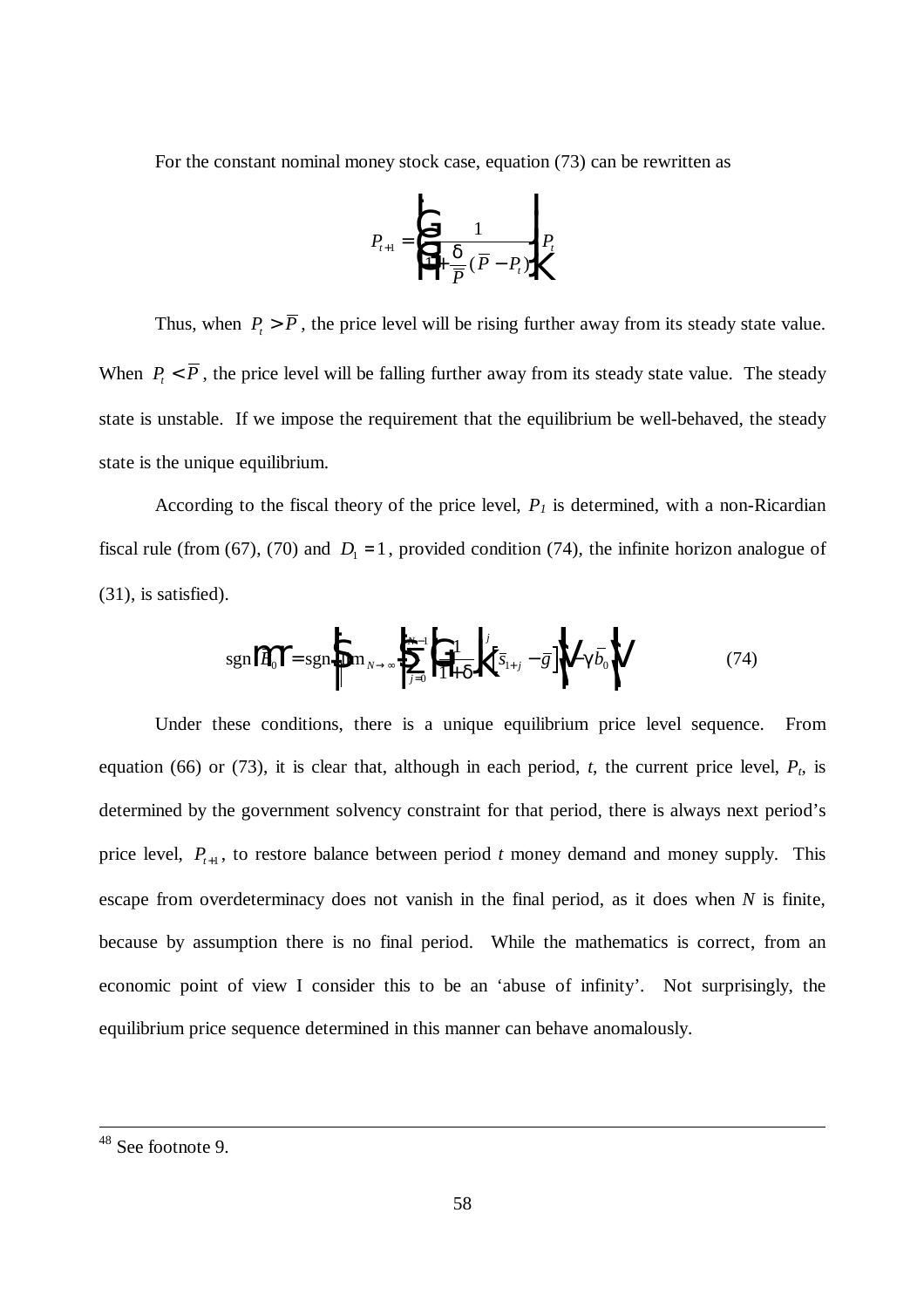With a logarithmic period felicity function, the equilibrium behaviour of the price level under the non-Ricardian monetary rule will be explosive (or implosive) unless the value of the initial price level determined from (67), (70) and  $D_1 = 1$  happens to be the steady state price level, that is, unless  $P_1 = \overline{P}$ .

If, with a constant nominal money stock, the price level were to start off below its steady state value, it would decline towards zero. The stock of real money balances would go to infinity.

In many monetary models, infinite real money balances would cause private consumption to become unbounded, which would violate the economy's real resource constraint. The equilibrium would not just fail to be well-behaved, it would not exist.

In the simple 'money in the direct utility function' model of this paper, unbounded real money balances do not violate the equilibrium conditions, because the nominal interest rate would go to zero, creating an unbounded equilibrium demand for real money balances without consumption becoming unbounded.<sup>49</sup> Obstfeld and Rogoff [1983, 1986, 1996] discuss plausible restrictions on the utility function that would rule out deflationary bubbles. $50$ 

Infinite real money balances would violate the economy-wide real resource constraint in the 'unpleasant monetarist arithmetic' model of Sargent and Wallace [1981] (see also Buiter [1987]). When the period felicity function of the 'poor' households who hold all the money (and for whom money is the only store of value) in this model generates a demand for real money

 $\overline{a}$ 

$$
\overline{y} - \overline{g} = \frac{1}{f} \left| \frac{i_{t,t+1}}{1 + i_{t,t+1}} \right| \left| \frac{M_t}{P_t} \right|.
$$

This condition can be satisfied even if *<sup>M</sup> P t t*  $\rightarrow \infty$ , as long as  $i_{t,t+1} \rightarrow 0$  at the appropriate rate.

 $49$  The resource constraint and the money demand function imply that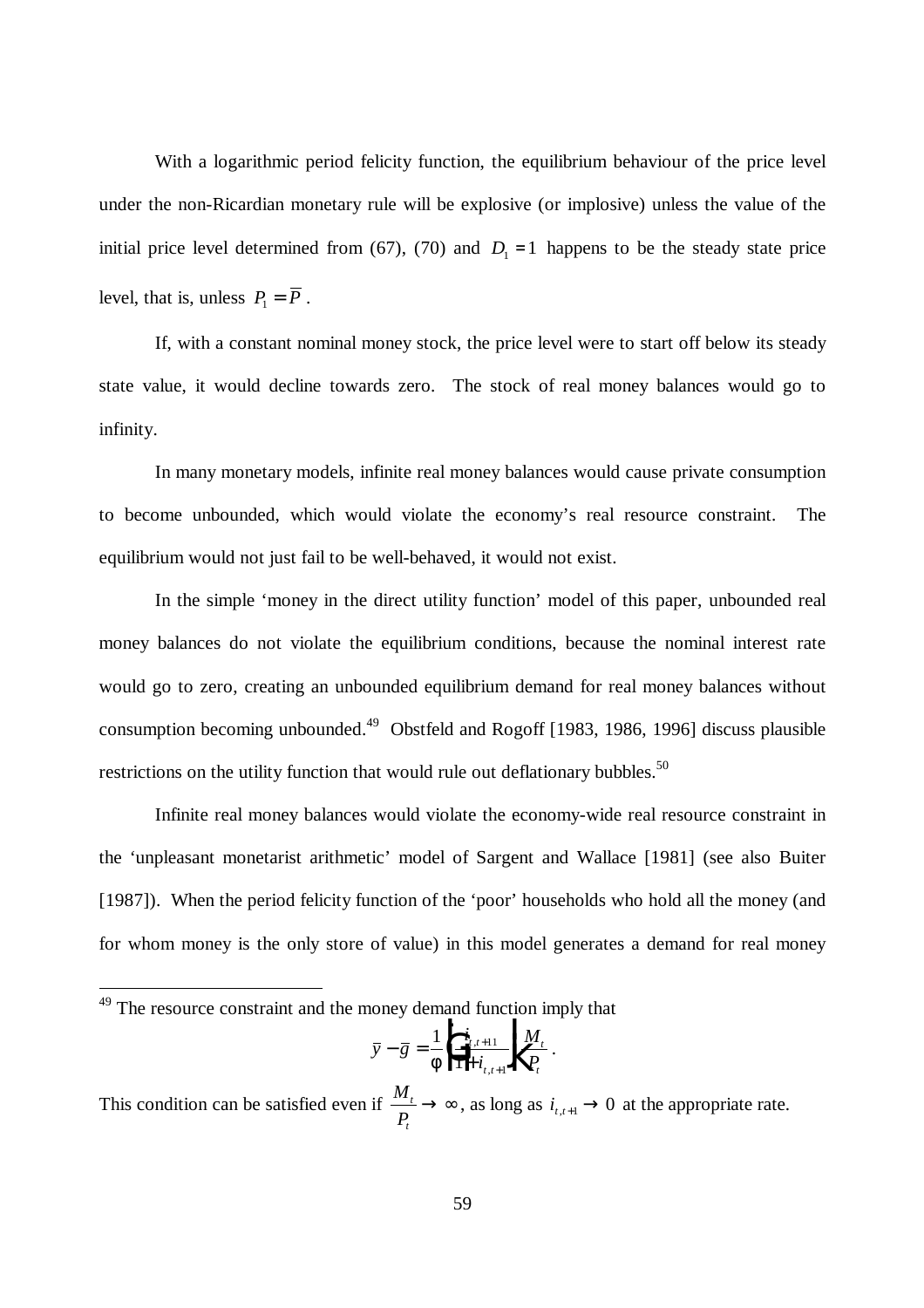balances that is sensitive to the (expected) rate of inflation, the adoption of a non-Ricardian fiscal rule with  $D_1 = 1$  in this model can force the economy to follow a solution trajectory along which real money balances increase without bound, even though real endowments are finite.

In the 'money in the shopping function' model used in Buiter [1998], a similar real resource constraint violation problem would arise if the price level were to *rise* without bound with a constant nominal money stock. Such behaviour could be implied in that model by the adoption of a non-Ricardian fiscal rule with  $D_1 = 1$ . As the stock of real money balances goes to zero, the real resources used up in the shopping function technology would go to infinity, violating the economy's real resource constraint.

These problems do not arise under the Ricardian monetary rule or under the modified non-Ricardian monetary rule with the endogenous default discount factor, since the initial price level, *P1,* is non-predetermined in these cases.

In a Clower cash-in-advance model (which would be well-posed in an infinite horizon economy), an overdeterminacy problem arises under non-Ricardian monetary rule, even though the horizon is infinite. The reason is that the simple-cash-in-advance model has the period *t* price level determined by consumption in period *t* and the (initial) money stock in period *t*.

Consider the simple cash-in-advance-model due to Helpman [1981] and Lucas [1982]. Each unit period is subdivided into two sub-periods. In the first sub-period, the market for consumer goods is closed, but financial markets are open. The asset menu is the same as before. During this first sub-period, households collect interest and principal from last period's bond purchases, receive their endowments and pay taxes or receive transfers. They allocate these resources among money and new bond purchases. In the second sub-period financial markets

 $50$  They conclude that there are no plausible a-priori restrictions on the utility function that would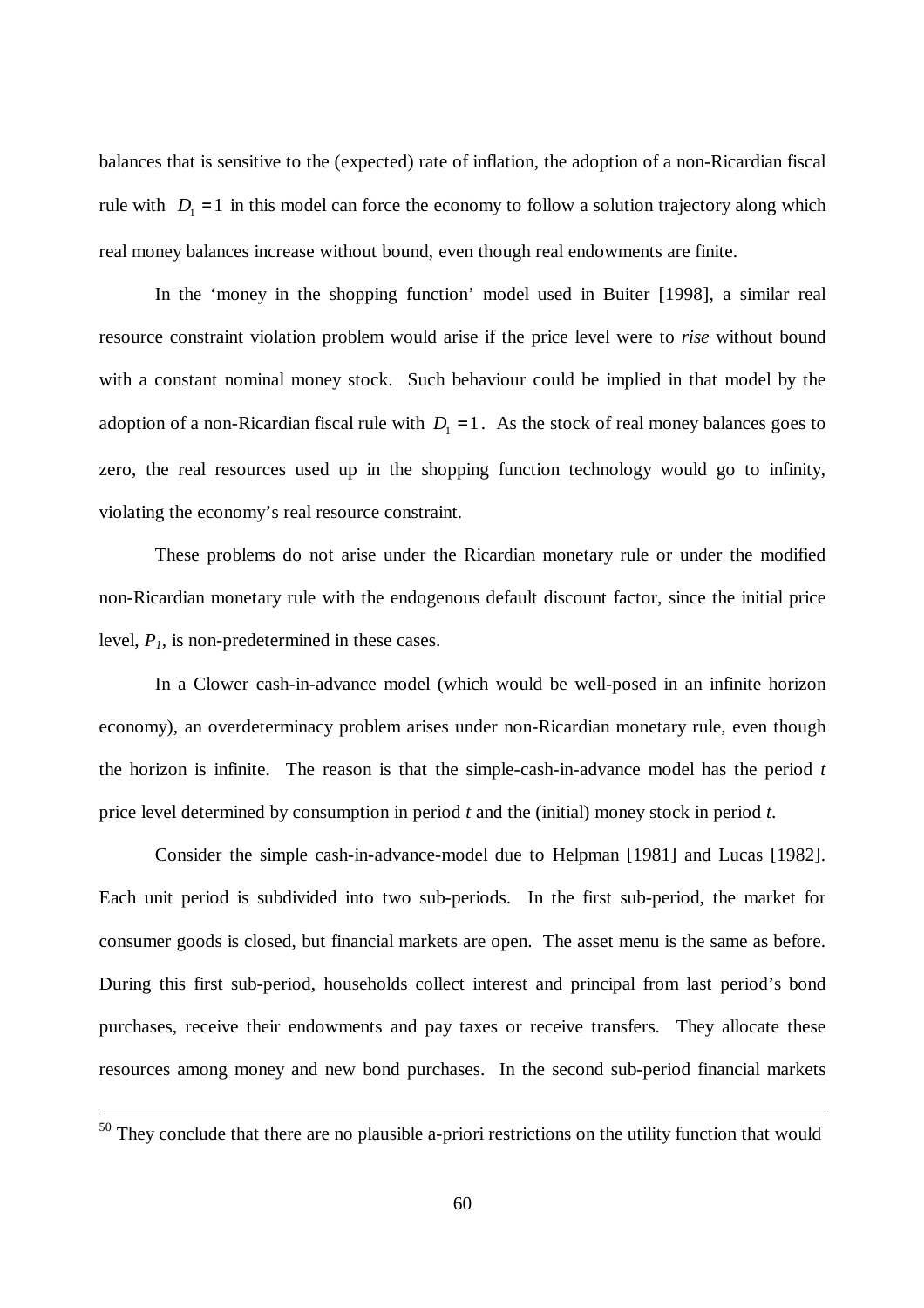are closed, but the market for consumer goods is open. Consumption must be paid for with money:  $\overline{M}_t \ge P_t c_t$ . Assume that the equilibrium short nominal interest rate sequence is strictly positive (equation (71) is satisfied). The cash-in-advance constraint for consumption purchases will be binding. Monetary equilibrium is characterised by $51$ 

$$
\overline{M}_t = P_t c_t \qquad \qquad t \ge 1 \tag{75}
$$

Using the same endowment economy used in the rest of this paper, we have

$$
c_t = \overline{y} - \overline{g}
$$

Therefore,

$$
P_t = \frac{\overline{M}_t}{\overline{y} - \overline{g}} \qquad \qquad t \ge 1 \tag{76}
$$

This applies in all periods, including the initial period,  $t = 1$ . However, according to the fiscal theory of the price level, the period *1* price level is already determined by the government solvency constraint under the non-Ricardian fiscal rule (given by (67) and (70) and  $D_1 = 1$ , if (74) is satisfied) (see also Buiter [1998]). The price level is overdetermined.

With an infinite horizon, the non-Ricardian monetary rule without default therefore no longer results in an overdetermined price level sequence with the money-in-the-direct-utility function model, when the price level is flexible. It does result in an overdetermined price level in the simple cash-in-advance model. The reason for the difference is that the simple cash-inadvance model generates a constant (unitary) consumption velocity of circulation of money.

rule out hyperinflationary bubbles.

 $<sup>51</sup>$  In the Helpman [1981]-Lucas [1982] variant of the cash-in-advance model, consumers can use</sup> cash acquired at the beginning of period t for consumption later in that period. The producers who receive the cash must hold it between periods. An alternative model constrains the household to use only money acquired in period *t-1* for consumption purchases in period *t.* The cash-in-advance constraint for that variant would be  $M_{t-1} \ge P_t c_t$ . Overdeterminacy under a monetary rule characterises this variant also.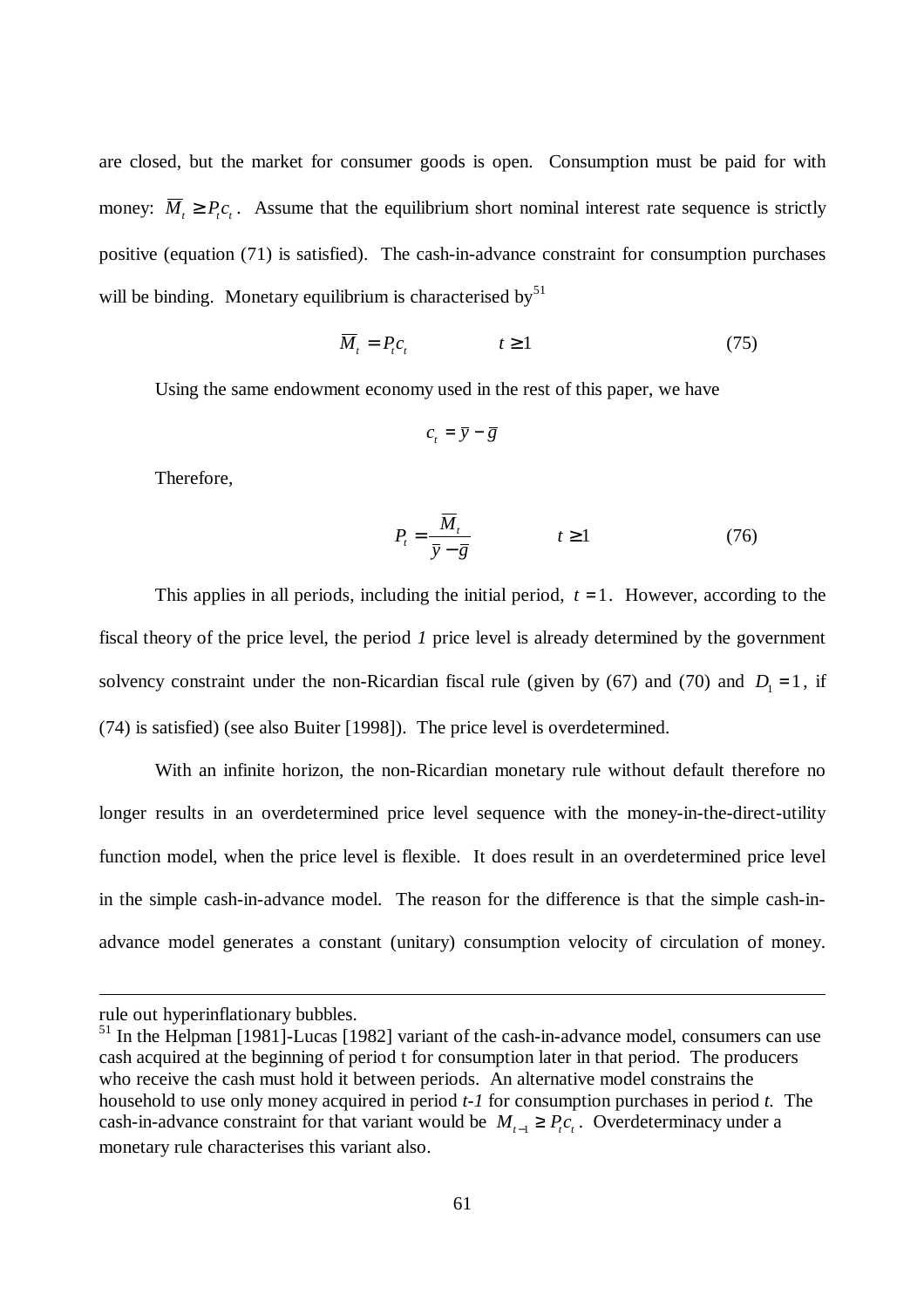With money demand independent of the opportunity cost of holding money, period *t* money demand only depends (given  $c<sub>t</sub>$ ) on the period *t* price level, and not on the (expected) period  $t+1$ price level.<sup>52</sup> The escape route from overdeterminacy, available with the money-in-the-direct utility function model through its variable, (expected) inflation-dependent consumption velocity of circulation of money, is therefore not present in the simple cash-in-advance model.

Even when the non-Ricardian monetary rule without default does not result in an overdetermined price level, there are still two reasons for rejecting it. The first is the *a-priori* argument, that a government intertemporal budget constraint which holds identically (both in and out of equilibrium), is a defining property of any well-posed model of a market economy. The second reason is that the equilibrium price level sequence supported by the economically illposed equilibrium is not well-behaved. The anomalies in question can include violations of economy-wide real resource constraints, in which case no equilibrium would exist.

If nominal prices are predetermined, a non-Ricardian fiscal rule without an endogenous default discount factor always results in an overdetermined equilibrium.

In the infinite horizon case too, the fiscal theory of the price level permits the price of money to be determined in an economy without money (if (74) holds).

By freeing up the first-period public debt default discount factor (that is, by letting  $D_1$  be determined endogenously), the non-Ricardian fiscal rule becomes economically well-posed in the infinite-horizon economy, as it does in the finite-horizon case. Again this means that there is no fiscal theory of the price level.

 $52$  It does not matter for the overdeterminacy result that the monetary equilibrium condition in period *t* involves the beginning-of-period money stock in the cash-in-advance model, but the end-of-period stock in most representations of the money-in-the-direct-utility function model.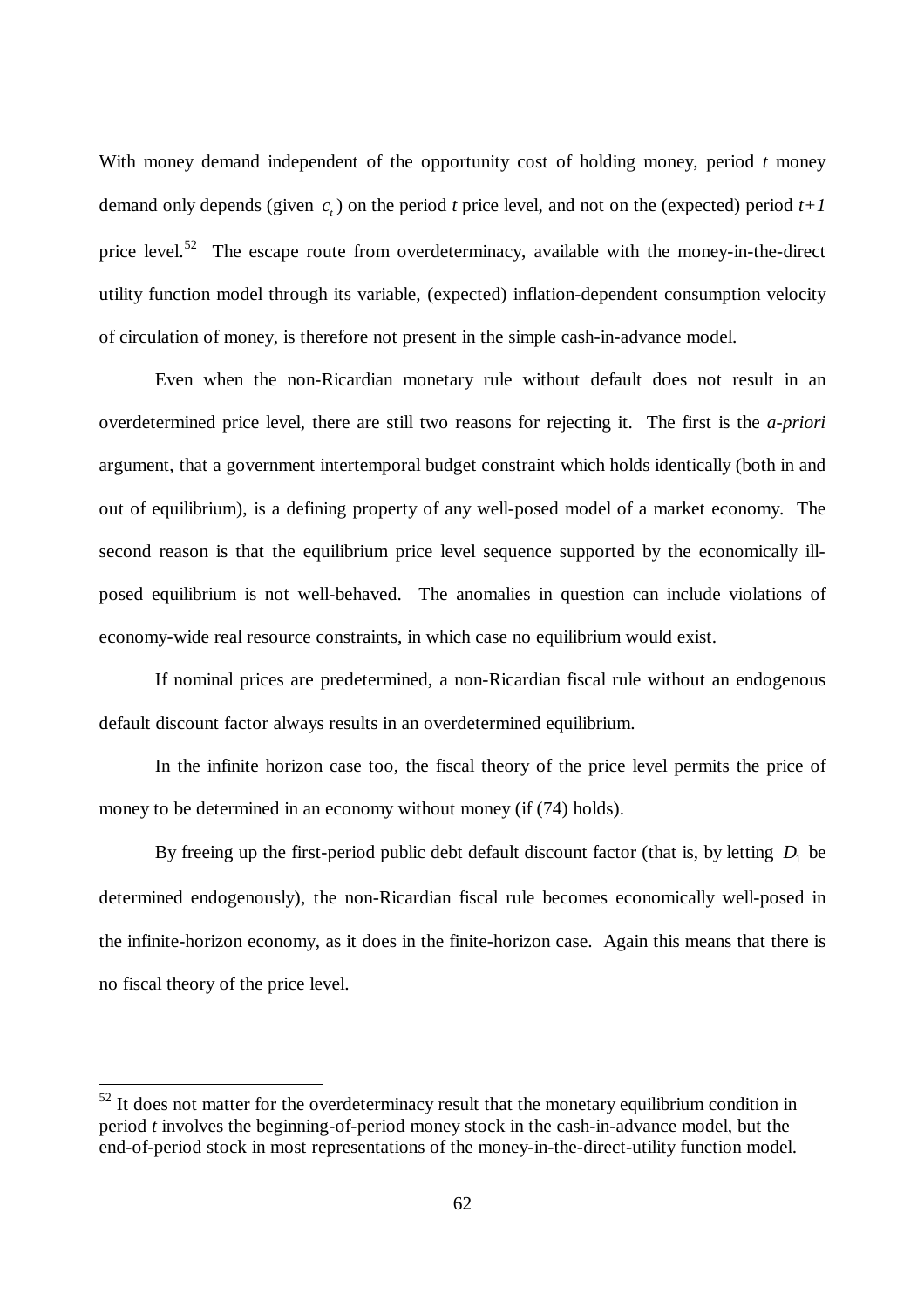# **IV3. Equilibrium Under Ricardian and Non-Ricardian Nominal Interest Rate Rules**

Under a Ricardian nominal interest rate rule, price level indeterminacy continues to be a property of the equilibrium when nominal prices are flexible. Under a non-Ricardian nominal interest rate rule without default, a unique equilibrium can only be supported only if (74) is satisfied. Again, by allowing the first period default discount factor to become endogenous, the non-Ricardian fiscal rule becomes well-posed. Price level indeterminacy then characterises the equilibrium under the non-Ricardian fiscal rule when nominal prices are flexible.

## **V. Conclusion**

The fiscal theory of the price level has fatal conceptual (or economic) and mathematical (or logical) flaws. The non-Ricardian fiscal rules that are the key element in the fiscal theory, deny the most fundamental property of budget constraints in a market economy: if default is to be ruled out, the budget constraint must apply not only in equilibrium, but for all admissible values of prices and other endogenous variables. This is as true for the government as it is for households and firms. Consequently not all elements in the sequences of real public spending, real net revenues and real seigniorage can be fixed exogenously.

This misunderstanding of the government's intertemporal budget constraint or solvency constraint leads the proponents of the fiscal theory of the price level to specify over-determined (non-Ricardian) fiscal-financial-monetary policy rules. They nevertheless insist that, in equilibrium, the government exactly meets its contractual debt obligations, that is, that the default discount factor on the public debt is unity.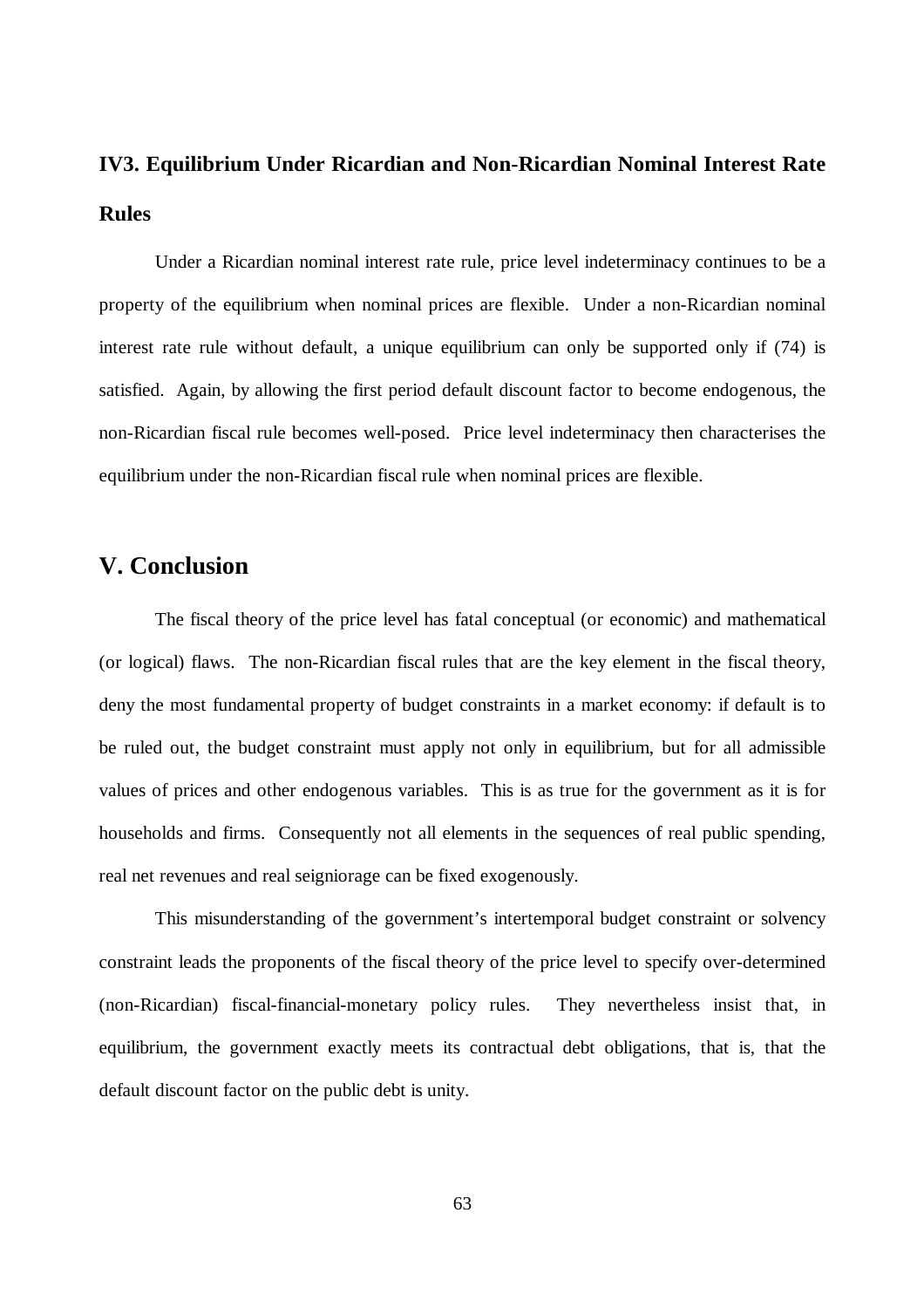The fiscal approach amounts to the assertion that the general price level can perform the role of the default discount factor on the public debt. The general price level is assumed to adjust the real value of the government's *nominally denominated* contractual debt obligations in such a way that the aggregate real value of all the government's contractual debt obligations equals the present discounted value of current and future real primary surpluses and seigniorage.

In this paper I show that, even if one considers just the government's intertemporal budget constraint in isolation, the proposition that the general price level can, generically, mimic the government debt default discount factor, is incorrect. When one considers the full set of equilibrium conditions, and not just the government's solvency constraint, the fiscal theory of the price level invariably leads either to mathematical inconsistencies or to conceptual anomalies. There is no internally consistent fiscal theory of the price level.

By explicitly introducing an endogenous public debt default discount factor into the model, I show how the overdetermined fiscal-financial monetary programme that is central to the fiscal theory of the price level, determines (jointly with the other equilibrium conditions that characterise a well-posed dynamic general equilibrium model) the *effective* value of the initial public debt (simultaneously with the other endogenous variables). In general, this effective value will be different from the *notional or contractual* value of the public debt. The endogenous default discount factor renders an economy with non-Ricardian fiscal rules economically well-posed and mathematically consistent. It also destroys the fiscal theory of the price level.

The public debt default discount factor approach to the government solvency constraint always produces logically consistent and economically sensible outcomes. Unlike the fiscal theory of the price level, it works the same way when nominal prices are flexible and when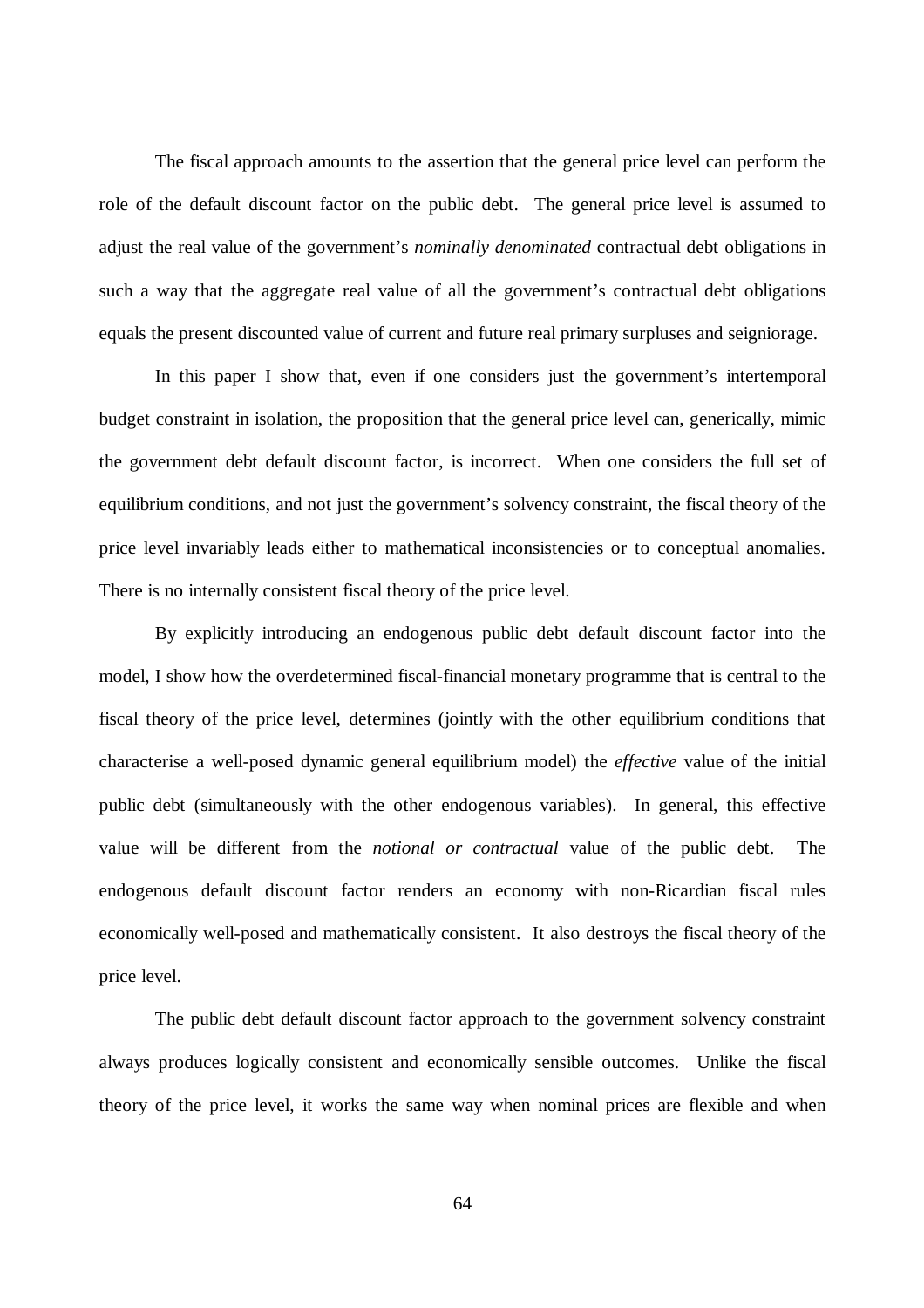nominal price rigidities are present; with finite-horizon and with infinite-horizon models; under any configuration of initial contractual debt obligations; under monetary rules and under nominal interest rate rules; in economies with essential money and in barter economies.

The fiscal theory of the price level is a potentially dangerous fallacy. A theory purporting to show that a government can fix arbitrary real revenue, spending and money issuance programmes, and that the general price level will somehow adjust to make these programmes consistent with the contractual obligations represented by the outstanding stocks of public debt, is not conducive to good policy design.

Adoption of a non-Ricardian fiscal rule could have painful consequences when the Ricardian reality dawns. Consider the case where the original public spending, revenue and seigniorage plans are revealed to imply a discount on the contractual value of the public debt. Something will have to give. If government default does not occur and real primary surpluses are not boosted sharply, the two familiar Ricardian mechanisms linking public debt and inflation, the anticipated and unanticipated inflation taxes, will come into play.

Perhaps scholars cannot be held responsible for the use others make of their ideas. I am not so sure, especially if the ideas can be demonstrated to be wrong. At the very least, great care should be taken to ponder the economic meaning and to check the internal logic of propositions that have powerful policy implications. The potential extra-academic, public policy externalities of the fallacy of the fiscal theory of the price level make it imperative that the debunking of the fallacy be an audible and public affair.

65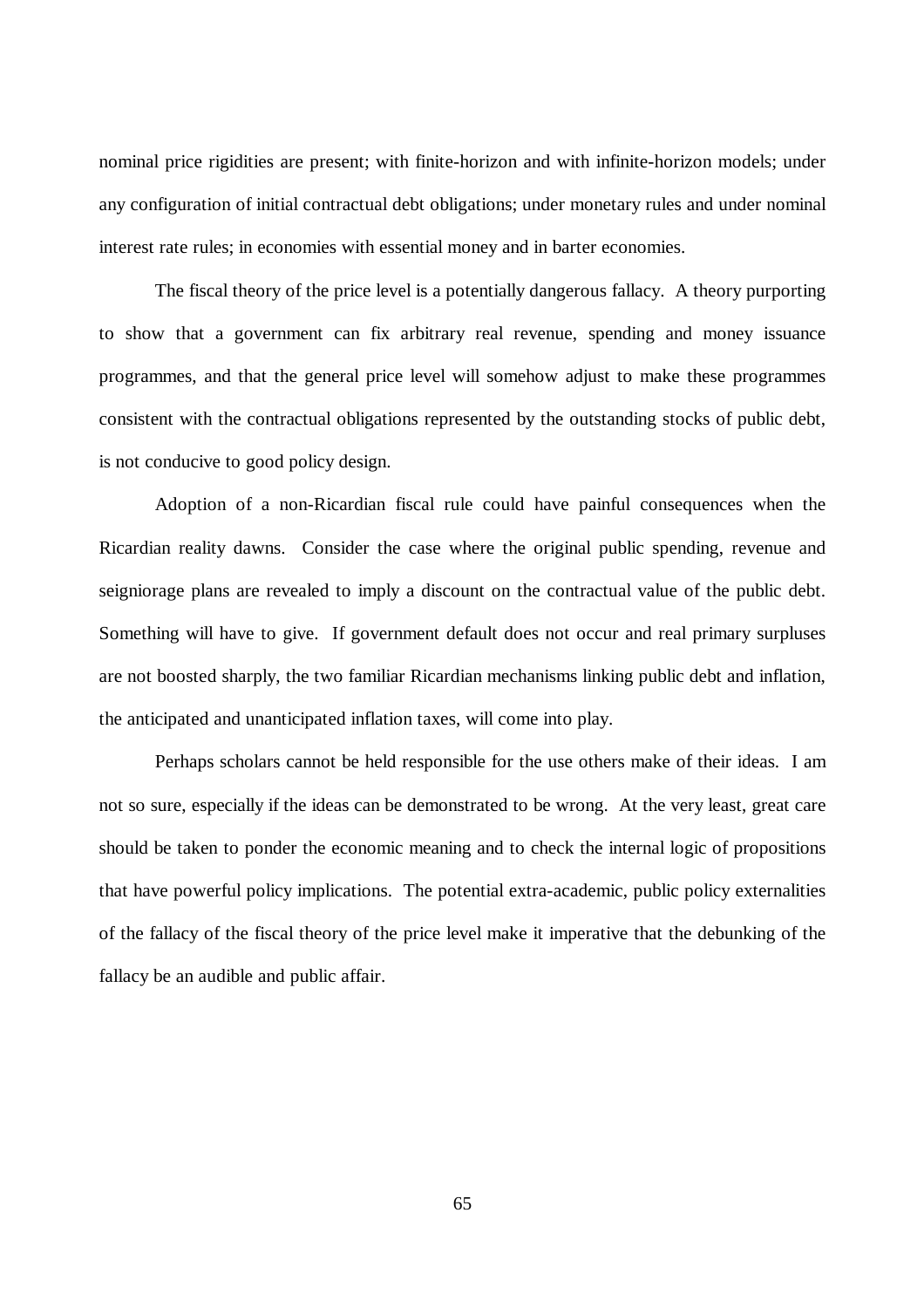# **References**

Auernheimer, Leonardo and Benjamin Contreras [1995], ""Control de la tasa de interes con restriccion presupuestaria: Determinacion de los precios y otros resultados", *El Trimestere Economico*, 62(3), July-September, pp. 381-96.

Begg, David K.H. and Badrul Haque [1984], "A Nominal Interest Rate Rule and Price Level Indeterminacy Reconsidered", *Greek Economic Review*, 6(1), pp. 31-46.

Buiter, Willem H. [1987], "A fiscal theory of hyperdeflations? Some surprising monetarist arithmetic", *Oxford Economic Papers*, 39, pp. 111-18.

Buiter, Willem H. [1998], "The Young Person's Guide to Neutrality, Price Level Indeterminacy, Interest Rate Pegs and Fiscal Theories of the Price Level", National Bureau of Economic Research Working Paper No. 6396, February.

Buiter, Willem H. and Kenneth M. Kletzer [1998], "Uses and Limitations of Public Debt", in Steven Brakman, Hans van Ees and Simon K. Kuipers eds. *Market Behaviour and Macroeconomic Modelling*, MacMillan Press Ltd, London, 1998, pp. 275-307.

Canzoneri, Matthew B., Robert E. Cumby and Behzad T. Diba [1998a], Does Fiscal or Monetary Policy Provide a Nominal Anchor: Evidence from the OECD Countries", Mimeo, Georgetown University.

Canzoneri, Matthew B., Robert E. Cumby and Behzad T. Diba [1998b], "Is the Price Level Determined by the Needs of Fiscal Solvency?", CEPR Discussion Paper No. 1772, January.

Clements, Michael, Berthold Herrendorf and Akos Valentinyi [1998], "Price Level Determination and Default on Long-term Government Debt", University of Warwick Mimeo.

Clower, Robert W. [1967], "A reconsideration of the microfoundations of monetary theory.", *Western Economic Journal*, 6, December, pp. 1-8.

Cochrane, John H. [1996], "Maturity Matters: Long-Term Debt in the Fiscal Theory of the Price Level," unpublished, University of Chicago, December.

Cochrane, John H. [1999a], "A Frictionless View of U.S. Inflation", *NBER Macroeconomics Annual, 1998,* Ben. S. Bernanke and Julio J. Rotemberg eds., the MIT Press, Cambridge, Massachusetts, pp. 323-384.

Cochrane, John H. [1999b], "Long-term debt and optimal policy in the fiscal theory of the price level" mimeo, University of Chicago, June 16.

Concise Oxford Dictionary [1995], Ninth Edition, Della Thompson ed., Clarendon Press, Oxford.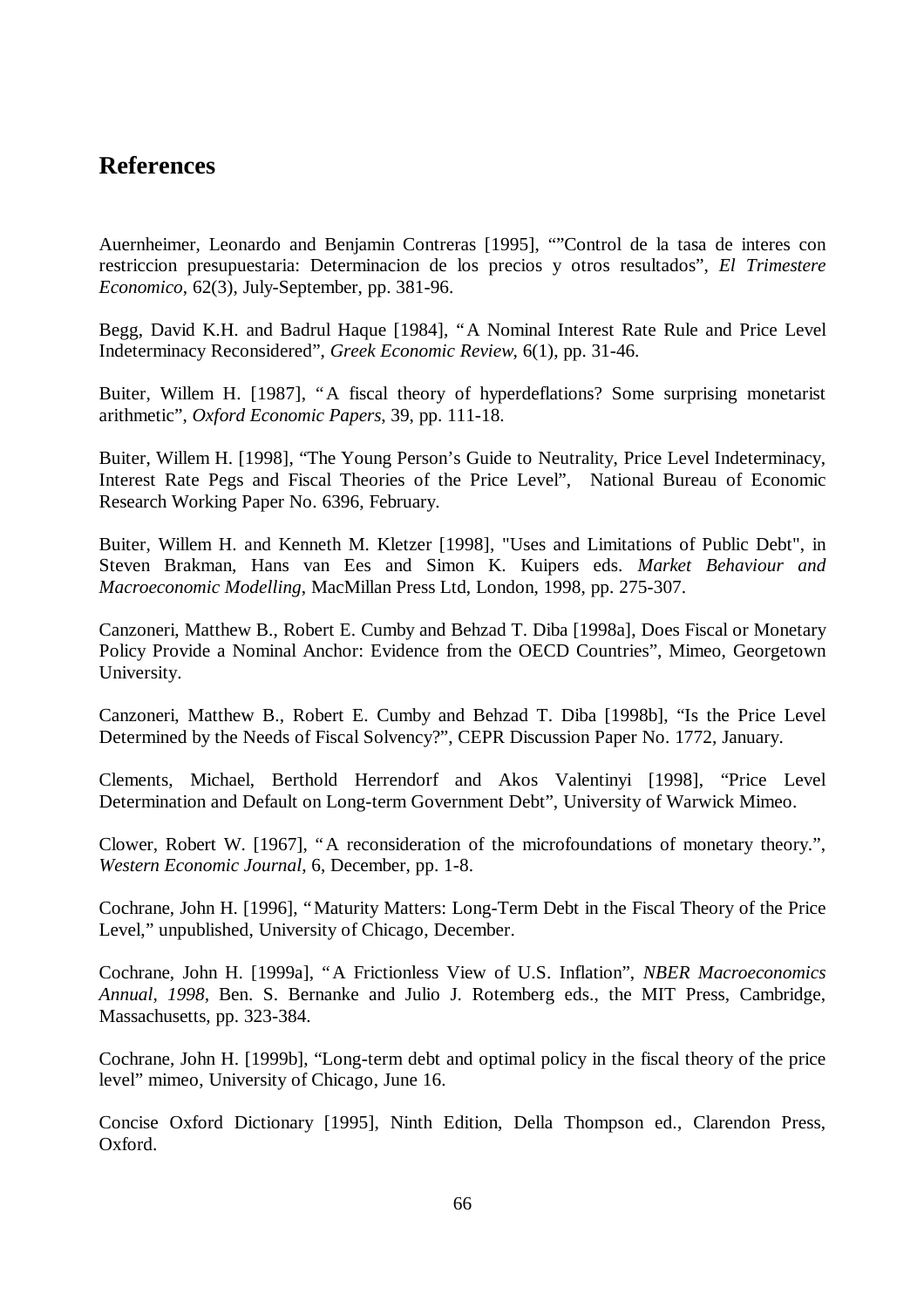Dupor, Bill [1997], Exchange Rates and the Fiscal Theory of the Price Level", unpublished, University of Pennsylvania, October, forthcoming, *Journal of Monetary Economics*.

Helpman, Elhanan [1981], "An Exploration of the Theory of Exchange Rate Regimes", *Journal of Political Economy*, 89, October, pp. 865-890.

Leeper, E.M. [1991], "Equilibria Under 'Active' and 'Passive' Monetary and Fiscal Policies", *Journal of Monetary Economics*, 27, pp. 129-147.

Leeper, E.M. and C.A. Sims [1994], "Towards a Modern Macroeconomic Model Usable for Policy Analysis", *NBER Macroeconomics Annual 1994*, pp. 81-118.

Loyo, Eduardo [1997a], "Going International With the Fiscal Theory of the Price Level", Unpublished, Princeton University, November.

Loyo, Eduardo [1997b], "The Wealth Effects of Monetary Policy and Brazilian Inflation", unpublished, Princeton University, November.

Lucas, Robert E. [1982], "Interest Rates and Currency Prices in a Two-Country World", *Journal of Monetary Economics*, 22, July, pp. 335-60.

Luttmer, Erzo, G.J. [1997], "Notes on Price Level Determinacy", mimeo, London School of Economics, October.

McCallum, Bennett T. [1998], "Indeterminacy, Bubbles and the Fiscal Theory of Price Level Determination", NBER Working Paper No. 6456, March.

Obstfeld, Maurice and Kenneth Rogoff [1983], "Speculative hyperinflations in maximizing models: Can we rule them out?", *Journal of Political Economy*, 91, August, pp. 675-87.

Obstfeld, Maurice and Kenneth Rogoff [1986], "Ruling out divergent speculative bubbles", *Journal of Monetary Economics*, 17, May, pp. 346-62.

Obstfeld, Maurice and Kenneth Rogoff [1996], *Foundations of International Macroeconomics*, MIT Press, Cambridge, Massachusetts.

Olivei, Giovanni [1997], "Government Spending Shocks and the Real Interest Rate under Alternative Fiscal Regimes", Mimeo, Princeton University.

Sargent, Thomas J. and Neil Wallace [1981], "Some Unpleasant Monetarist Arithmetic", *Quarterly Review, Federal Reserve Bank of Minneapolis*, Fall.

Sims, Christopher A. [1994], "A Simple Model for Study of the Determination of the Price Level and the Interaction of Monetary and Fiscal Policy", *Economic Theory*, 4, pp. 381-399.